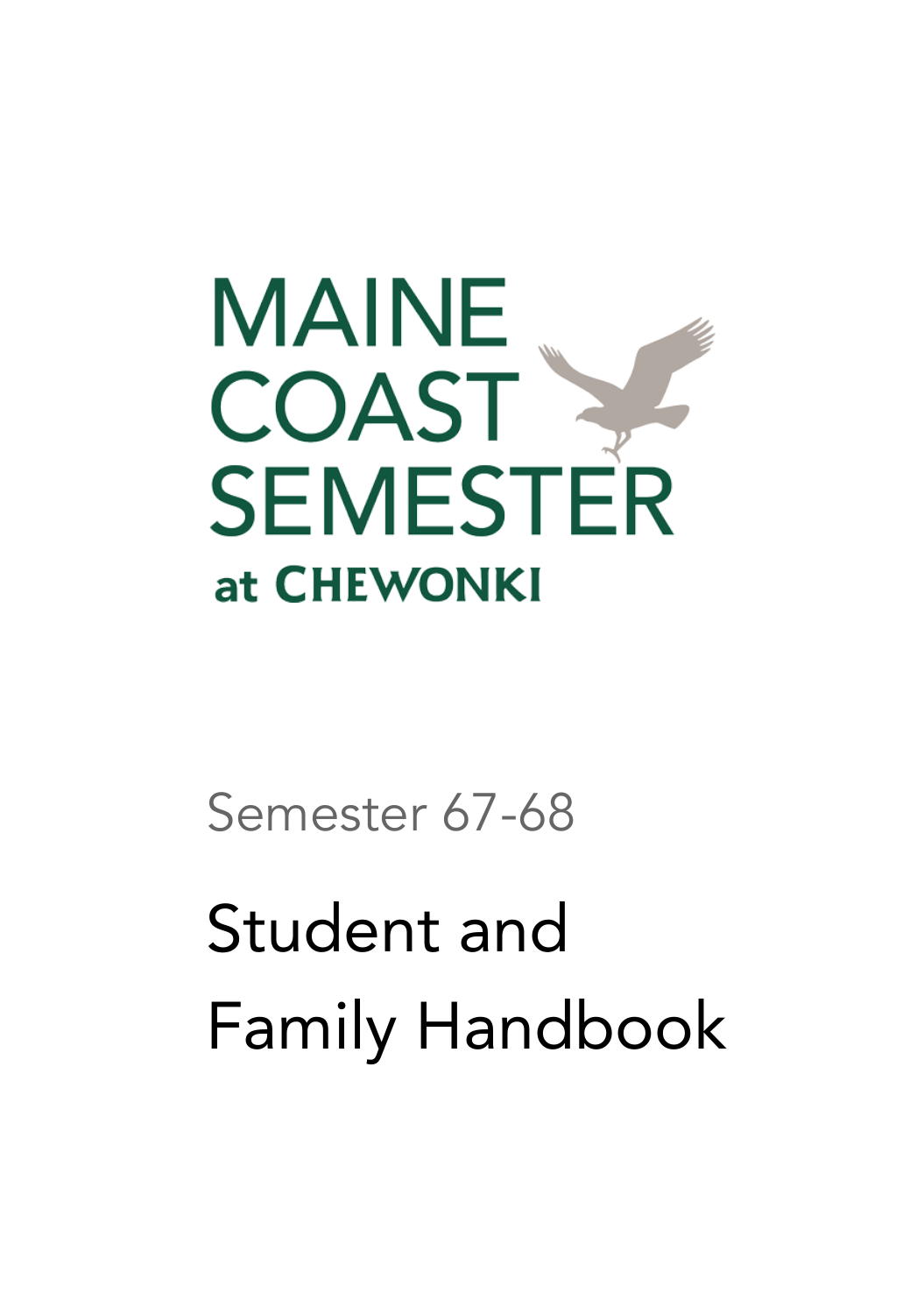# WELCOME

<span id="page-1-0"></span>This handbook contains our central expectations and rules for students. This framework expresses our values and beliefs as an intentional community of learners and guides all of our community-building practices.

We believe that trust, good communication, patience, honesty, responsibility, integrity, and a willingness to give up a measure of personal freedom are some of the keys to creating a thriving, sustainable community. It is important you remember that you are choosing to live in a markedly different fashion while you are at Maine Coast Semester.

By inviting you to join the Maine Coast Semester community, we are expressing confidence in your potential to be enormously successful in our school. We hope that you will embrace the opportunities you are offered and learn from the challenges you encounter along the way.

This handbook also provides numerous logistical details that shape the semester experience. Please read this material thoroughly. The information contained herein has been carefully thought out and reflects the input of students, teachers, families, and sending schools.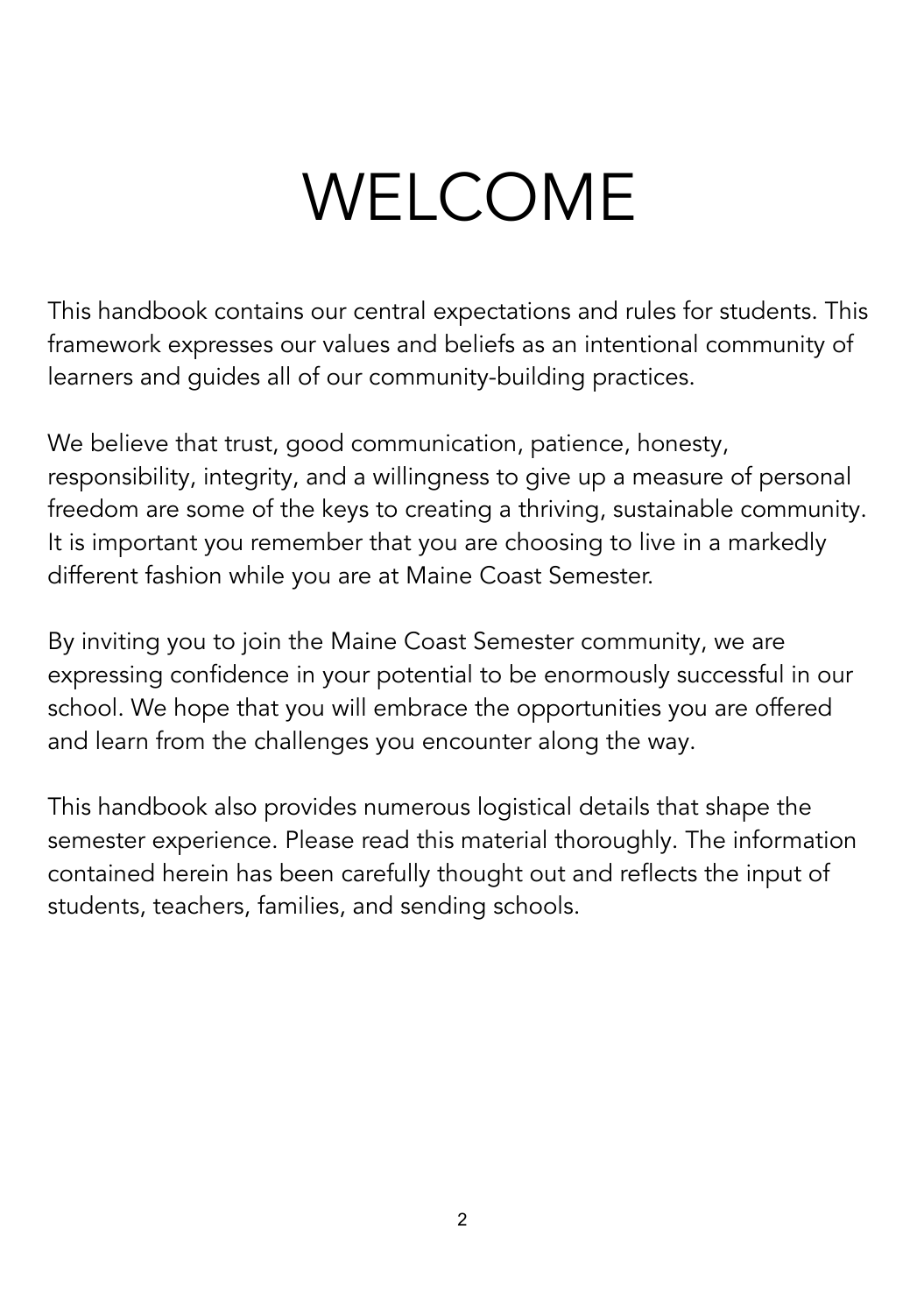# **CONTENTS**

<span id="page-2-0"></span>

| <b>WELCOME</b>                                                                                                                                                  | $\overline{2}$                   |
|-----------------------------------------------------------------------------------------------------------------------------------------------------------------|----------------------------------|
| <b>CONTENTS</b>                                                                                                                                                 | 3                                |
| <b>INTRODUCTION</b><br><b>ABOUT US</b><br><b>CONTACT US</b><br>THE GREAT EXPECTATIONS<br><b>COMMUNITY STANDARDS</b>                                             | 5<br>5<br>8<br>9<br>11           |
| <b>BEFORE YOU ARRIVE</b><br>PRE-ARRIVAL<br><b>CLOTHING &amp; EQUIPMENT LIST</b><br>PRE-SEMESTER READING                                                         | 14<br>14<br>15<br>22             |
| <b>ACADEMIC LIFE</b><br>STANDARDIZED TESTING<br>THE COLLEGE PROCESS<br><b>STUDY HOURS EXPECTATIONS</b><br><b>LATE WORK POLICY</b><br><b>COMMENTS AND GRADES</b> | 25<br>25<br>26<br>27<br>28<br>29 |
| <b>RESIDENTIAL LIFE</b><br>IN THE CASE OF AN EMERGENCY<br><b>HEALTH AND WELLNESS</b><br><b>CABIN RULES</b><br><b>BATHROOMS</b>                                  | 30<br>30<br>30<br>31             |
| FOOD, MEALS, & THE KITCHEN<br><b>LAUNDRY &amp; MAIL</b>                                                                                                         | 33<br>33<br>34                   |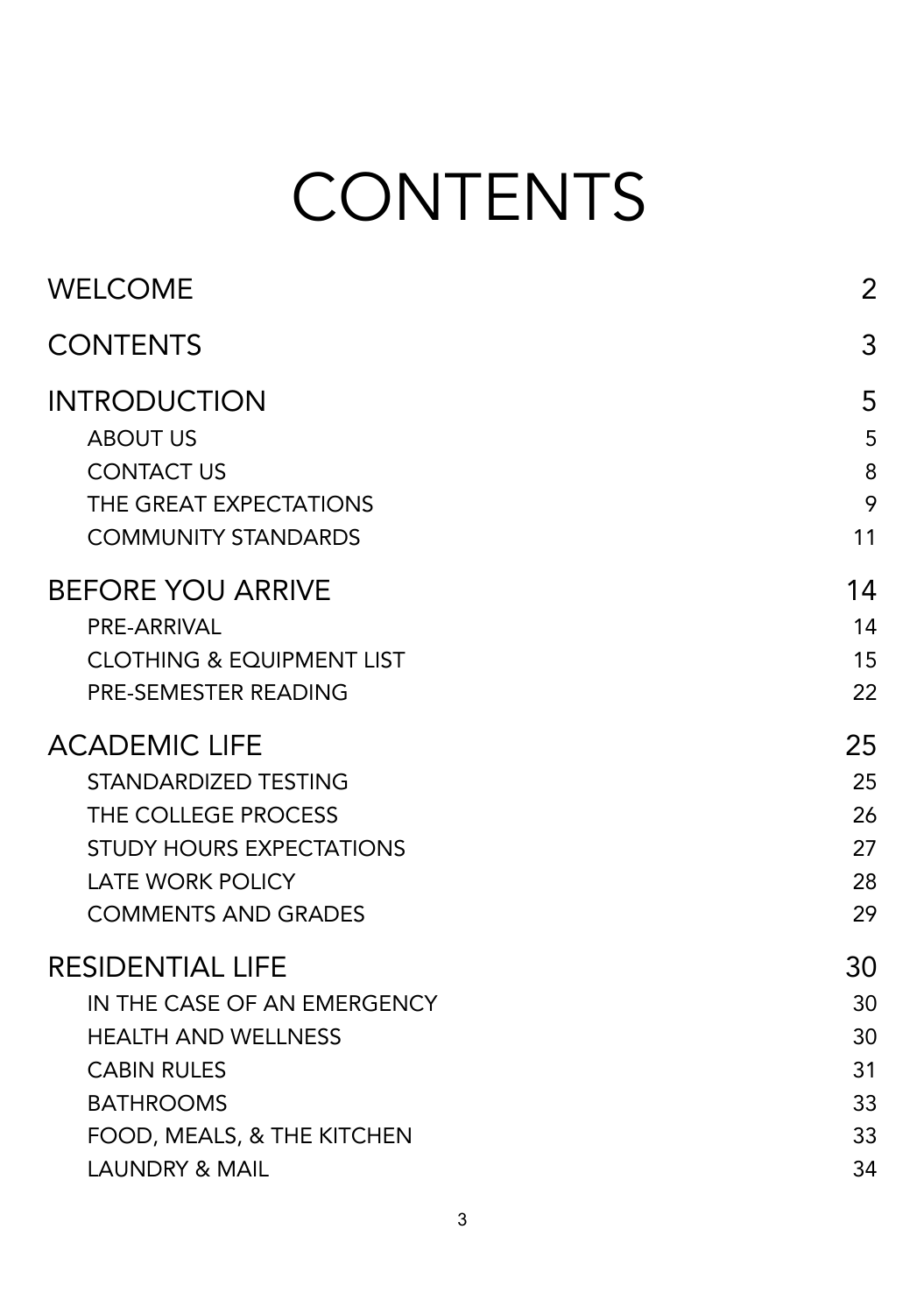| 35 |
|----|
| 40 |
| 42 |
| 42 |
| 43 |
| 43 |
| 44 |
| 44 |
| 46 |
| 46 |
| 46 |
| 47 |
| 48 |
| 48 |
| 51 |
| 52 |
|    |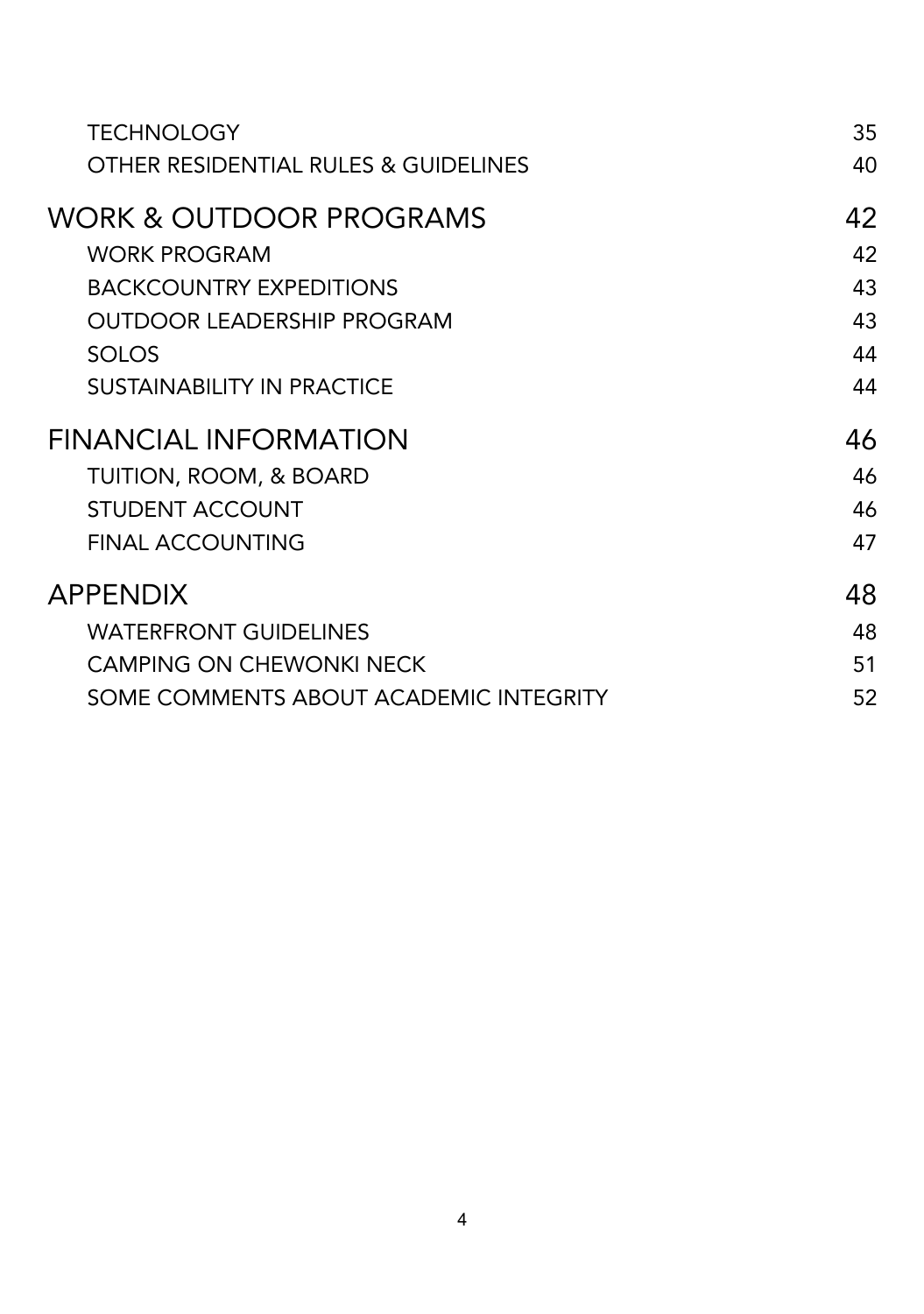# <span id="page-4-0"></span>INTRODUCTION

## ABOUT US

<span id="page-4-1"></span>Maine Coast Semester at Chewonki is a journey taken by students and teachers together. As unique individuals, we come together on this peninsula to engage – as colleagues and collaborators – in an extended conversation about our relationship with the natural world and our relationship with our community.

By working hard both physically and intellectually, by embracing the struggles and rewards of living in this unique community of learners and workers, we become increasingly self-confident and mature; we learn to live well with others; we clarify our values and sharpen our intellect, and we become better observers of the world around us. As Joy Harjo says, "We each make our own map, and it is informed by those who came before us and those who surround us now."

At Maine Coast Semester, we believe that communities need to be nurtured and achieve their full potential through the care, energy, and goodwill of all members. Complete honesty and direct communication are essential to the health of our community, as is a passion for fully embracing the spirit and standards of Maine Coast Semester. It is through these paths that mutual trust is achieved.

At its best, our community is joyful, warm, and receptive to new ideas, and welcoming to all persons. Individually, each of us values hard work; we understand that we are responsible for our own actions and that together, we can achieve great things. We travel to the Maine coast to live, as Thoreau said, "deliberately." And when our journey ends, and our community disperses, we leave knowing that we have lived fully and learned deeply.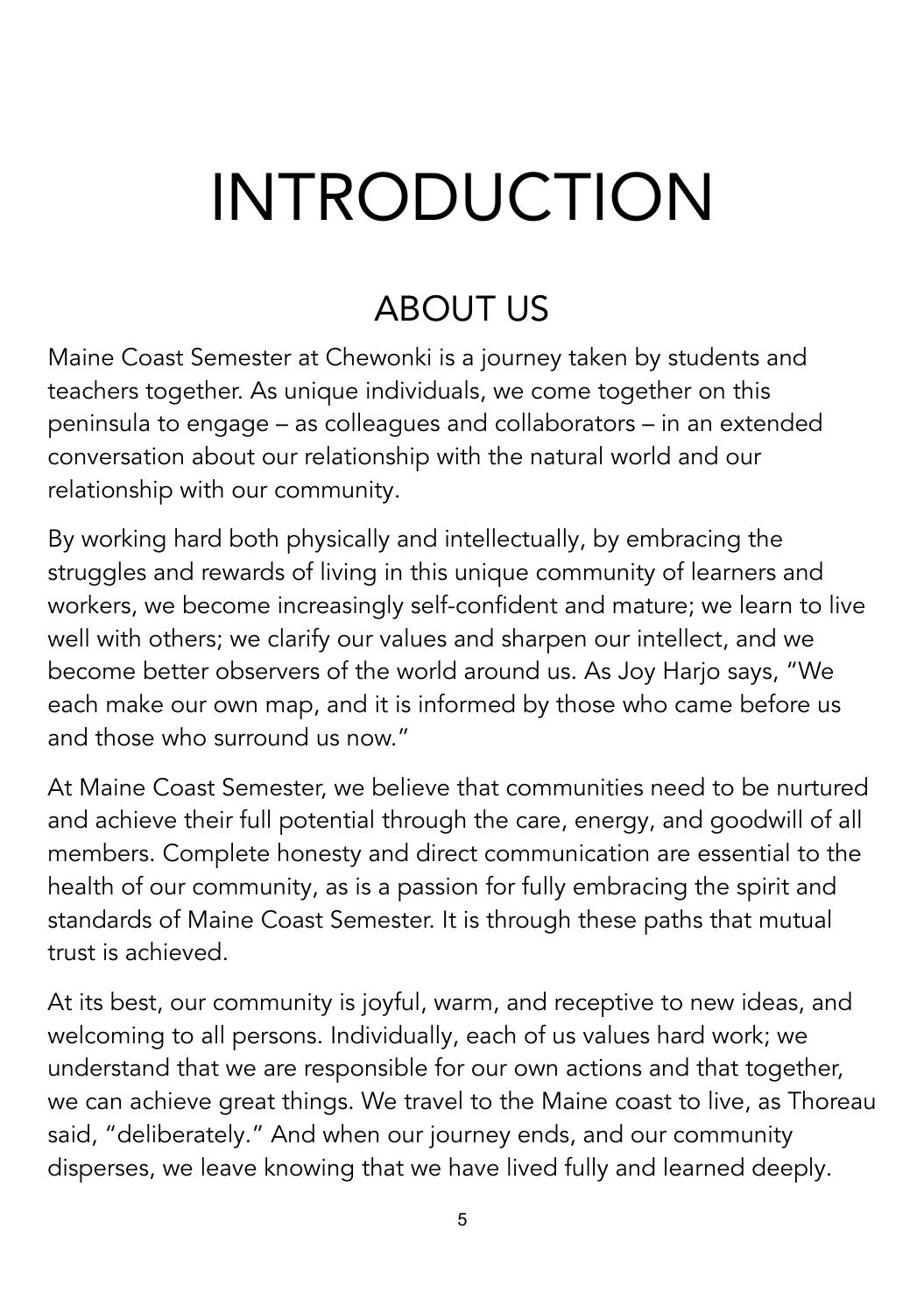## CHEWONKI MISSION

Chewonki inspires transformative growth, teaches appreciation and stewardship of the natural world, and challenges people to build thriving, sustainable communities throughout their lives.

## OUR COMMITMENT TO DIVERSITY, EQUITY, AND INCLUSION

To meet the promise of our mission, we strive to be a diverse, equitable, and inclusive organization. Our legacy of thoughtful self-reflection and purposeful change guides our efforts to create a place where all participants and staff can flourish. We are committed to:

- Promoting the principles of social and environmental justice;
- Cultivating a leadership culture that fosters the best practices of this work;
- Building our financial strength to ensure the durability of this work;
- Attracting and enrolling students and campers who reflect our nation's diversity;
- Attracting and retaining staff who reflect our nation's diversity;
- Providing relevant, rigorous professional development;
- Designing a campus that is responsive to many needs;
- Evaluating our progress on an ongoing basis; and:
- Collaborating whenever possible with peer institutions to share knowledge and resources.

## MAINE COAST SEMESTER VISION

We choose to approach rigorous academics, physical work, and everyday living with responsibility and joy. Whether engaging in a spirited classroom discussion, harvesting tomatoes for our table, or planning Saturday night's activities, we live each day deliberately to connect the individual to a larger community. Our students leave Chewonki with strengthened ownership for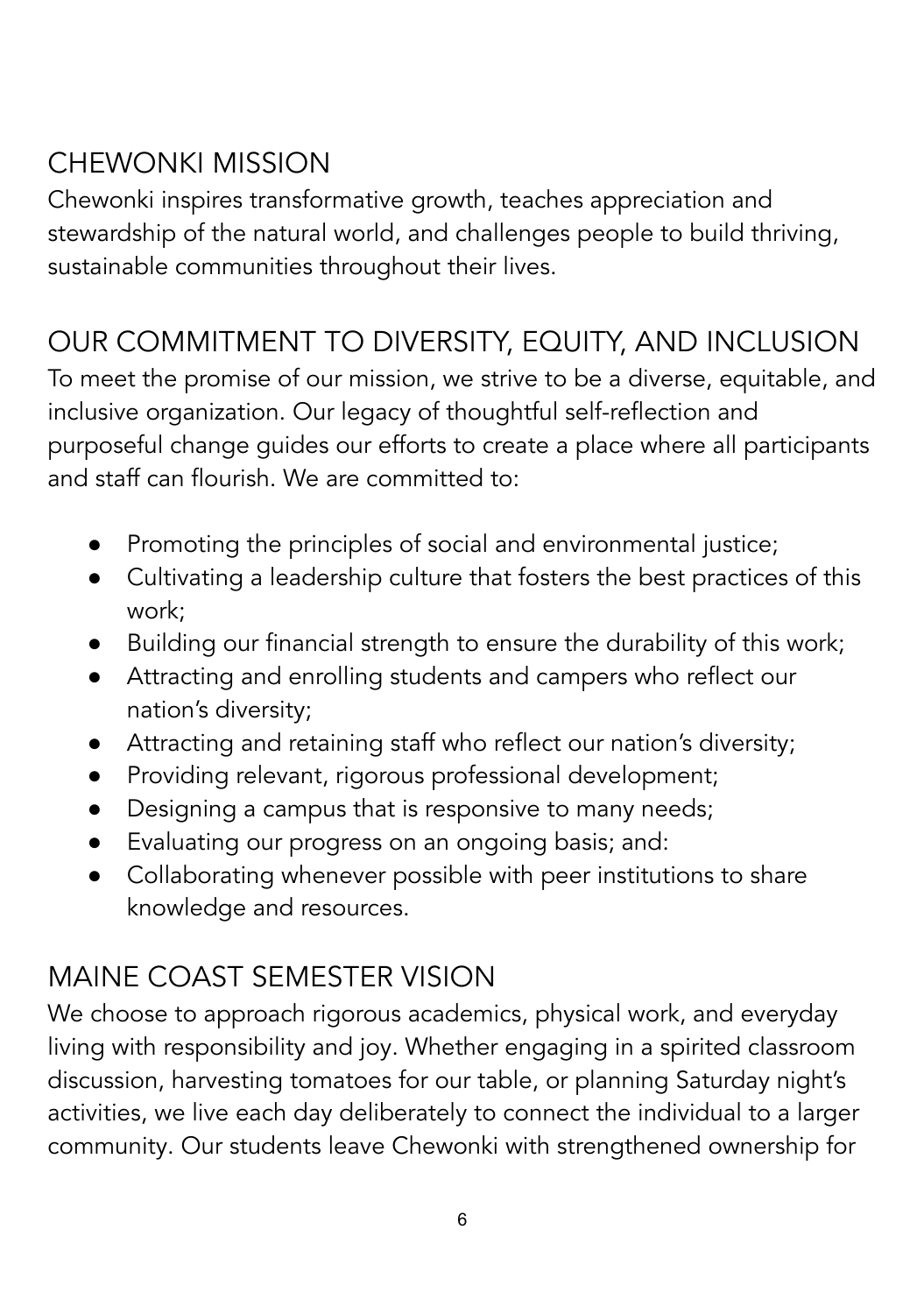their education, an awareness of their place in nature, and an understanding that they can make a positive difference in their world.

## GOALS FOR GRADUATES

Our Goals for Graduates were crafted using the lens of diversity, equity, inclusion, and justice, giving students the opportunity to develop empathy and awareness as they grow in the following areas:

#### **●** Engaged Learning

Students learn in a holistic way and address complex issues with humility, critical thinking, and creativity.

#### **●** Community Involvement

As responsible community members, students intentionally engage with a breadth of perspectives to promote social and environmental justice within and across communities.

#### **●** Effective Communication

Students listen with openness and discernment, and communicate ideas with clarity, creativity, and an awareness of impact.

#### **●** Sense of Place

Students build an understanding of their reciprocal relationship with the natural world through focused observation and reflection.

#### **●** Sense of Self

Students explore and affirm their identities, strengths, and areas for growth, and understand how these impact the various communities of which they are a part.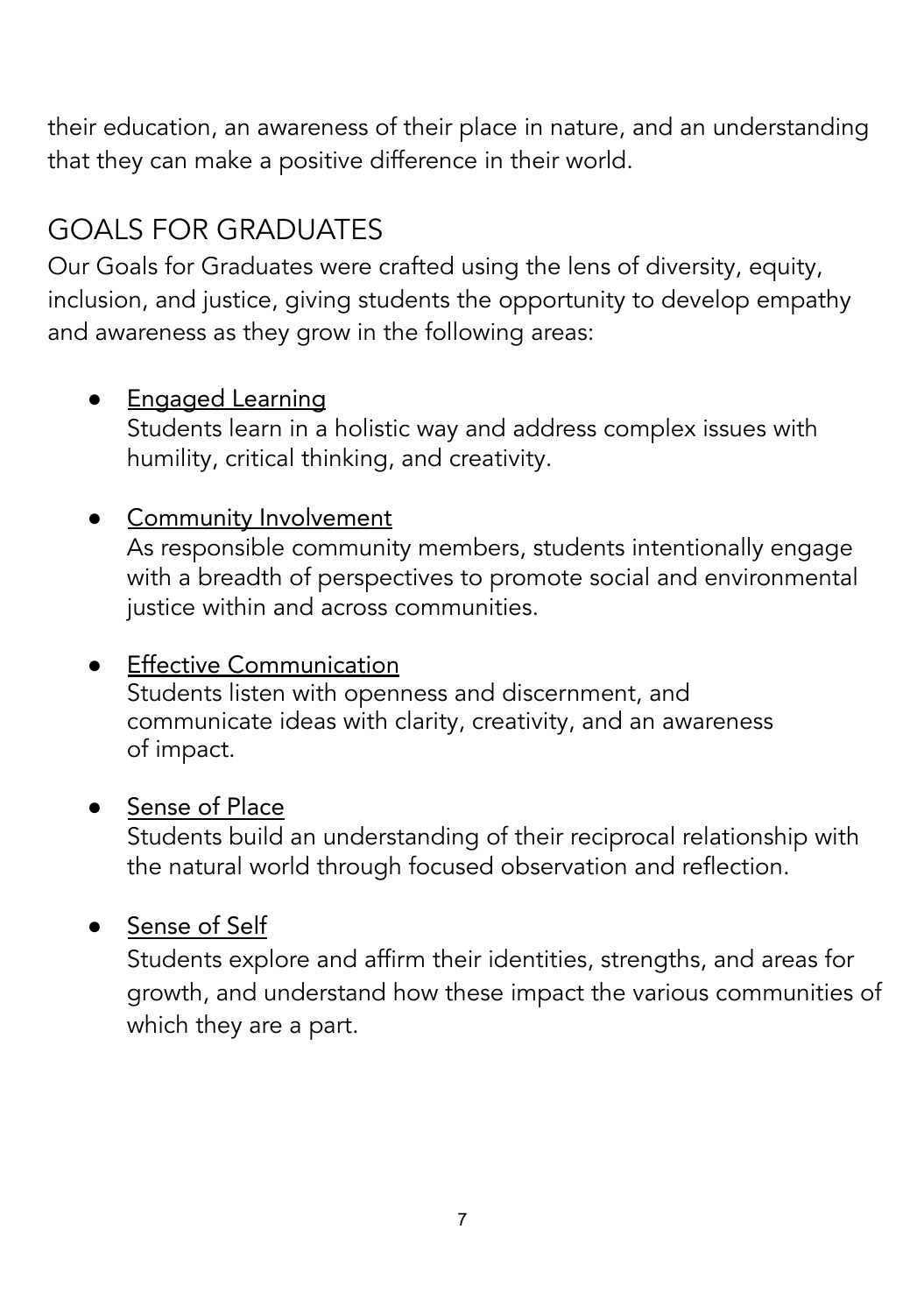## CONTACT US

#### <span id="page-7-0"></span>OFFICE PHONE NUMBERS

During our regular business hours, and for non-emergencies, please call our main line at (207) 882-7323. Our full staff [directory](https://chewonki.org/about/staff-directory/) can be found online.

Chewonki Health & Wellness Center Phone: (207) 882-7323 ext. 5300 Direct Line: (207) 656-5869 Email: [health@chewonki.org](mailto:health@chewonki.org) Confidential Fax Line: (207) 882-9564

Lise Goddard, Interim Head of Semester School Phone: (207) 882-7323 ext. 2201 Direct Line: (207) 656-5808 Email: lgoddard@chewonki.org

Julie Barnes, Dean of Students Phone: (207) 882-7323 ext. 2203 Direct Line: (207) 656-5809 Email: jbarnes@chewonki.org

Sarah Rebick, Dean of Academics Phone: (207) 882-7323 ext. 2211 Direct Line: (207) 656-5822 Email: srebick@chewonki.org

Admissions Office Phone: (207) 882-7323 ext. 5501 Direct Line: (207) 656-5883 admissions@chewonki.org

#### AFTER-HOURS EMERGENCIES

On rare occasions, there may be a critical reason to reach a faculty member at Chewonki after business hours. We have a dedicated cell phone carried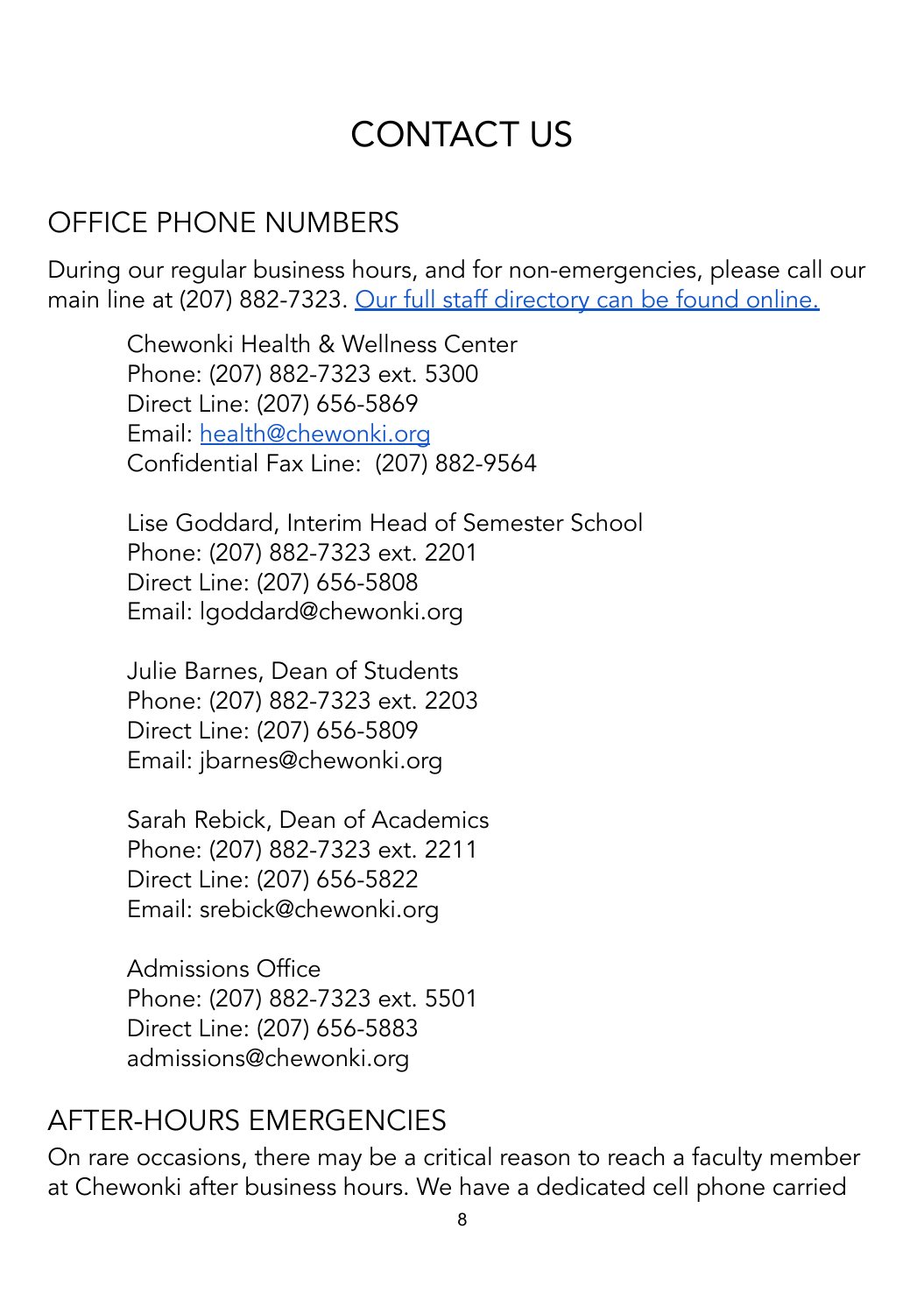by an on-duty faculty member for emergencies that occur from 4:00 p.m. to 8:00 a.m. Monday - Friday and on weekends:

On-Duty Emergency Cell: (207) 504-3012

# THE GREAT EXPECTATIONS

<span id="page-8-0"></span>A student who decides to disobey any of the rules below will be held fully accountable and can expect our response to include, but not be limited to, permanently separating them from the community.

- 1. No cheating, plagiarism, or dishonesty of any kind: In this school, our intellectual spirit and our integrity are vital. We strictly adhere to an honor code; dishonesty will be cause for dismissal. Truthfulness at all times, no matter what the social pressure, is essential and expected.
- 2. No use or possession of illegal drugs, including alcohol, tobacco, or vaping products: This rule should be understandable for legal and health reasons. It is illegal to possess tobacco in the State of Maine if you are under eighteen. Because of our emphasis on wellness and healthy living, we have no tolerance for drug or alcohol use of any kind. Additionally, Chewonki is a non-smoking campus for all faculty and staff (this includes vaping).
- 3. No stealing or damaging property: Stealing and destruction are incompatible with a healthy community.
- 4. No harassment of individuals or groups of individuals: Respect for each member of the Semester is vital to the success of our community. Harassment of any kind (religious, racial, ethnic, sexual, or sexual orientation) has no place at Chewonki. This includes overt acts of physical assault, as well as unnecessary touching, suggestive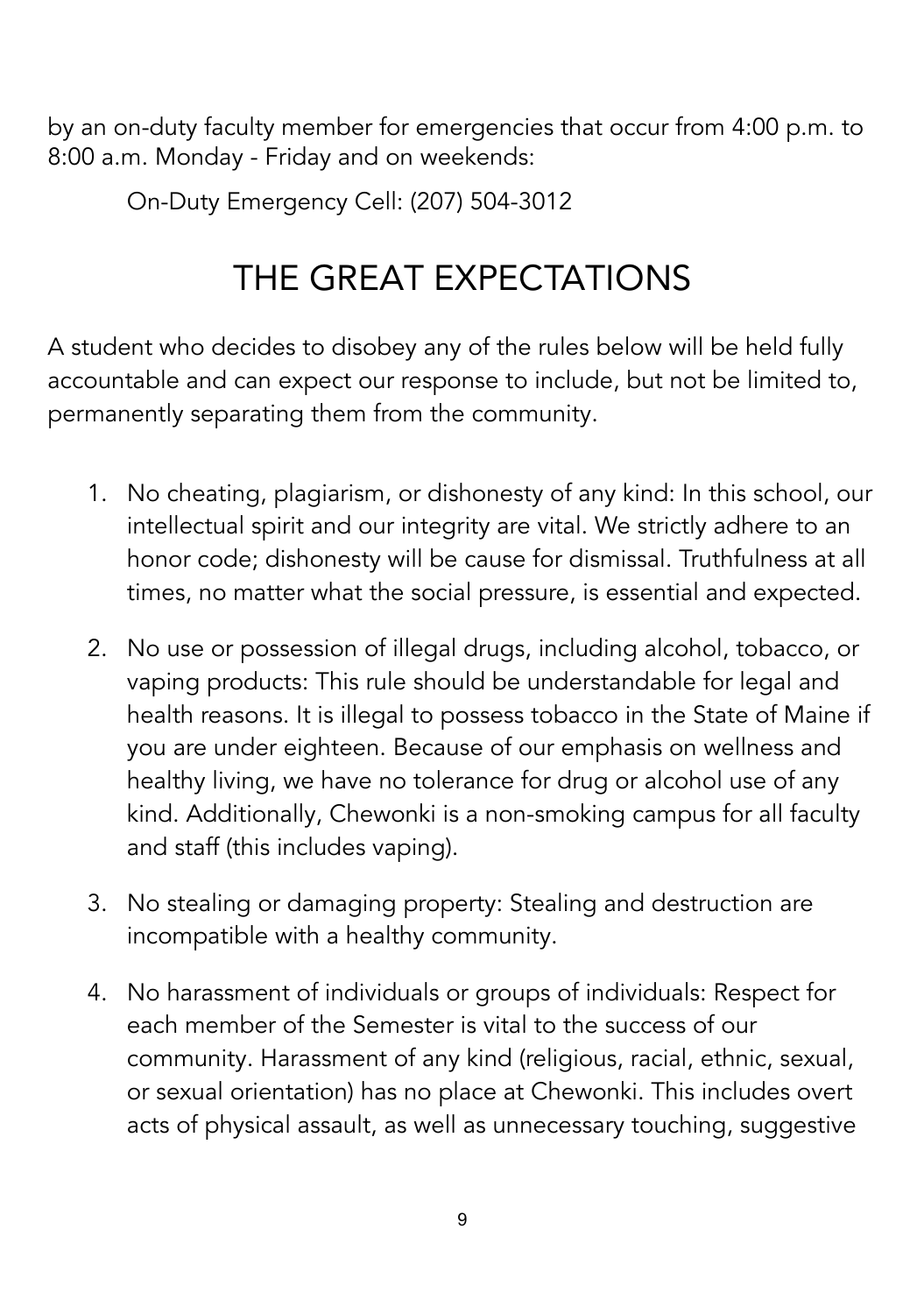remarks, verbal abuse, unwelcome sexual advances, graffiti, epithets, or biased humor.

- 5. No intimate relationships or sexual activity: This kind of activity indicates a level of exclusiveness that conflicts with our community values. It can also have damaging or unintended consequences for the health, safety, well-being, and privacy of our students and our community.
- 6. No being outside of your cabin after nighttime check-in or in other cabins outside of visiting hours: Because of the trust implied by the unique living conditions at Maine Coast Semester, we simply cannot permit violations of the check-in policy. Students may visit the restrooms within the spirit of this rule: e.g., in the night for a true need. However, leaving your cabin thirty minutes after check-in because you forgot your water bottle does not represent a "true need."
- 7. No violating the intellectual spirit of Maine Coast Semester: Failure to attend classes or to complete classwork, preventing others from studying, or displaying an attitude toward academic pursuits that negatively affects others indicates that you do not wish to be a part of Maine Coast Semester.
- 8. No violating the community spirit of Chewonki: Much of what makes Chewonki a unique and powerful learning community is the time we spend together: at meals, in the cabin, working on chores, in the dish room, or on a work program. Because our community is so small, it is essential that each student contribute meaningfully and with a spirit of generosity to the group.
- 9. To safeguard the health of our Semester community within the world of COVID-19, we are entering into a social contract with one another. This requires that each person holds the health and safety of every member of the community with the highest regard. To this end, every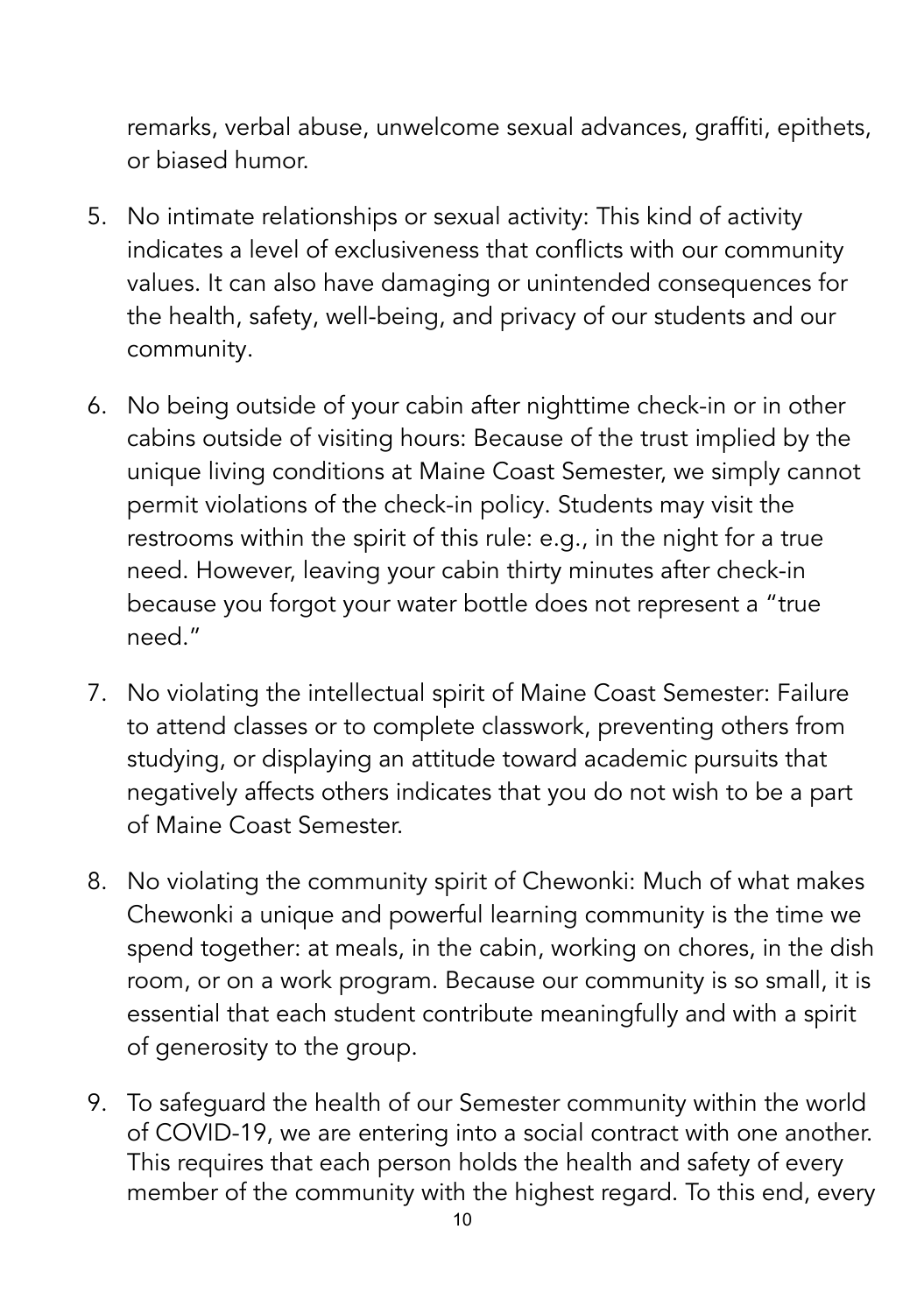COVID-19 protocol outlined by the Health and Wellness Center before and during the semester must be faithfully followed to ensure that all of us remain healthy, safe, and present throughout the semester.

We regard these "Great Expectations" with the utmost seriousness. If you decide to join this school community, you must be willing to be fully invested in it. When you sign the Enrollment Agreement and Community Agreement, you are making a promise to every other member of the Maine Coast Semester community that you are prepared to follow every rule and expectation outlined in this handbook.

These rules apply at all times while you are a student at Maine Coast Semester. Families and sending schools will be notified in the event of a disciplinary incident. If you have questions or concerns that you will be unable to live up to our community rules and expectations, we urge you to immediately speak with the Head of Semester School, so that we can better understand your apprehensions and identify appropriate next steps.

## COMMUNITY STANDARDS

## <span id="page-10-0"></span>WE EXPECT ALL OF OUR STUDENTS WILL

- 1. Know and follow all COVID-19 rules and regulations.
- 2. Know and follow the [cabin](#page-30-0) rules so that we can all enjoy our time together.
- 3. Attend all meals on time to promote our community and good health. Please eat only the food served by Chewonki at meals and at all times faithfully adhere to all COVID-19 health and safety protocols during meals. If you have specific dietary needs, our kitchen team is eager to work with you and support your nutritional health and overall sense of well-being.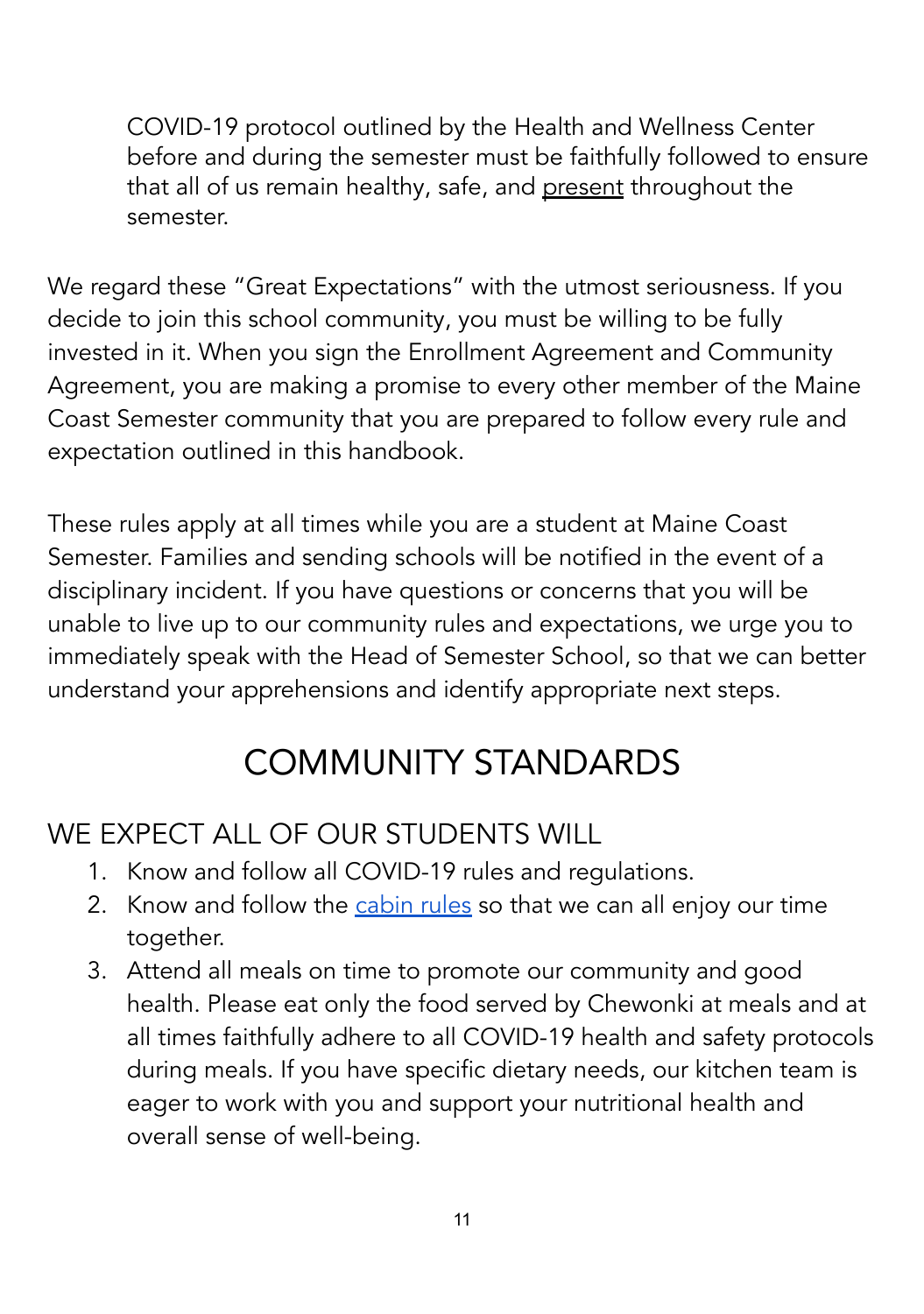- 4. To build school pride and ownership for your campus, we all arrive for Gather and morning chores on time.
- 5. [Study](#page-26-0) hours are an agreed-upon time of quiet on campus so that you may work, read, and reflect knowing that you are not missing out on a social opportunity.
- 6. Cellular phones may not be used on campus at any time. Our no-phone policy allows you to focus on the people and time you have here.
- 7. Use the Chewonki wireless network appropriately (no illegal file-sharing or downloading of sexually explicit content).
- 8. Do not enter buildings or spaces that are not designated for semester school use.

See the section on [residential](#page-29-0) life for more details about the rules listed above.

## INCLUSIVE RELATIONSHIPS

A guiding principle of our semester school and the Chewonki community is that all relationships are inclusive and socially appropriate. We believe the semester offers each student a time when they can be free of the pressures associated with intimate or exclusive relationships and peer pressure and we encourage students to live into this opportunity.

As a small, intentional community that strives to be inclusive, we discourage socially exclusive relationships of all kinds, whether platonic or romantic. Students are expected to engage thoughtfully and intentionally with each other to ensure that the development of strong connections between individuals does not negatively impact the overall school community or the relationships between individuals and the community.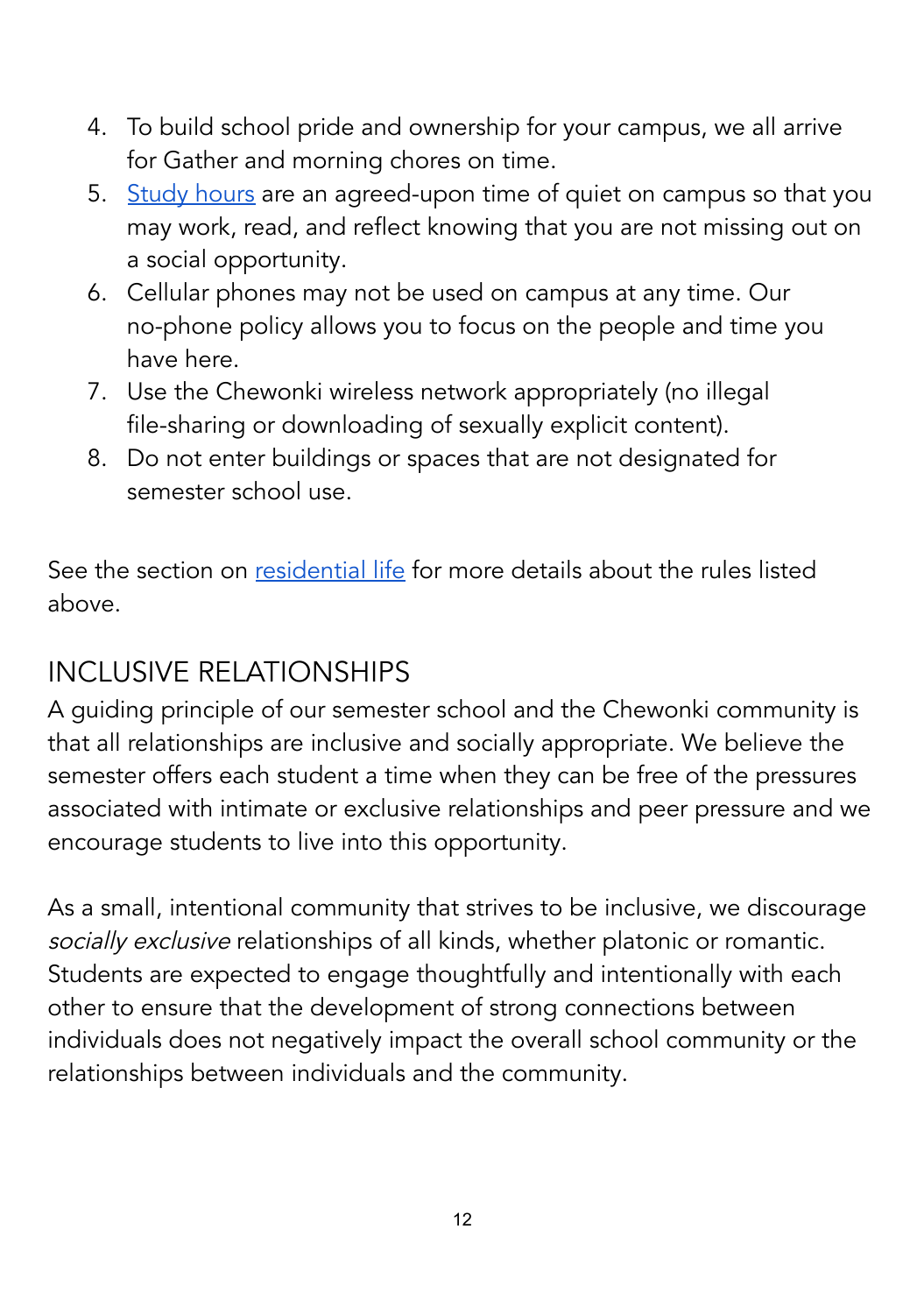## CAMPUS BOUNDARIES

We hope you come to Chewonki prepared to involve yourself fully in the life of this semester experience. In the COVID-19 environment, once you arrive on opening day, you will not be permitted to leave campus until the end of the semester for reasons other than:

- Medical appointments, arranged by our Health and Wellness staff
- Science field lab and semester organized field trips
- Backcountry expeditions
- Physical fitness:
	- Joggers or walkers who choose to leave campus to exercise must sign-out and follow all applicable COVID-19 protocols, including staying on designated jogging/walking routes.

## GENERAL SAFETY GUIDELINES

- 1. Wear footwear at all times unless you are walking on one of our manicured lawns.
- 2. To protect our forest resources, do not light open fires without supervision from a faculty or staff member.
- 3. Do not climb trees above head height.
- 4. Know and follow waterfront rules to safely enjoy our coastal location. (See the Appendix for waterfront [guidelines.](#page-47-1))
- 5. All bikes are to be stored in the communal bike rack and only ridden on roadways or trails north of the farm. Helmets are to be worn whenever riding a bike on or off campus.
- 6. Always wear protective equipment while biking (helmet) or running (reflective vest at dawn or dusk).

## AUTOMOBILES ON CAMPUS

Students are not permitted to have cars on campus. Written parent or guardian permission will need to be given to the Dean of Students before a student can ride in a car with anyone other than a Chewonki faculty or staff member.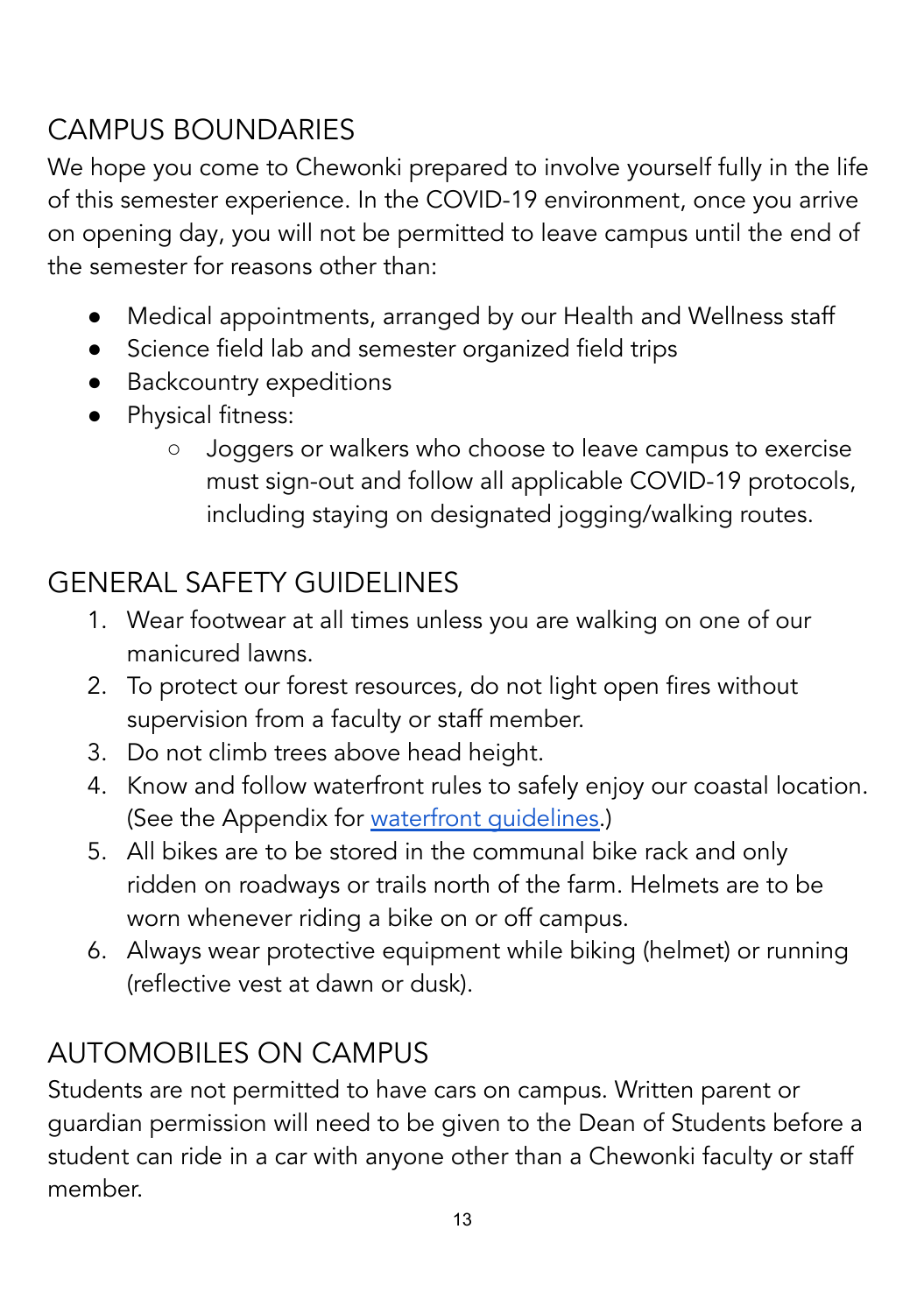# <span id="page-13-0"></span>BEFORE YOU ARRIVE

## PRE-ARRIVAL

<span id="page-13-1"></span>As you prepare for your time at Maine Coast Semester [please](https://docs.google.com/document/d/1TdQLmWGMSbk0e3paIM5ssCFBv5TJsQFxf36dz-fmCZw/edit) see the latest [communications](https://docs.google.com/document/d/1TdQLmWGMSbk0e3paIM5ssCFBv5TJsQFxf36dz-fmCZw/edit) from our school leadership team, admissions office, and Health and [Wellness](https://docs.google.com/document/d/1TdQLmWGMSbk0e3paIM5ssCFBv5TJsQFxf36dz-fmCZw/edit) Center. We will share a number of logistics before opening day, including up-to-date quarantine and travel requirements for you and your family. Paying close attention to these communications will help you play your essential part in creating a safe learning environment for all.

TRANSPORTATION TO AND FROM THE CHEWONKI CAMPUS We will arrange two shuttles to and from the airport at the start and conclusion of vacations, and at the start and end of the semester, provided that students travel within the bounds of our shuttle schedule, which will be communicated with you at least a month before your arrival. Maine does not have the shuttle services you might find in Boston, New York or other major cities. Please be aware that private shuttle and taxi services often do not run after 10:00 or 11:00 p.m. (and a taxi ride from Portland to Chewonki costs at least \$90). So, as you make travel arrangements (especially return flights after vacations), plan accordingly. Please remember that you must have a government-issued picture I.D. for air travel.

You will receive an email in the month before your arrival with further instructions and request for information about your arrival plans.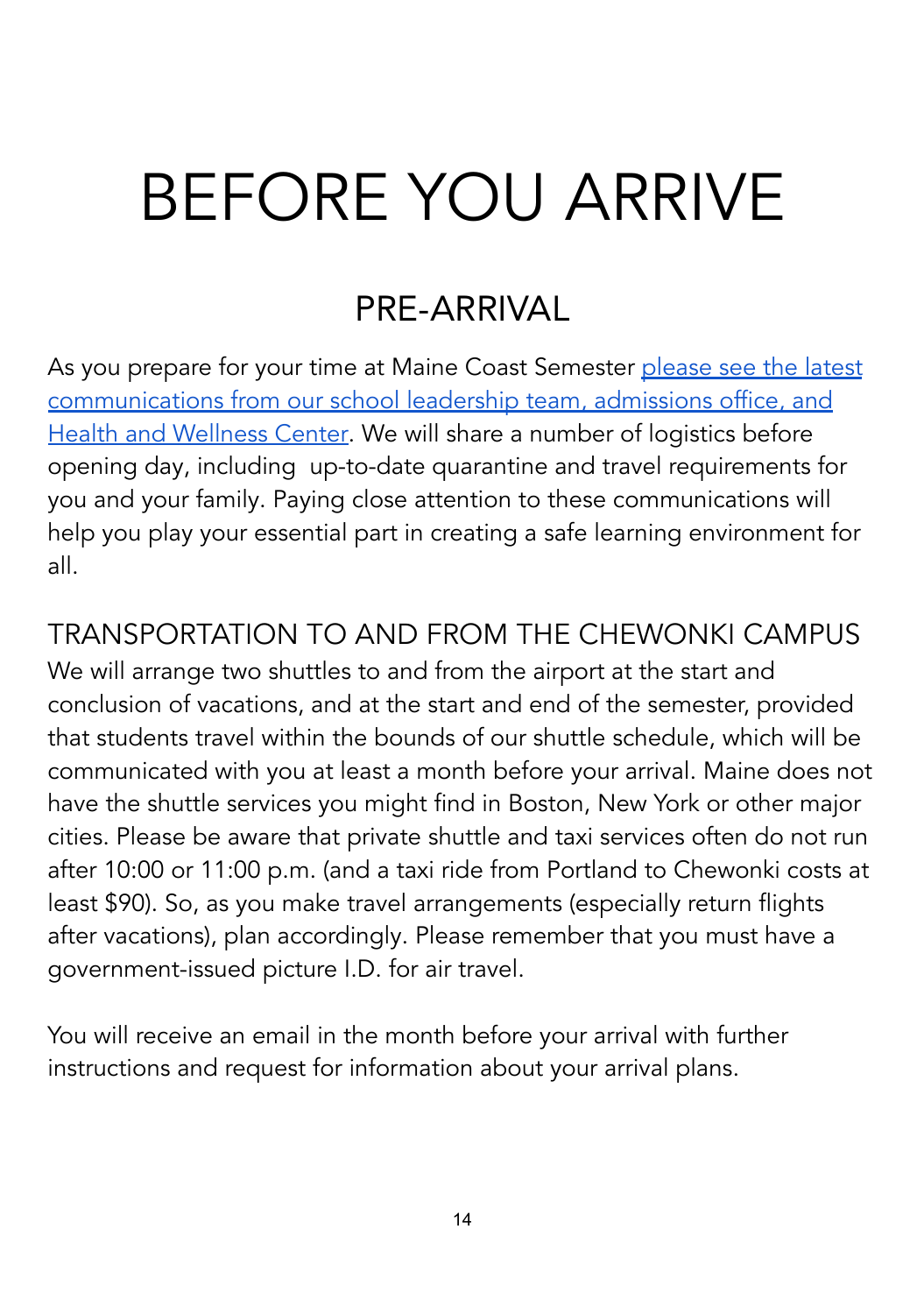#### DRIVING DIRECTIONS

We are located one hour northeast of Portland. From South Portland, follow I-295N (splits off from I-95) to Exit 28 for Brunswick and Bath. This will put you on Route 1. Follow Route 1 through Brunswick to Bath. About six miles north of the Sagadahoc Bridge in Bath, turn right onto Route 144 (look for "Norm's Used Cars"), and then right again just past the railroad tracks onto Chewonki Neck Road. Go past the airport and the Chewonki Campgrounds (not connected with us). Continue past our sign until the road turns to dirt and takes you to our visitor parking lot. Signs will direct you to registration.

#### PLACES TO STAY IN THE AREA

The best up-to-date resource for local accommodations is the [Southern](https://www.midcoastmaine.com/members/category/accomodations) Midcoast Maine Chamber of [Commerce](https://www.midcoastmaine.com/members/category/accomodations). You can find a variety of places to stay, from large hotels to small inns. Their website also includes dining options.

## CLOTHING & EQUIPMENT LIST

<span id="page-14-0"></span>Please note that this list has been revised to reflect our COVID-19 coordination and planning process as of June 30, 2021. As our planning continues, we may send an addendum of items that students will need to bring with them to Maine Coast Semester, such as other types of personal protective equipment (PPE).

At Chewonki, you have an opportunity to simplify your life. One way to achieve this is to limit the "stuff" you use daily; remember that you will be living in a one-room cabin with five or six of your peers. Most of your attire can be informal and should enable you to live, learn, and work comfortably in both built environments and the outdoors. As you pack, keep in mind seasonal changes. Students in both semesters will experience temperatures and conditions that range from summer (70° - 90° F  $\pm$ ) to winter (0° - 25° F  $\pm$ ).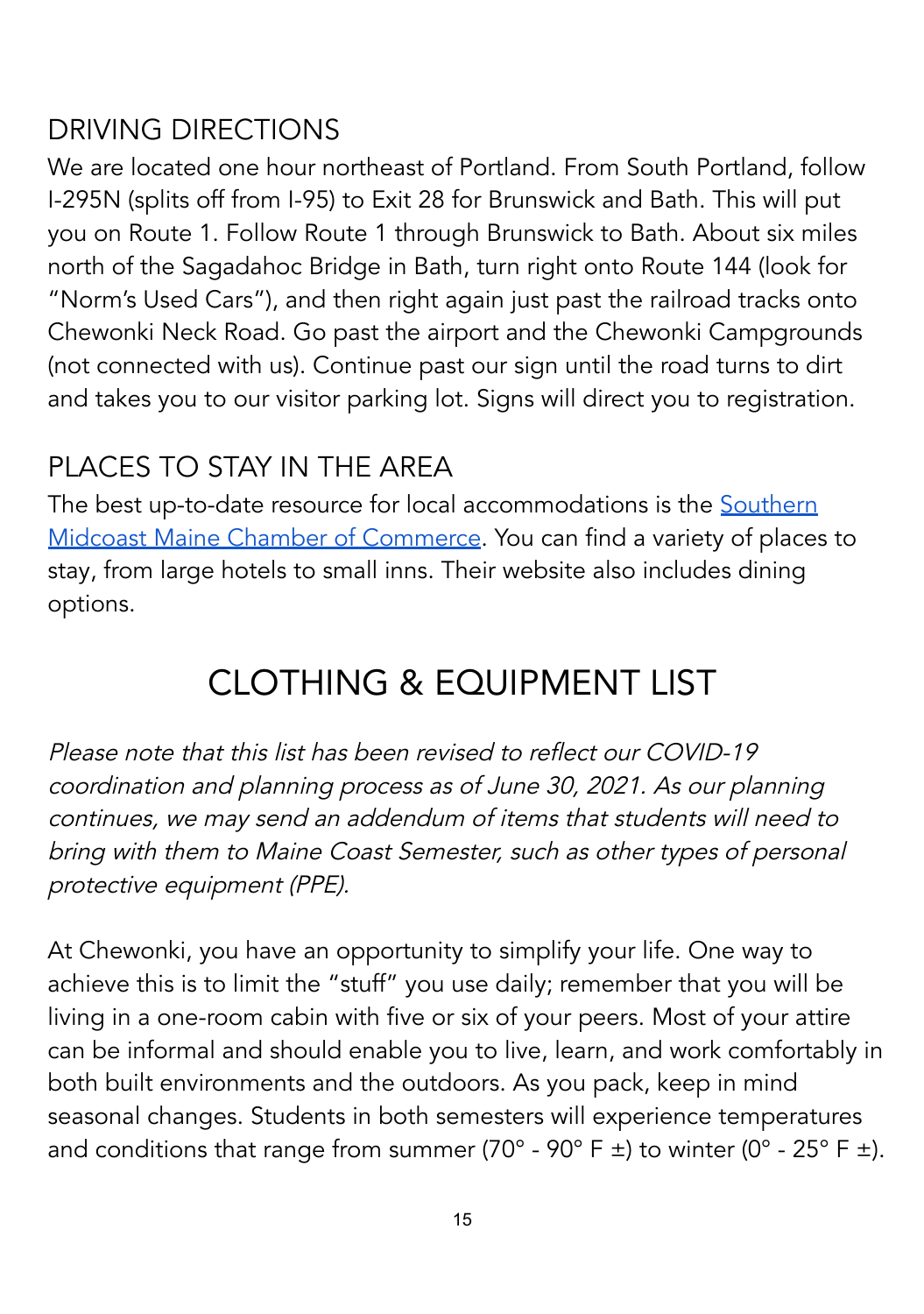Put your name on all your clothes and equipment and bring all of the required items with you at the time of your arrival. We do not take students off campus to purchase additional clothing or equipment. Although students may receive packages at Maine Coast Semester, we strongly encourage families to plan ahead and avoid ordering additional clothing or equipment after the beginning of the semester. We discourage online shopping during the semester, both to uphold our mission of being a sustainable community and our Diversity, Equity, and Inclusion statement that establishes Chewonki's commitment to promoting equity.

Additionally, you will be expected to do your own laundry on campus. Chewonki provides detergent, and there is no fee to use the laundry facilities.

## CLOTHING EXPECTATIONS

Though we do not have a formal dress code, we do ask that clothing be presentable and respectful of others while in classes and representing Maine Coast Semester. Our 400-acre campus features a farm, forest and woodlot, meadows, marsh, rocky coastline, and several miles of hiking trails. Students spend a great deal of time outdoors in all weather conditions, including rain and snow. Students should pack accordingly. Jeans or the equivalent are appropriate for most daily activities, including work programs. Work program also necessitates that you bring clothes and gloves that can get very dirty. A headlamp is a must-have for moving around campus in the early mornings and evenings. Please also bring one nice outfit for special events.

## STORAGE

Students live in one-room cabins with five other peers. For storage, each student has two medium-sized bookcases (waist height) with four-to-six shelves apiece, as well as space under the bed. Some students bring a trunk to keep at the foot of their bed or containers to go underneath. Under-bed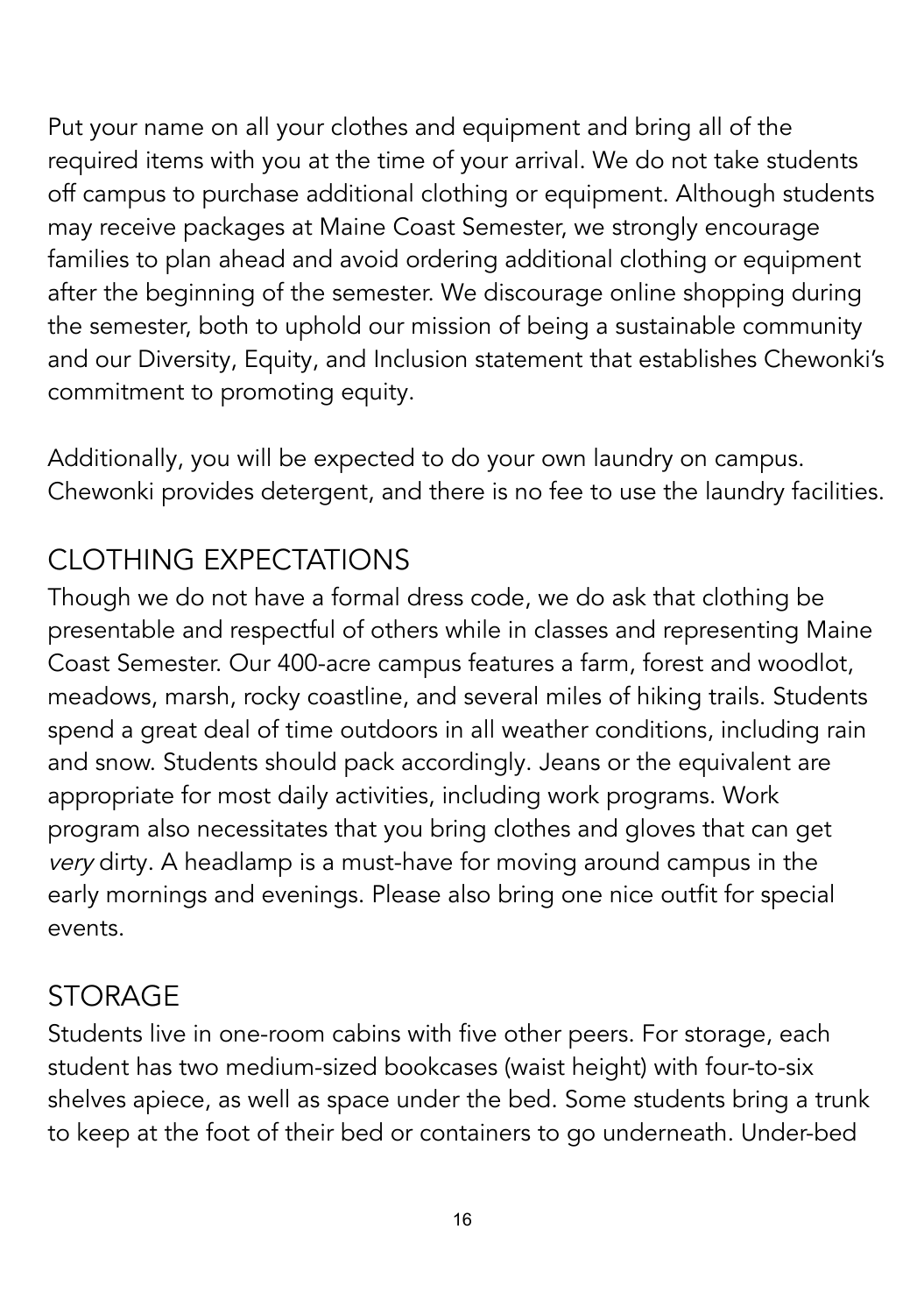containers may be on wheels and should be no taller than 11.5 inches. A labeled mesh bag for laundry is also useful.

#### REQUIRED OUTERWEAR

- ❏ Warm winter parka (lightweight down or synthetic-fill "super layer")
- ❏ Waterproof rain jacket
- ❏ Waterproof rain pants
- ❏ Work pants (jean or cotton duck)
- ❏ Insulated and water-resistant snow pants (required for spring semester)
- ❏ Warm thermal or fleece pants to layer under rain pants (required for spring semester)
- ❏ Warm fleece or wool gloves that are flexible enough to wear when writing
- ❏ Warm shell mittens that fit over gloves
- ❏ Lined leather or canvas work gloves
- ❏ Hat with a brim
- ❏ Wool or synthetic ski hat
- ❏ Balaclava, buff, or warm scarf
- ❏ Sunglasses and/or ski goggles
- ❏ Bandana
- ❏ Seven (7) fitted face-masks

#### REQUIRED CLOTHING

- ❏ Two weeks' worth of everyday clothing
- ❏ Two warm wool sweaters or fleece jackets that can be layered over shirts and t-shirts
- ❏ Two sets of long underwear (non-cotton), top and bottom
- ❏ Long-sleeved work shirts (flannel, wool, or denim)
- ❏ Several pairs of warm, wool socks
- ❏ Swimsuit
- ❏ One outfit for special events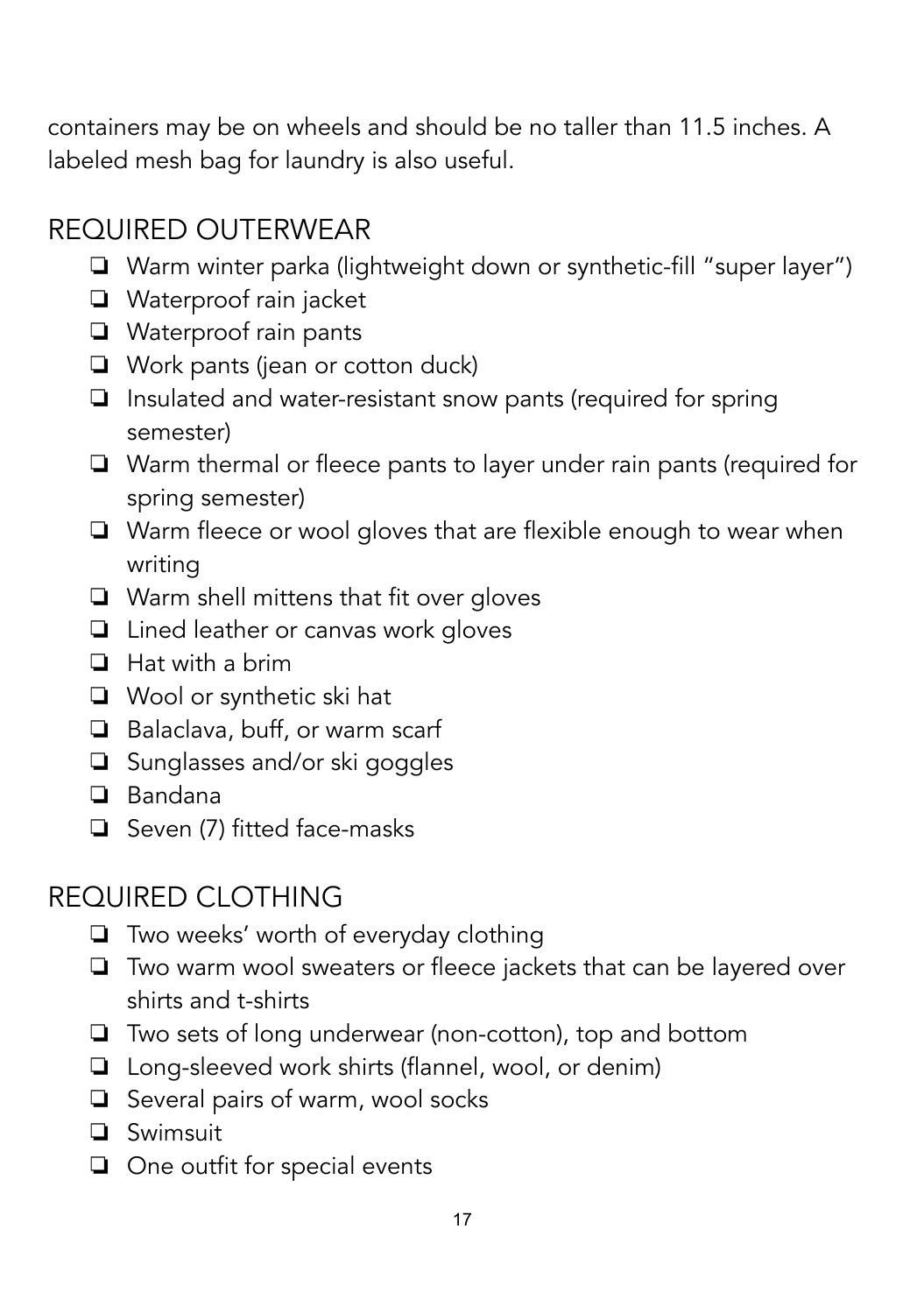❏ Optional – Costumes or dress-up clothes for Saturday evening activities (i.e. skits, coffeehouses, theme dances, etc.)

#### REQUIRED FOOTWEAR

Although there are boardwalks near the center of campus and some gravel pathways, students should expect to encounter wet, muddy, snowy, and cold ground conditions on <sup>a</sup> regular basis. Classes frequently meet on our farm, hiking trails, and coastline. During science field lab, students typically visit rocky and sandy beaches, bogs, brooks, and marshes. Students will be outside in all weather conditions, including the snow and rain.

- ❏ Sturdy hiking boots that are waterproof or water-resistant
- ❏ Tall, rubber boots such as rain boots or insulated bog boots (recommended, however, the farm has extra pairs of waterproof boots on hand for farm chores)
- ❏ Everyday footwear, such as running shoes, sandals, crocs, etc.
- ❏ Water shoes (old sneakers are acceptable, but crocs and backless sandals are not)
- ❏ Insulated winter boots (ideally, with removable felt lining)
- ❏ An old pair of sneakers that you don't mind getting exceptionally wet or dirty for polar bear dips and other water/mudflat activities (see above "water shoes" for more information)
- ❏ Slippers or slipper socks for wearing inside your cabin

#### REQUIRED CABIN & OUTDOOR ITEMS

- ❏ Headlamp and additional batteries (or charging cord if it's rechargeable)
- ❏ Warm bedding and linens twin-sized sheets, blankets, pillow, towels
- ❏ Two water bottles (approximately 32 oz. each)
- ❏ Battery-powered alarm clock
- ❏ Wrist-watch (not Wi-Fi enabled)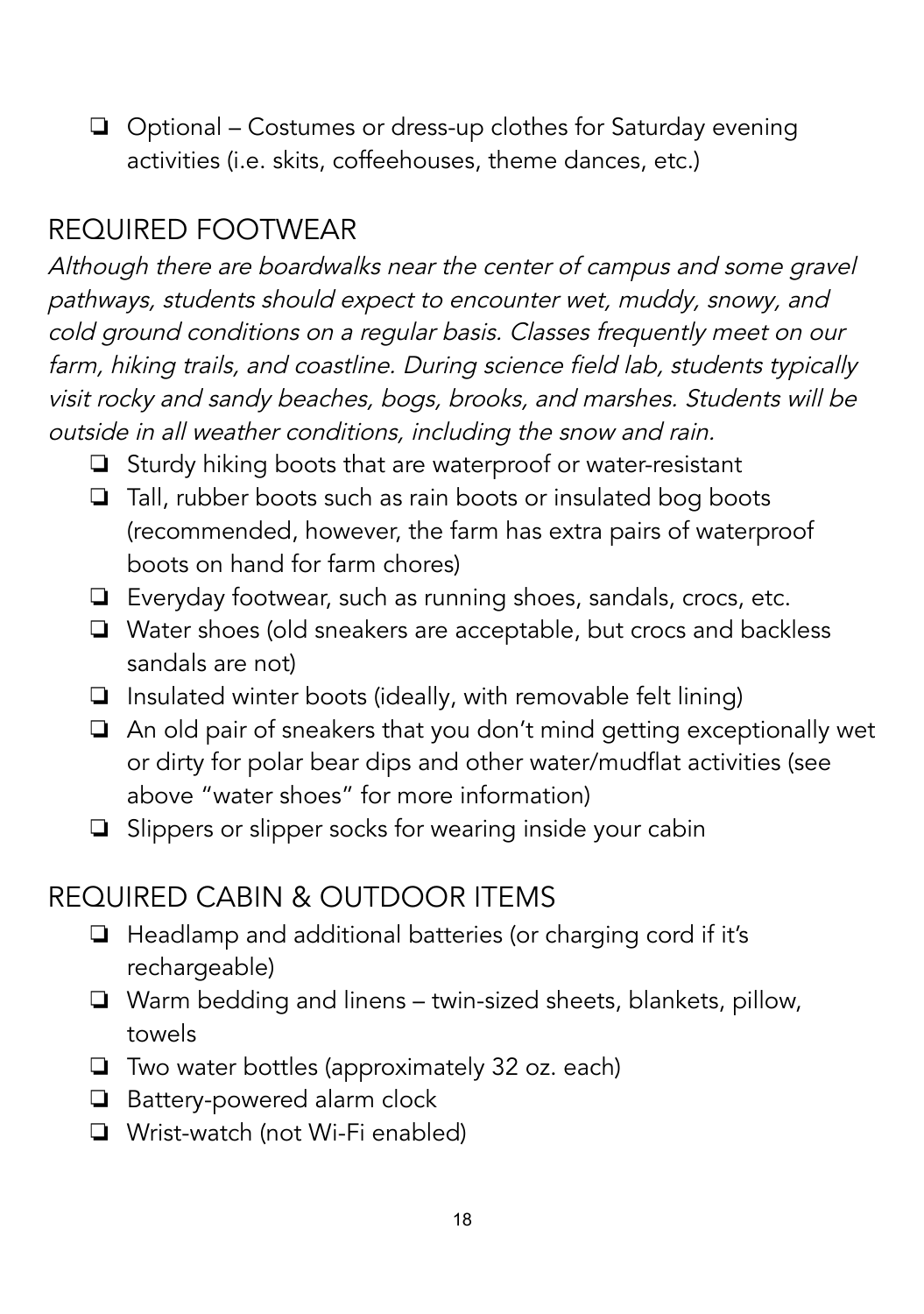- ❏ Books for pleasure reading or games (note: we do not support participants playing Cards Against Humanity or similar games. We are eager to engage in conversation with you about our Diversity, Equity, and Inclusion statement and why this popular game does not align with our ethos.)
- ❏ Toiletries to last four months (natural/biodegradable preferred) and shower caddy
- ❏ Sunscreen
- ❏ Bug-spray
- ❏ Optional A small mat (~2'x3' or smaller) for wiping feet before getting into bed

## REQUIRED SCHOOL SUPPLIES

Note: we do not have a school store on campus.

- ❏ School or government-issued photo I.D.
- ❏ Pens, pencils, and highlighters
- ❏ Spiral notebooks (3-4)
- ❏ Three 3-ring binders with subject dividers
- ❏ 100-count pack of college-ruled loose leaf paper to be used with binders
- ❏ Graphing calculator
- ❏ Durable backpack for on-campus use and science field labs

## ADDITIONAL ITEMS REQUIRED FOR SPRING STUDENTS

❏ Notes from the fall semester classes you will be continuing at Maine Coast Semester, e.g. language, history, and math (these will be useful to look over as you learn new material and prepare for any Advanced Placement ® exams you may be taking)

## OPTIONAL EQUIPMENT & OTHER ITEMS

This is not <sup>a</sup> shopping list! Chewonki has these items on hand for students to use. However, if you already own this equipment, please bring it with you.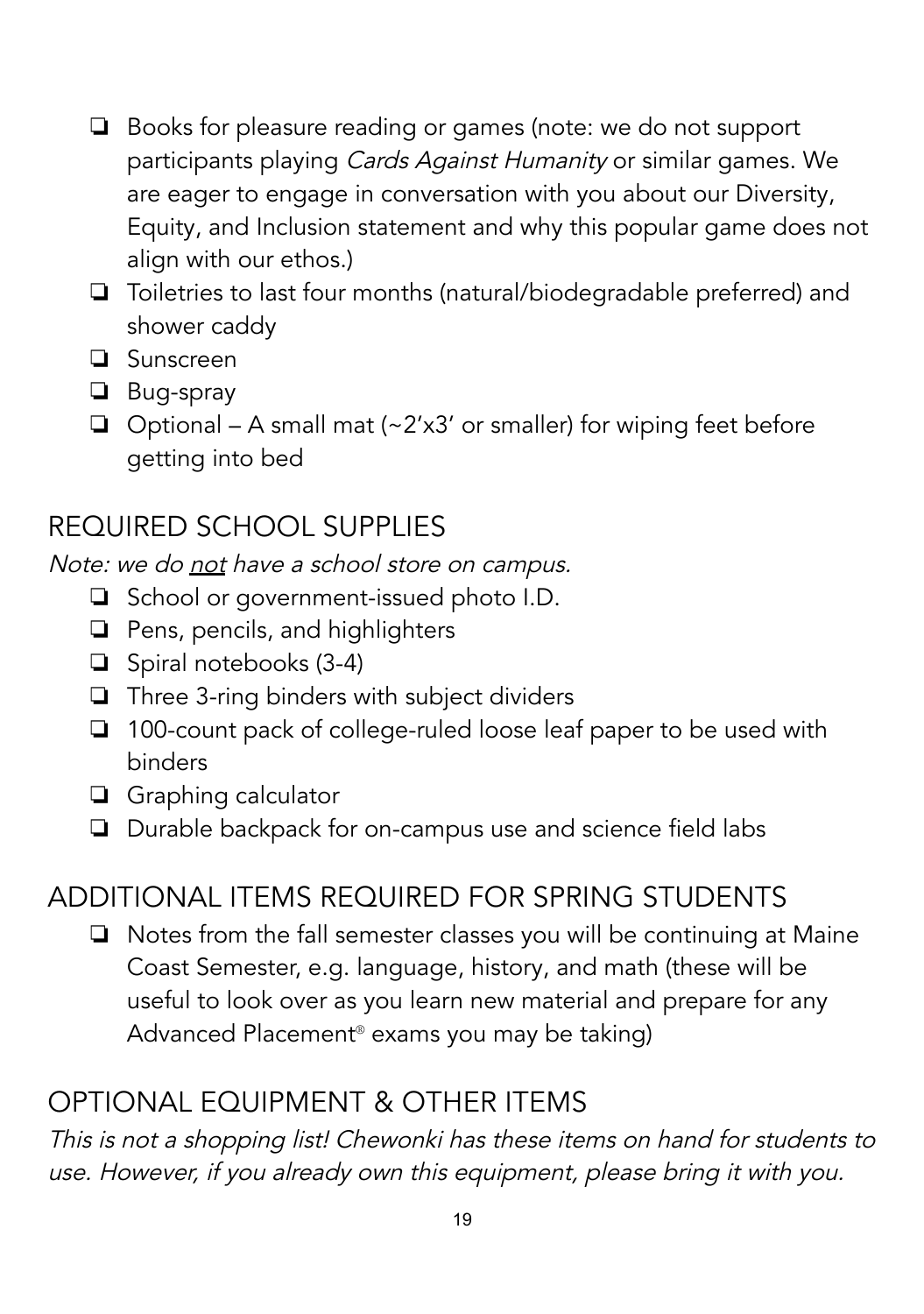- ❏ 40-50 liter internal-frame backpack
- ❏ Cold-weather sleeping bag, rated to 15 or 20° F for fall or 0 or 5° F for spring, that stuffs into a small sack. If you are a "cold sleeper," you may want a synthetic fleece sleeping bag liner.
- ❏ Sleeping pad
- ❏ Binoculars
- ❏ Digital camera
- ❏ Musical instruments (encouraged)
- ❏ Crafting materials, such as embroidery, knitting, crocheting, etc.
- ❏ Art supplies (art materials will also be provided by Maine Coast Semester)
- ❏ Recreational and sports equipment (e.g. tennis racket, lacrosse stick, cross-country skis, ice skates, hockey stick, etc.)

Please Do NOT Bring or Acquire While Enrolled in Maine Coast Semester

- Cell phone (if needed for travel, we will safely store on campus)
- Personal Wi-Fi enabled devices (like laptops, iPad, wearable technology, etc.)
- Television sets, iPod Touch, DVD players, DVDs, or other electronic or digital media
- Hot pots, appliances, or electric blankets
- Large stereos (personal, non-internet capable music-listening devices are allowed)
- Tapestries or other cloth wall hangings are not allowed as they are a fire hazard. Posters and photos are ok.
- Firearms
- Pets
- Candles or incense
- Alcohol, tobacco products, vaping products, cannabis, or any illegal drugs
- No area rugs larger than 2'x3' (small mats to wipe feet before getting into bed are OK)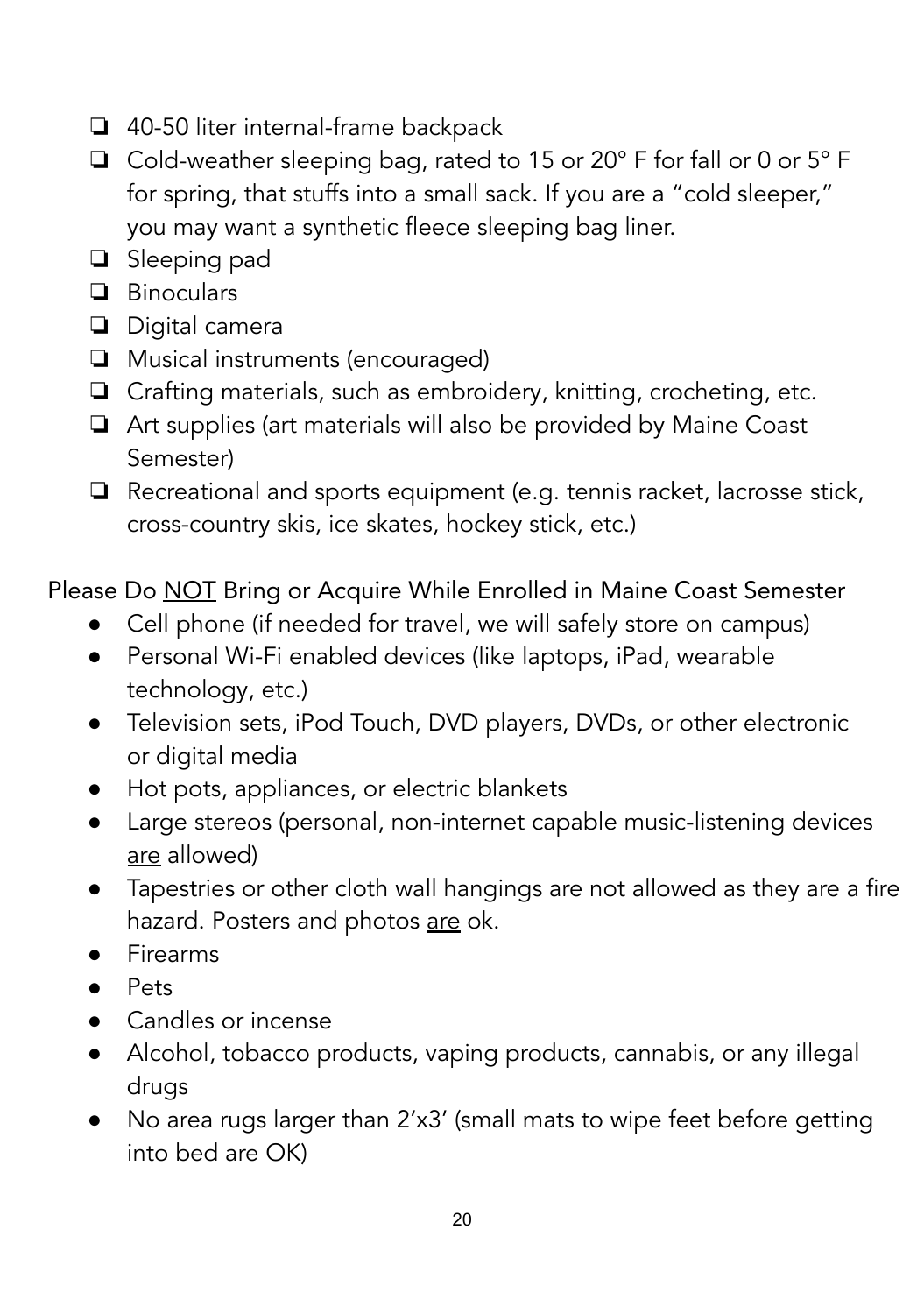### SOURCING ITEMS

Clothing, equipment, and footwear that students bring to campus will be well-used, so we recommend bringing durable items that can stand up to Maine's rugged landscape and variable weather. There's a saying in Scandinavia that there is no such thing as bad weather, only unsuitable clothing. As our program is focused outdoors – sometimes in inclement weather – it is essential that clothing and gear keep people warm and dry. At the same time, we recognize that the expense and brand recognition of high-quality outdoor clothing can feel like a social dress code, which may feel exclusive. Our recommendations for gear attempt to balance time-tested quality and function, company values and environmental philosophy, and cost. It's an on-going dialogue that we invite our participants to join. Several quality brands now offer gently used and repaired items on their websites. Buying used is both an environmentally friendly and pragmatic approach to outfitting yourself for the semester.

Used gear can be found at local thrift shops and online at:

- [Patagonia](https://wornwear.patagonia.com/) Worn Wear
- REI [Co-op](https://www.rei.com/used) Used Gear
- The North Face [Renewed](https://www.thenorthfacerenewed.com/)
- [Outdoors](https://www.outdoorsgeek.com/rent-it/) Geek

## PACKING QUESTIONS?

Packing for a four-month semester in an unfamiliar climate can be challenging, so if you feel unsure of what to pack please don't hesitate to call the admissions office at (207) 882-7323 ext. 5501. Maine Coast Semester also maintains a robust **[Flickr](https://www.flickr.com/photos/chewonki/collections/72157627630577806/)** account with photos of daily life, work program, farm chores, science field lab, and other activities. Some families find these images helpful when deciding what to pack.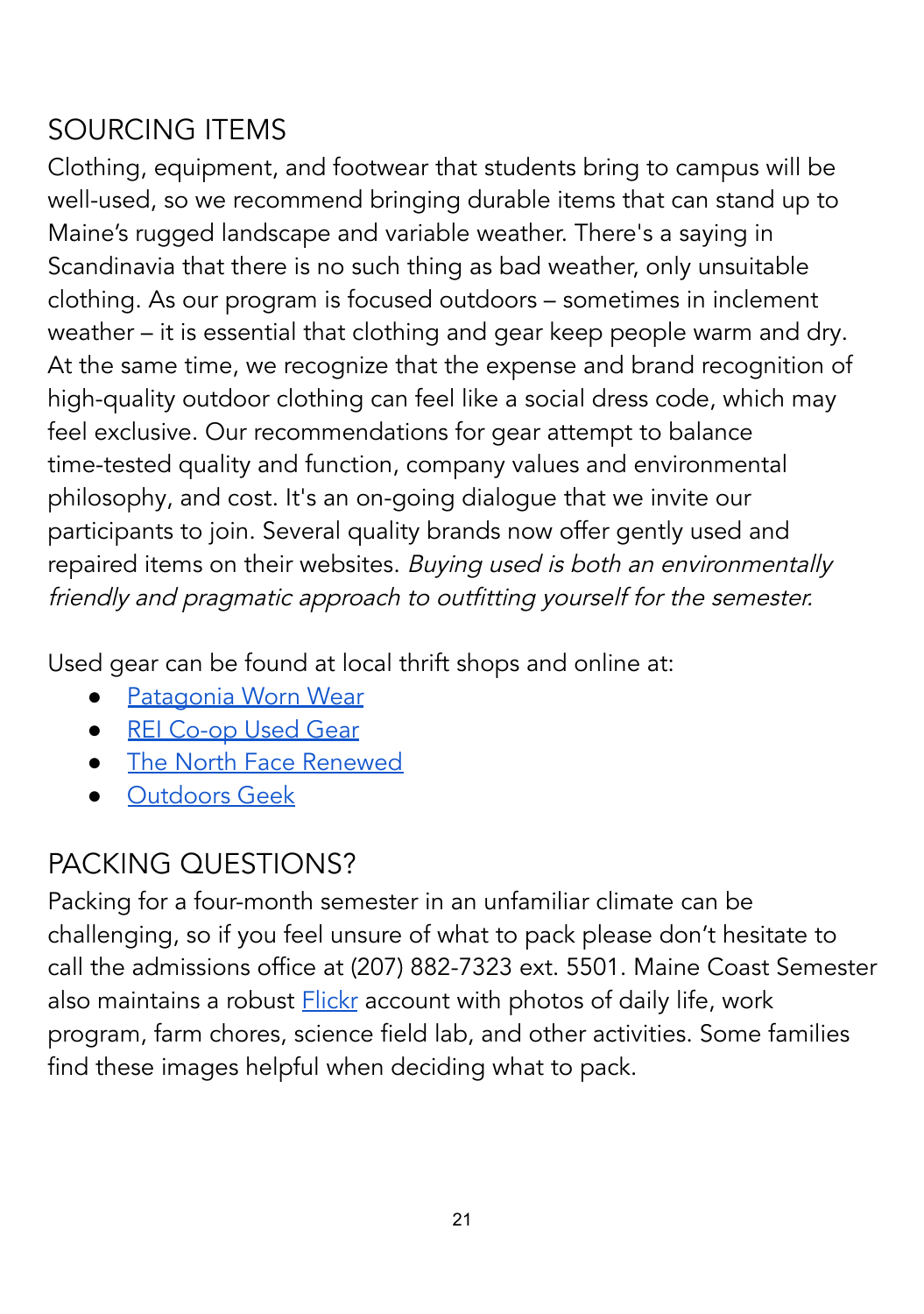# PRE-SEMESTER READING

#### <span id="page-21-0"></span>REQUIRED READING

We are excited to welcome you to Maine Coast Semester and to introduce you to your pre-semester reading assignment: Octavia E. Butler's Parable of the Sower.

The purpose of this pre-semester reading is to begin our time together with a story that provides a preview of the themes that will be introduced in your courses and fieldwork. We hope this will set you up for a successful semester.

Themes within the text include:

- The personal relationship we each create with a place.
- The connections that exist between human and natural communities.
- The stories of place that have been passed down from generation to generation.
- The interdependent relationship between economic/political systems and ecosystems.
- The elements that contribute to human resilience, individual and communal.

When you arrive on campus for the opening day of your semester, you should have completed reading Parable of the Sower. Use these questions to guide your reading and come prepared to do some writing related to them once you arrive:

1. How do you see meaning-making, ethical, and religious structures emerging in Parable of the Sower? Which of these structures do you think have lost their purchase, and why? Which structures have gained purchase and why? When in your life have you experienced a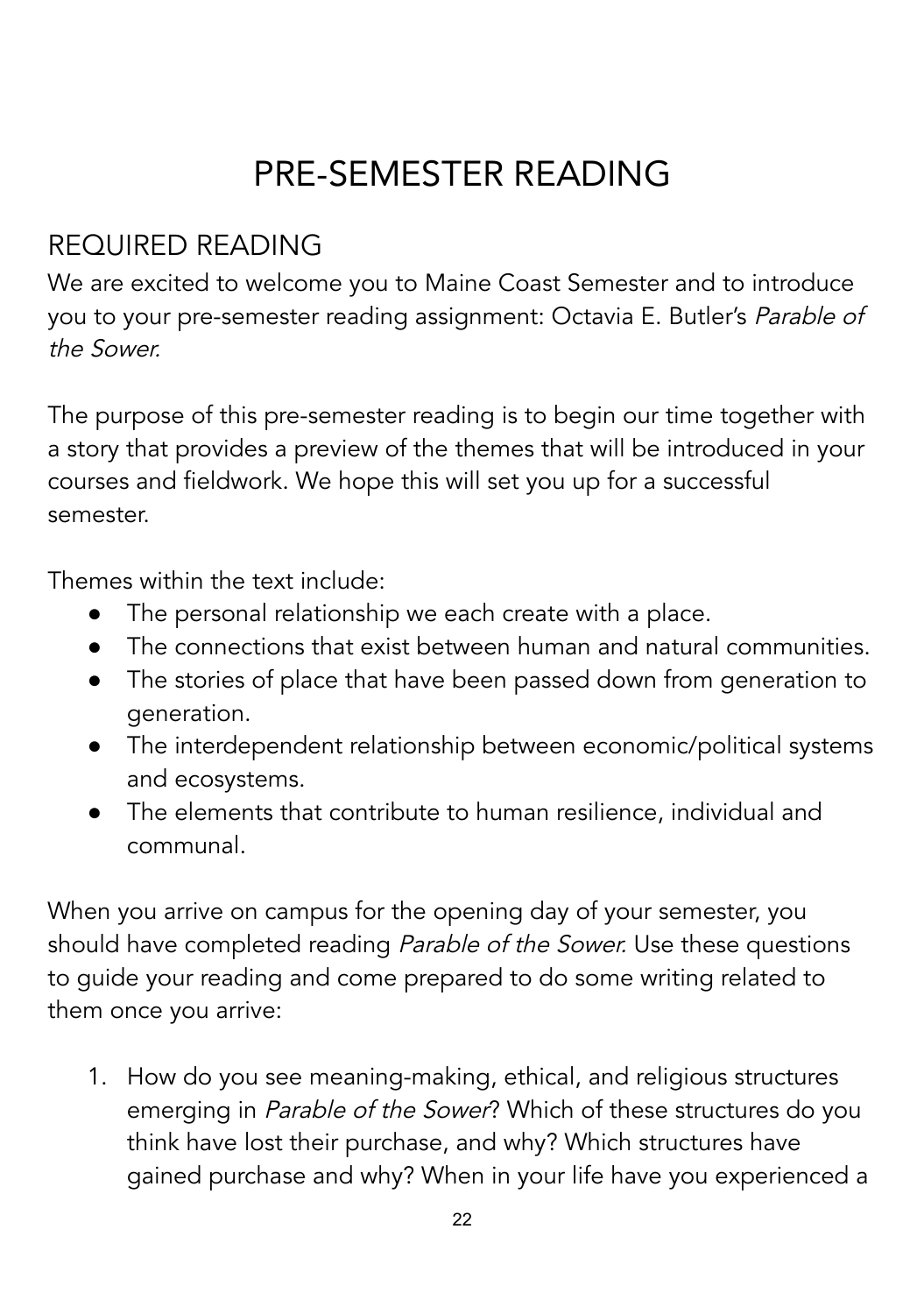meaning-making structure to lose relevance because of changing conditions, and how have new structures taken their place?

- 2. You met a variety of characters in this text. Identify a person that captured your attention because of their distinct relationship with place. Write one paragraph describing these individuals and their unique relationship to place.
- 3. What are the conditions physical and cultural that have led to the crisis in the book? Do you see any of these in our current reality and if so, how are they playing out in our communities and the broader world?

We will be discussing and writing about this book during our opening days. You are welcome to purchase a copy of the book, or borrow one from your local library. If you do purchase the book, we recommend that you bring it with you to support our discussion and writing.

As you begin to read this book, please know that parts of its content could be difficult to read or emotionally challenging to process. If you notice yourself struggling with the contents of this novel, please reach out to a trusted adult, your advisor, or our mental health coordinator, Becca Fowlie [\(rfowlie@chewonki.org\)](mailto:rfowlie@chewonki.org) for support.

If you are interested in learning more about Octavia Butler or Parable of the Sower, NPR's Throughline podcast has an excellent episode from [February](https://www.npr.org/2021/02/16/968498810/how-octavia-butlers-sci-fi-dystopia-became-a-constant-in-a-mans-evolution) [2021](https://www.npr.org/2021/02/16/968498810/how-octavia-butlers-sci-fi-dystopia-became-a-constant-in-a-mans-evolution) about the writer and her work.

#### OPTIONAL READING

In addition to the required reading, the following list includes books that are particularly pertinent to the work we will be doing throughout the course of the semester. Topics include the history of Maine, identity, and current environmental issues. While this is not intended to be an exhaustive list of titles, we hope this brief bibliography will serve as a resource for you both before and after your semester.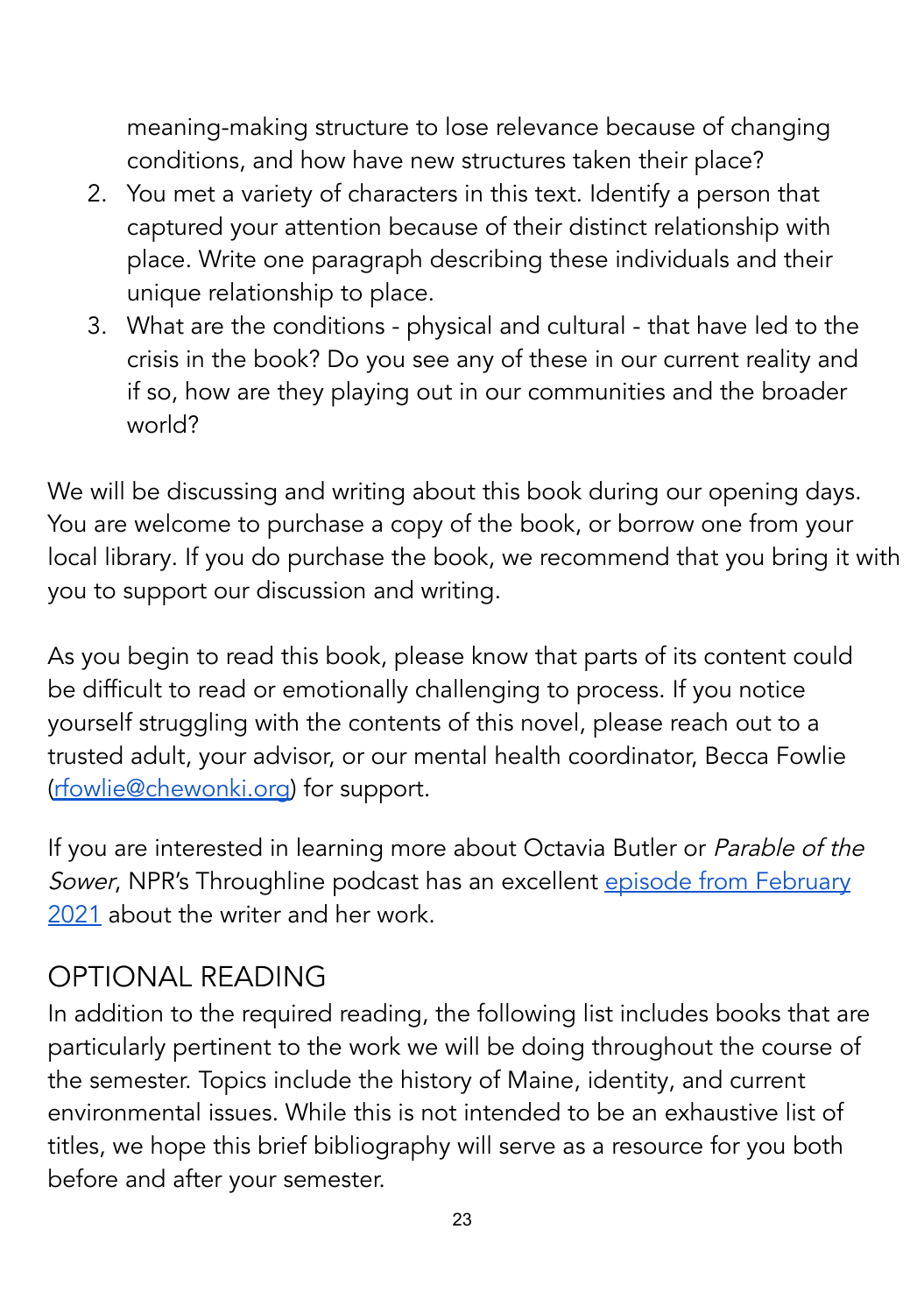Farm & Food Systems

- Kingsolver, Barbara. Animal, Vegetable, Miracle.
- Penniman, Leah. Farming While Black.
- Pollan, Michael. The Omnivore's Dilemma.

#### Indigenous Peoples

- Brooks, Lisa Tanya. Our Beloved Kin.
- Harjo, Joy. An American Sunrise.
- Kimmerer, Robin Wall. Braiding Sweetgrass.

#### Maine Stories

- Iftin, Abdi Nor. Call Me American.
- Nutt, Amy Ellis. Becoming Nicole.
- Philbrick, Kate and Rosenthal, Rob. Malaga Island: A Story Best Left Untold.

#### Sustainability & The Natural World

- Carson, Rachel, Silent Spring or The Sea Around Us.
- Eisenstein, Charles. Climate: A New Story
- Finney, Carolyn. Black Faces, White Spaces: Reimagining the Relationship of African Americans to the Great Outdoors.
- Jones, Van. The Green Collar Economy: How One Solution Can Fix Our Two Biggest Problems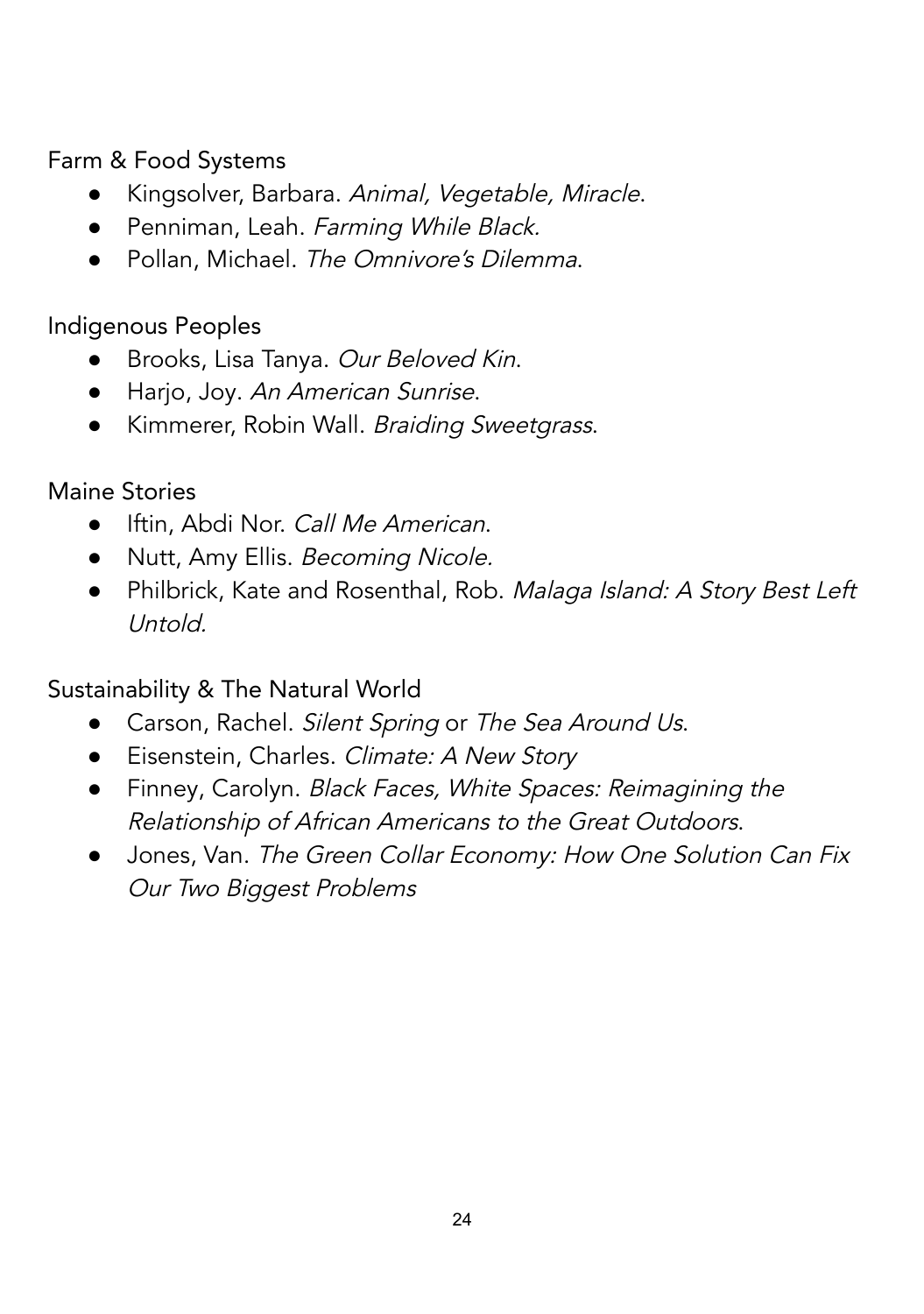# <span id="page-24-0"></span>ACADEMIC LIFE

## STANDARDIZED TESTING

<span id="page-24-1"></span>For guidance in standardized testing (PSAT®, SAT®, ACT®, AP®), you should follow the advice of college counselors at your sending school.

#### FOR FALL STUDENTS:

The PSAT ® will be administered on campus. We will need your school code so that test scores can be sent to your sending school. Test scores will not be reported to Maine Coast Semester. There is no need to pre-register for this exam.

#### FOR SPRING STUDENTS: SAT® and ACT® TESTS

The following is a recommended testing schedule to best complement your Maine Coast Semester experience:

- Take the SAT ® at home in December OR after the Semester in June  $(2022 \text{ date is line 4})$ .
- Take the ACT<sup>®</sup> at home in June or July (2022 dates are June 11 and July 16).

You and your sending school counselor may decide it would be best for you to take the ACT ® or SAT ® during the semester. We will provide transportation to the ACT ® in April and the SAT ® in May. We do not, however, recommend taking the SAT ® in May, since it is an extremely busy time during the semester, with the end of academic classes and AP ® exams overlapping.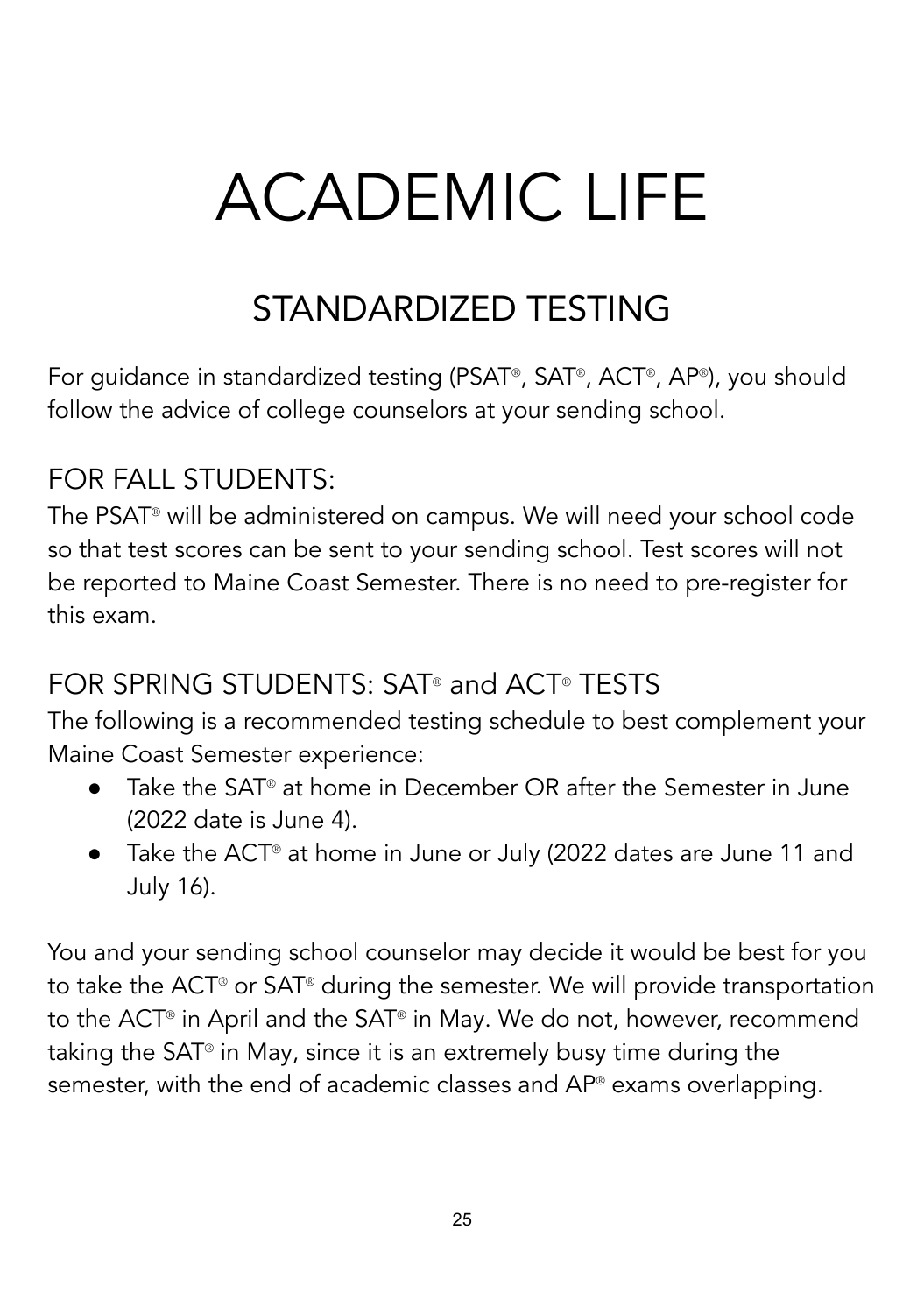## FOR SPRING STUDENTS: AP® TESTS

Maine Coast Semester supports students taking Advanced Placement ® tests with the College Board. We will be in touch with you early in the fall to provide more information about the registration process for Semester 68 students. For more information, please contact our Registrar, Kathryn Zumstein, at [kzumstein@chewonki.org](mailto:kzumstein@chewonki.org).

# THE COLLEGE PROCESS

<span id="page-25-0"></span>Although Maine Coast Semester can offer some advice and insights into the college process, we do not have formal college counseling services and encourage you to continue working with your school counseling office. In the spring, we will hold a college process strategy session to provide orientation and tools to students so that they can begin to imagine and navigate their post-high school plans.

Over the years we have learned from our alumni and from college admissions officers that attending Maine Coast Semester can be an advantage in the college admissions process. We are proud that our alumni are academically and socially successful in the college environment. Our students stand out as independent learners who are willing to step out of their comfort zone to pursue deeply meaningful scholarship. Of course, attending Maine Coast Semester is not a guarantee for college admission, and we recommend you think strategically about how your experience at Maine Coast Semester has uniquely prepared you for success in the college environment. Our faculty write college recommendations, and we suggest students make those requests early. Our development office can also help by connecting you to the network of Chewonki alumni across the country.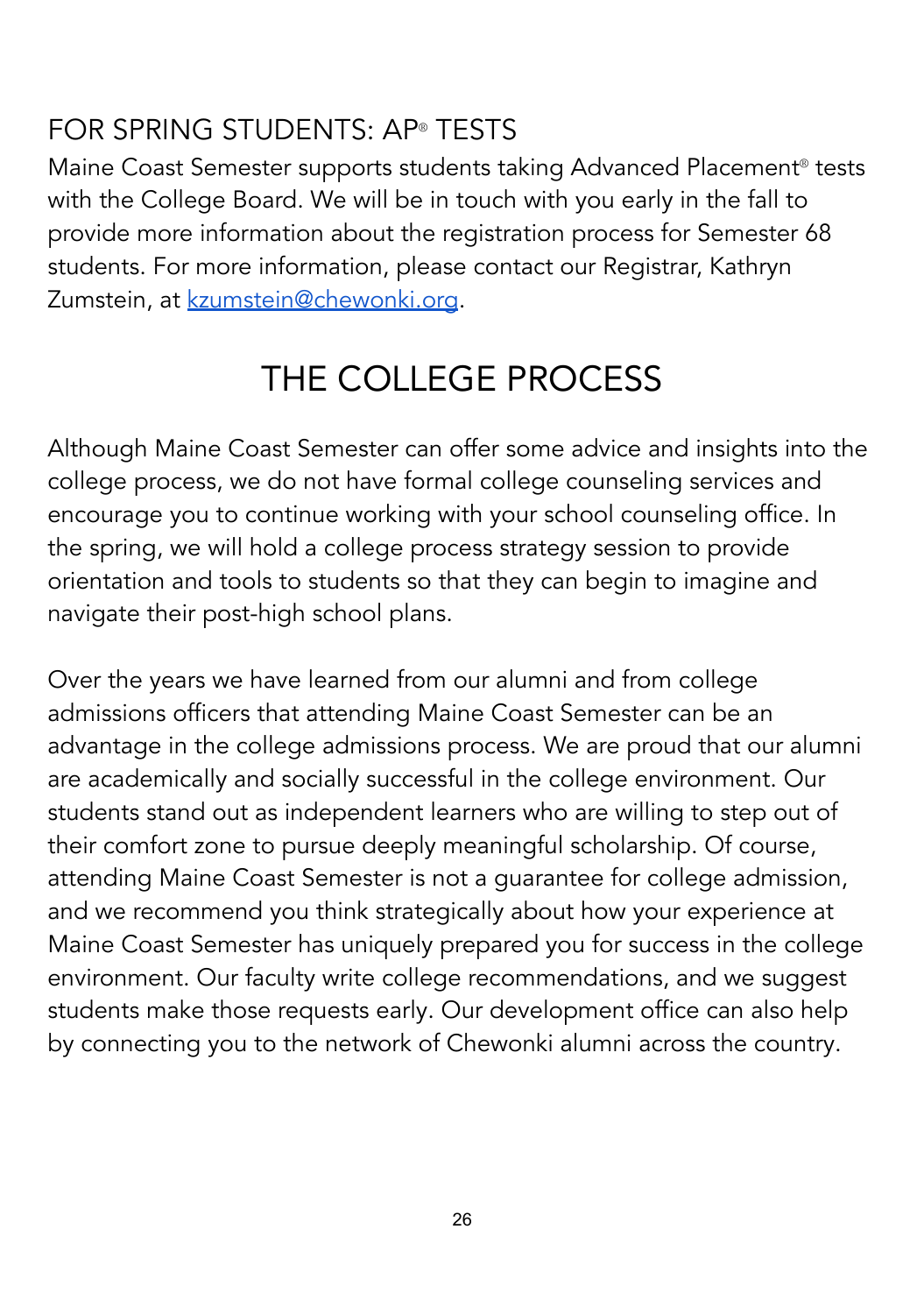# STUDY HOURS EXPECTATIONS

<span id="page-26-0"></span>Study hours are an intentional time when our entire community can dedicate ourselves to improving our intellectual abilities. Given the rigorous nature of our academic program, you will need more than the five weekly nights of study hours (2 hours) to complete your assignments, so we encourage you to make productive use of this time.

Study hours (7:30 p.m. - 9:30 p.m.) is a time of quiet on campus so that you may work, read, and reflect while knowing that you are not missing out on a social opportunity.

- 1. Study time is to be used for study, homework, and intellectual endeavors. When you arrive to study hours you must sign-in with the faculty on duty.
- 2. Once you have your laptop and internet access, it is important to understand that study hours are not a time for using social media, online entertainment, etc.
- 3. Respectful silence on campus is the expectation between 7:30 p.m. and 9:30 p.m. Sunday through Thursday. This includes all common areas as well as cabins. Because most studying takes place in common areas, the quiet study time must be honored by the entire community.
- 4. Please be conscious of the fact that everyone has their own approach to completing school assignments, as well as different study needs. During study hours, you should not disturb others or do things that could make your peers feel socially excluded. If you are in the habit of listening to music while studying, you should use headphones/earbuds to ensure that no one can hear it.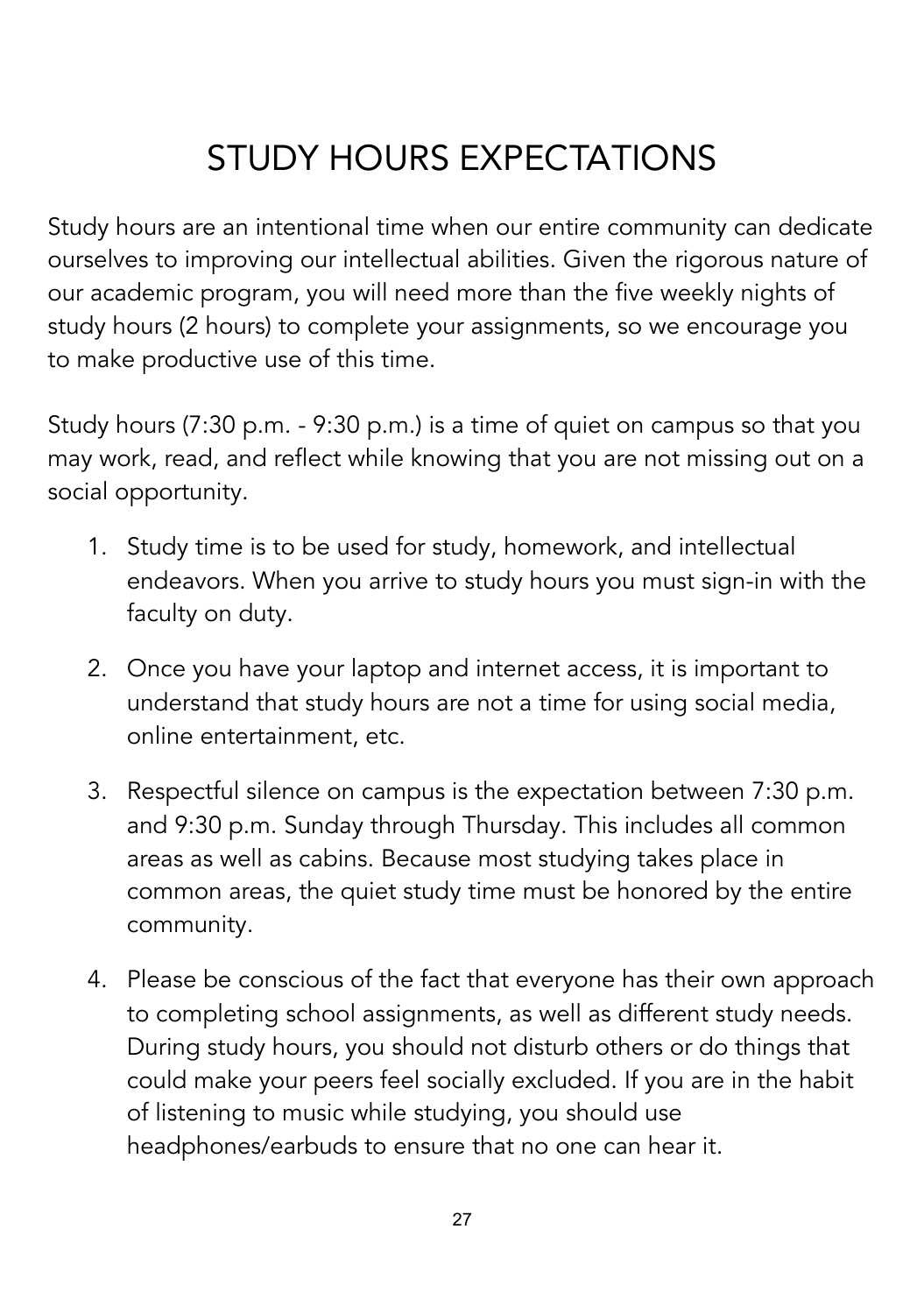- 5. If you need to work with another student, you should do so following our COVID-19 protocols and only in spaces designated as collaborative workspaces.
- 6. If you need to continue studying after 9:30 p.m., you will need to bring your materials with you to your cabin at check-in; if you forget something, you may not go and get it. Laptops are not permitted in cabins.

If you want to leave a public study space before the end of study hours, you must seek permission from and check-out with the faculty on duty.

Before leaving study hours for the night, please be sure to do the following:

- Check out with one of the faculty members on duty.
- Place computers in the computer cart
- Store backpacks in your assigned Allen Center cubby.
- Use the bathroom and fill up water bottles before 9:55 p.m.
- Be in cabins by cabin check, which is at 10 p.m.

<span id="page-27-0"></span>If interested, our specific study hour quidelines are available [here.](https://docs.google.com/document/d/1ExgLLNQiuAIqQHY_0SBNfJ3Y6FItjkYT2SAzgUBE0pU/edit#heading=h.dr04kaxuk0ii)

# LATE WORK POLICY

Maine Coast Semester is based largely on a dynamic intellectual spirit that we hope pervades your entire experience. Teachers assume that work will be done on time and to your best ability. However, we recognize that illness and extenuating circumstances can interfere with timely completion of work. Each teacher establishes expectations around late work for their classrooms, and it is your responsibility to understand the policies in each of your classes and to work proactively with your teachers to solve challenges.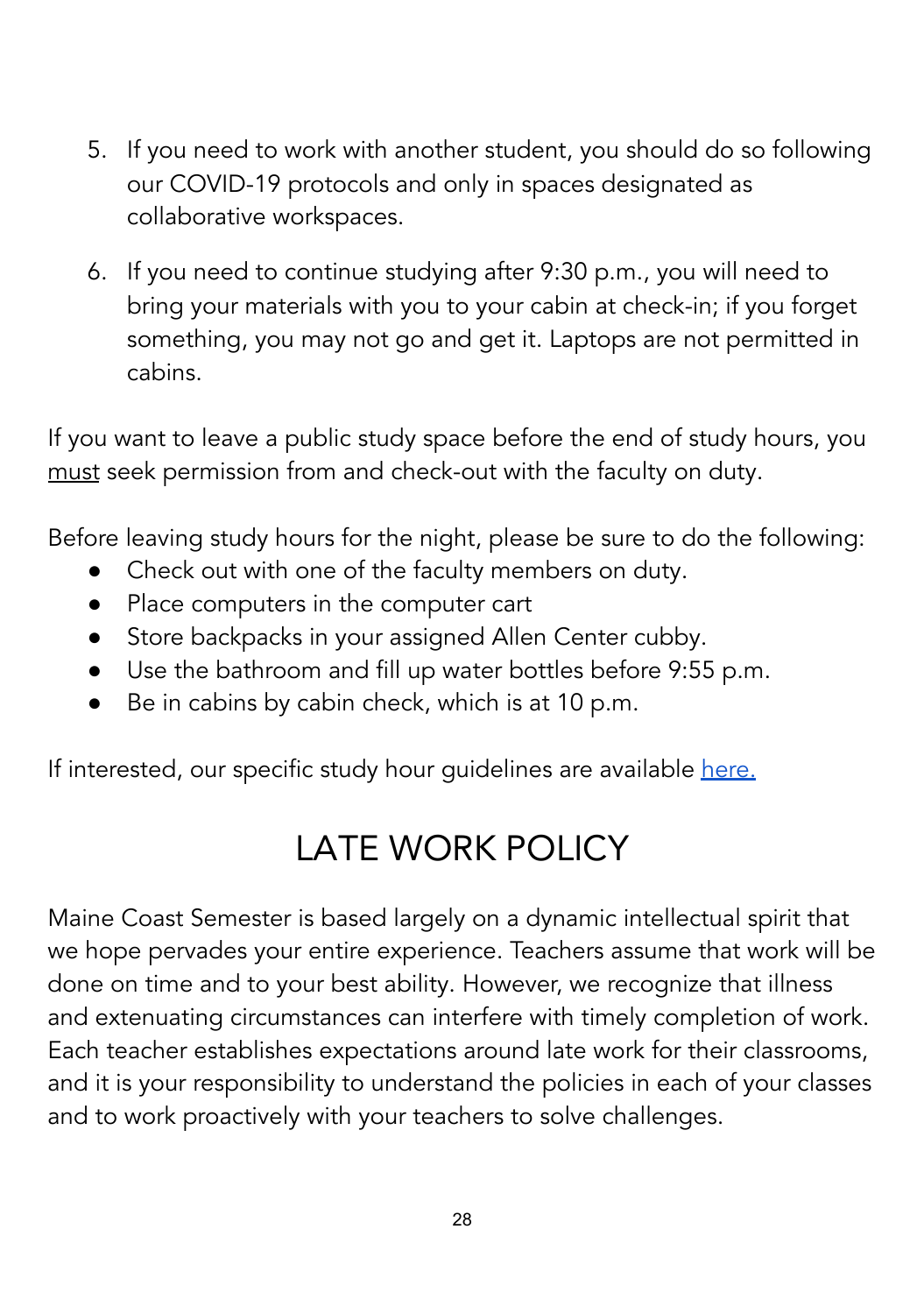## COMMENTS AND GRADES

## <span id="page-28-0"></span>GRADING SCALE

Chewonki uses letter grades with the following equivalences: A (94, 95, 96), A- (90, 91, 92, 93), B+ (87, 88, 89), etc. F = 59 and below (Failing)

At the midterm, you will receive brief comments and estimated grades from each of your teachers. This midterm check-in is intended to provide you a chance to get a snapshot of how you are doing so that you can work with your teachers to achieve the goals you have set for yourself while at Maine Coast Semester. At the end of the semester, you, your families, and your school will receive comments from your teacher and advisor offering observations and reflections on your experience at Maine Coast Semester. In addition to comments, this communication includes a grade for each course and an official transcript. If you need additional copies of your transcript, please contact our Registrar, Kathryn Zumstein, at [kzumstein@chewonki.org.](mailto:kzumstein@chewonki.org)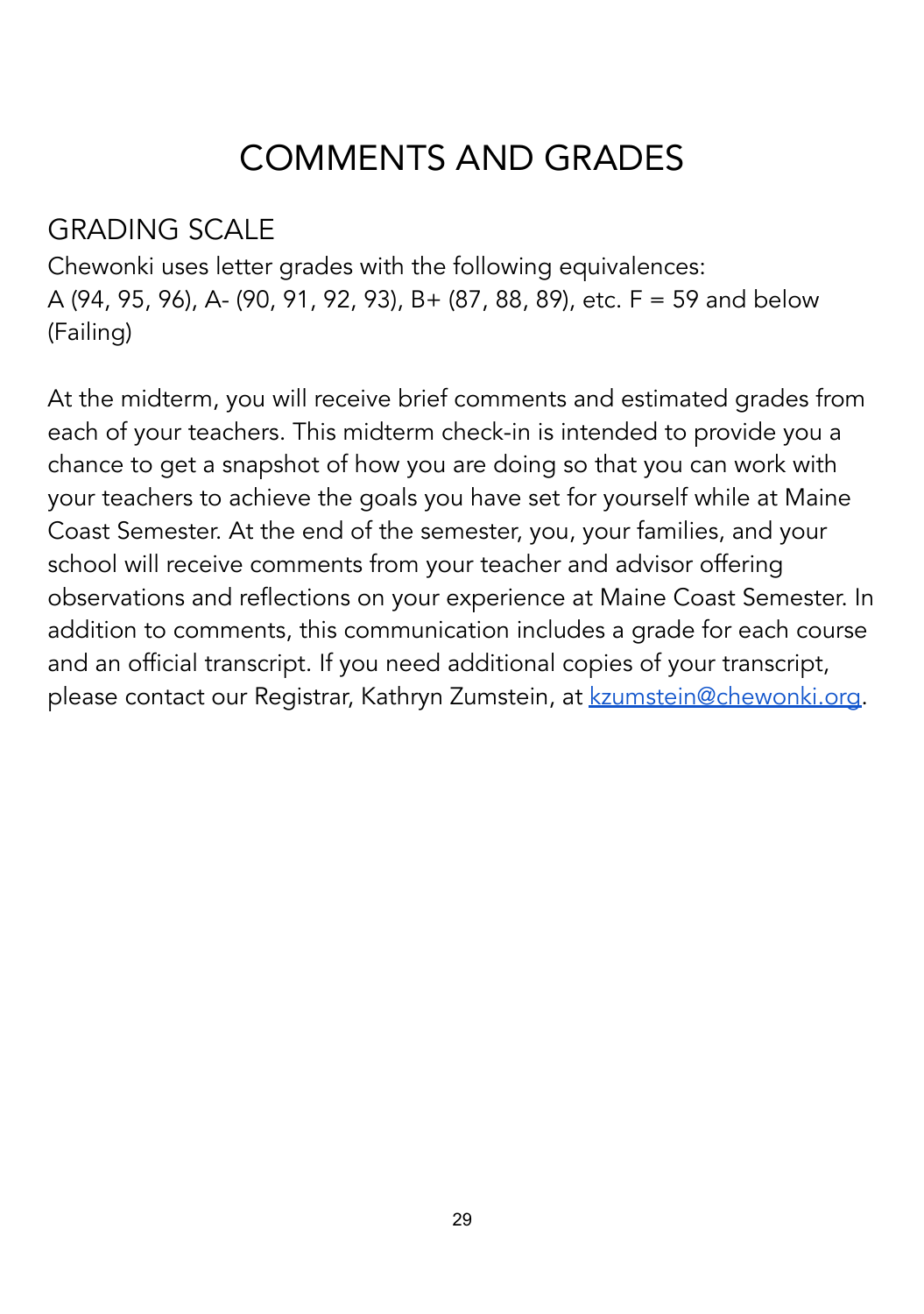# <span id="page-29-0"></span>RESIDENTIAL LIFE

# IN THE CASE OF AN EMERGENCY

<span id="page-29-1"></span>In the event of a fire alarm or other emergency, please gather immediately on Orchard Field, located between the adirondack chairs and Gordy cabin, with your cabin so that we can count heads. Emergencies are marked by the bell ringing continually, along with a hand-cranked foghorn.

# HEALTH AND WELLNESS

<span id="page-29-2"></span>Our Health and Wellness Center is staffed by a Director of Health Services, a full-time team of registered nurses, and a full-time mental health coordinator. By placing a great deal of emphasis on health and safety, we hope to prevent illness or accidents from occurring. In the event of illness, and when needed, we work closely with local physicians. Mid Coast Hospital is approximately 15 miles away from campus.

#### FORMS AND MEDICATION

It is essential that we have your complete and up-to-date health information, including your COVID-19 vaccination status. Please submit completed health forms, signed by a physician and a parent/guardian, by the specified date through the online platform [SchoolDoc](https://app.schooldoc.com/!/home/auth/login). Note that this health record includes immunization records (e.g. tetanus, which is good for 10 years), allergies, physical limitations, and mental health issues or concerns past and present. In addition, health insurance information must be on file with our Health and Wellness Center. All information will be kept confidential.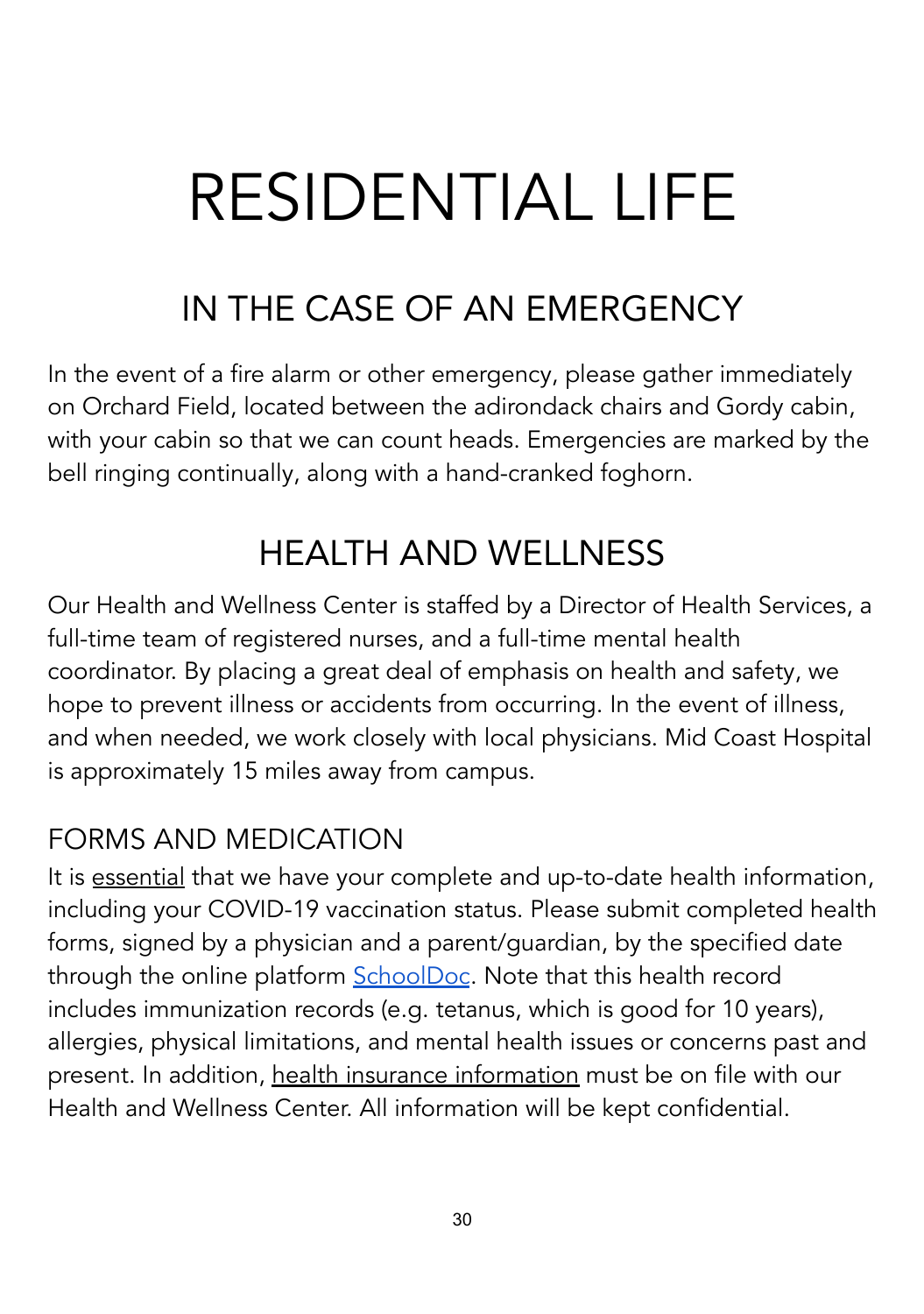Note: Without the above information on file, as well as a signed health authorization, you will not be permitted to begin your studies at Maine Coast Semester.

## MEDICAL INSURANCE

Maine Coast Semester does not provide medical insurance for students. Parents or guardians are responsible for medical expenses. Physicians' bills and prescriptions are charged directly to your insurance company or your family. Hospital charges are billed to insurance companies.

#### MEDICATIONS

For legal reasons, students cannot use any first aid kits or access medical supplies in the Health and Wellness Center without supervision.

The Health and Wellness team will work with each student to administer medications responsibly.

## IN THE CASE OF ILLNESS:

If you feel ill or need medical support

- When you wake up, go to the health and wellness center to receive support. If you are unable to attend Morning Gather and morning chores you must report to the health center by 7:15.
- At any point during the day, you may go to the Health and Wellness Center (make sure to ask to be excused if it is during class, work program or another scheduled commitment).
- After Check-in, bring a cabin mate and go to the residence of one of the faculty on duty for that particular night.

# CABIN RULES

<span id="page-30-0"></span>1. In addition to the rules and regulations listed below, each cabin will create a list of Cabin Agreements that each member will commit to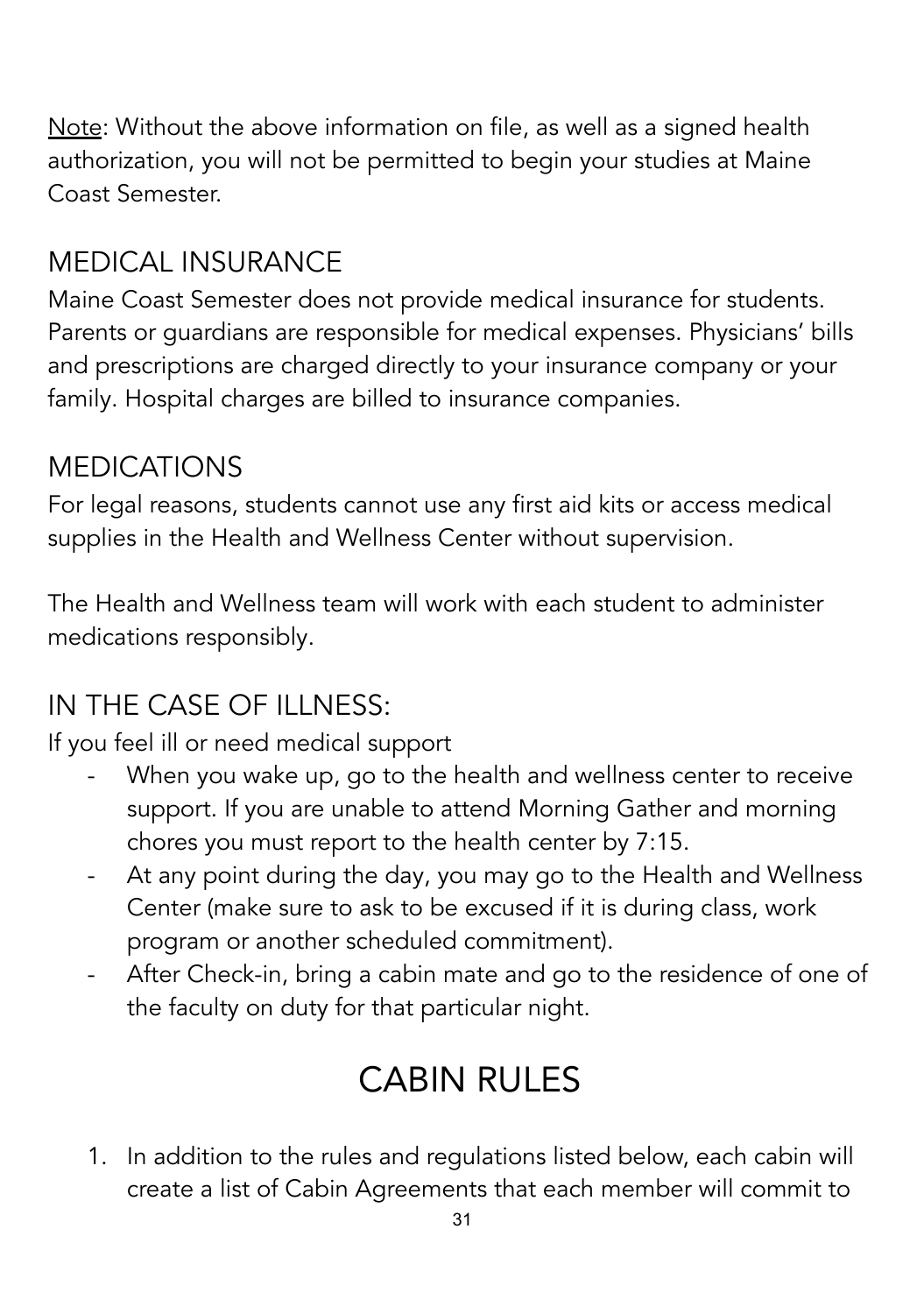following. Cabin groups can decide to revisit and revise their Agreements at any time during the semester.

- 2. After two weeks, students will be allowed to visit other cabins during the hours between lunch and dinner (1:00 p.m. - 6:10 p.m.) Monday through Saturday and between brunch and dinner (11:00 a.m. - 5:25 p.m.) on Sunday.
- 3. Cabin residents are strongly encouraged to get at least 8 hours of sleep each night. Adequate sleep will not only enhance your learning and strengthen your immune system (in fact, it is essential) but also your enjoyment of the semester. Holding students to clear expectations about check-in each night lays the foundation for healthy sleeping habits.
- 4. Check-in is at 10:00 p.m. sharp Sunday through Friday and 11:00 p.m. on Saturday. After this time, you may not leave your cabin. You must bring any study materials, snacks, water bottles with you to the cabin before check-in, as well as take care of all bathroom needs. Leaving after check-in is a violation of our Great Expectations.
- 5. There are never to be open flames in any cabin at any time except to light the woodstove. No candles, incense, lighters, etc. Tapestries are a fire hazard and are not permitted. For safety's sake, the cabins must be kept clean and uncluttered at all times.
- 6. Cabin clean-up and disinfection occurs daily and deep cleaning/disinfection regimens are scheduled twice a week on Sunday and Wednesday after dinner.
- 7. To remain in compliance with health standards and to support students' capacity to maintain personal space, single beds must remain 6' apart at all times.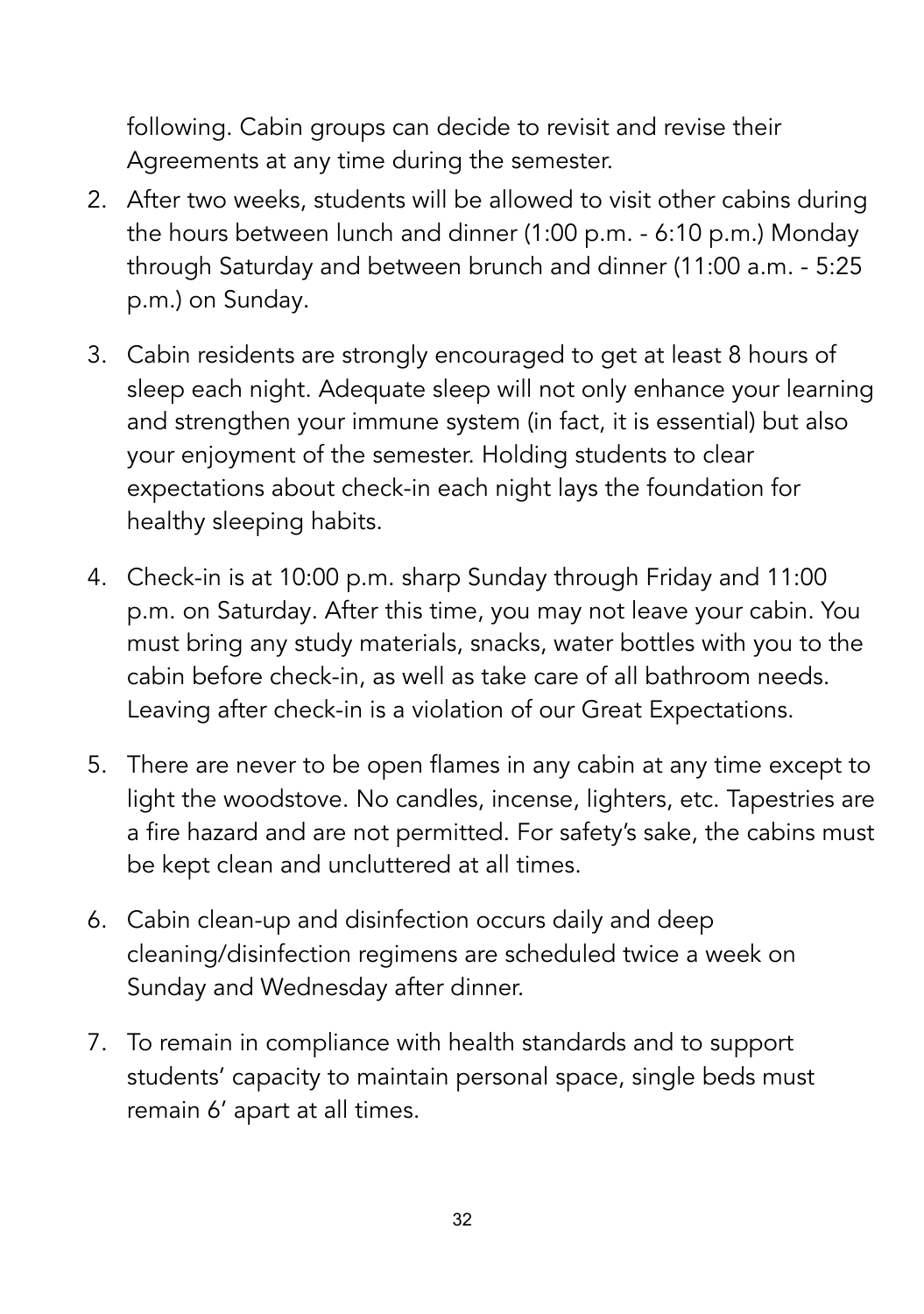# BATHROOMS

<span id="page-32-0"></span>Each cabin is assigned a bathroom, which they are expected to use throughout the semester. We feel strongly that each community member should have access to a bathroom that affirms their gender identity and is a space where they feel safe. We have both single-gender and all-gender bathrooms available for use.

While anyone is welcome to use the all-gender bathroom, it exists for individuals who feel physically and emotionally safe in an all-gender space and also exists for gender non-binary individuals.

# FOOD, MEALS, & THE KITCHEN

<span id="page-32-1"></span>Eating healthy, organic, homegrown, and locally grown foods is very much a part of the Chewonki experience. We hope that you will enjoy the food prepared for you and that you will be willing to try new foods in the spirit of experimentation. Eating meals together is an important part of our community; you are expected to attend all meals.

Our commitment to maintaining the ongoing health and safety of all members of the Chewonki community is reflected in our protocols for meal preparation, dining, and chores in the dishroom.

#### Please Do

- Let us know if you have any dietary restrictions or needs.
- Feel welcome to enjoy your own nut-free snacks in your cabin. Each student will have their own bin to store personal snack items and at no time may they be shared with members of their cabin family.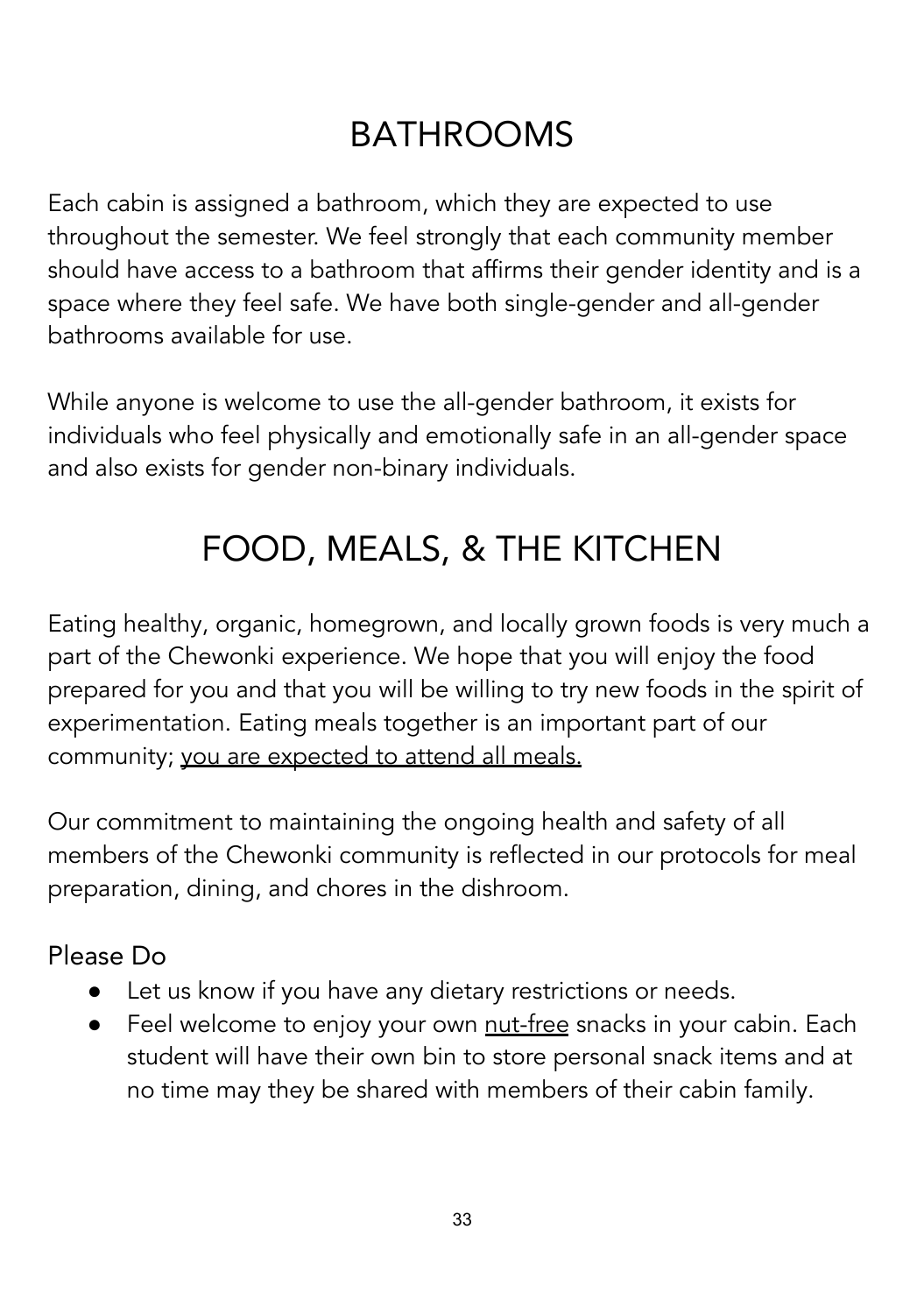Please Do Not

- Enter the kitchen without explicit permission or without proper PPE.
- Bring outside food or beverages into the dining hall (there will always be community snacks available for your consumption).

## NUT POLICY

Peanuts and tree nuts are not permitted in the kitchen or dining hall, on trips or in cabins. This includes peanuts, almonds, Brazil nuts, cashews, chestnuts, hazelnut, lychee nut, macadamia nut, pecan, pine nut, pistachio, and walnut, as well as their extracts, nut butters (including nut butter products such as Nutella), candies containing tree nuts, nut oils and nut milks (e.g. almond milk), and other products containing tree nuts. Coconut and nutmeg are allowed as they do not pose the same allergy risk. We ask that families not send care packages with snacks that include nuts.

#### DISH CREW

Each student will be on a five- or six-student dish crew for the semester. Two to three times per week, on a rotating basis, each crew will be responsible for cleaning all of the dishes of a meal and tidying the dish room. During their "on" meal, the crew will eat within 15 minutes and start work before others finish their meal. Faculty members train dish crews and are available to answer questions. In addition, the Manager of Food Services communicates and holds standards required by State of Maine health codes.

# LAUNDRY & MAIL

## <span id="page-33-0"></span>LAUNDRY FACILITIES

Laundry machines are available for use by all students, designated staff, and residential faculty/staff. Semester students are expected to do their own laundry on campus, and they will have scheduled access to the laundry room on a rotating basis to ensure that every student has multiple opportunities to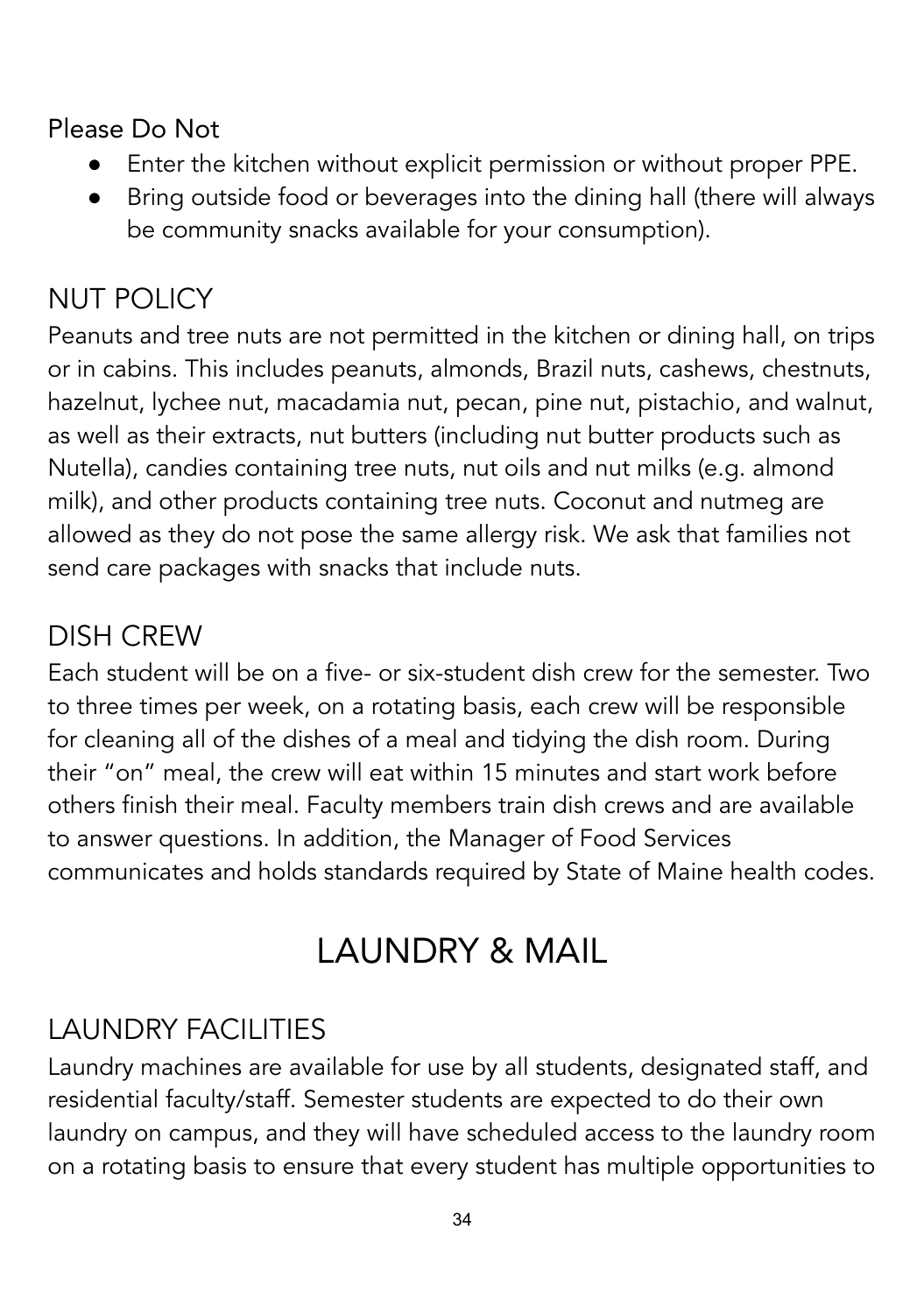do their personal laundry. Chewonki provides laundry detergent, and there is no fee to use the laundry facilities.

#### MAIL

You will be able to send and receive mail (including packages) as usual while at Maine Coast Semester. Please bring stamps and envelopes with you. You will also be able to charge postal fees to your student account over the course of the semester. We can also help you ship items via UPS or FedEx. Your address while here will be:

(Your Name) Maine Coast Semester 67 (or 68) 485 Chewonki Neck Rd. Wiscasset, ME 04578

# TECHNOLOGY

#### <span id="page-34-0"></span>**PHONES**

Students are not permitted to keep cell phones with them at Chewonki. This is one of the opportunities students have to try something different while here. If a student brings a cell phone with them to campus, we will make sure it is stored with us upon arrival. Landlines will be available for students through the Health and Wellness Center, where students will be able to make calls between 7:30 a.m. and 9:45 p.m. each day. Once students have access to wifi on their Chromebooks, they may make calls using web-based platforms.

#### **CHROMEBOOKS**

Students will be issued school Chromebook laptops and will be able to use web-based platforms to make calls and written communications to people outside the Chewonki campus.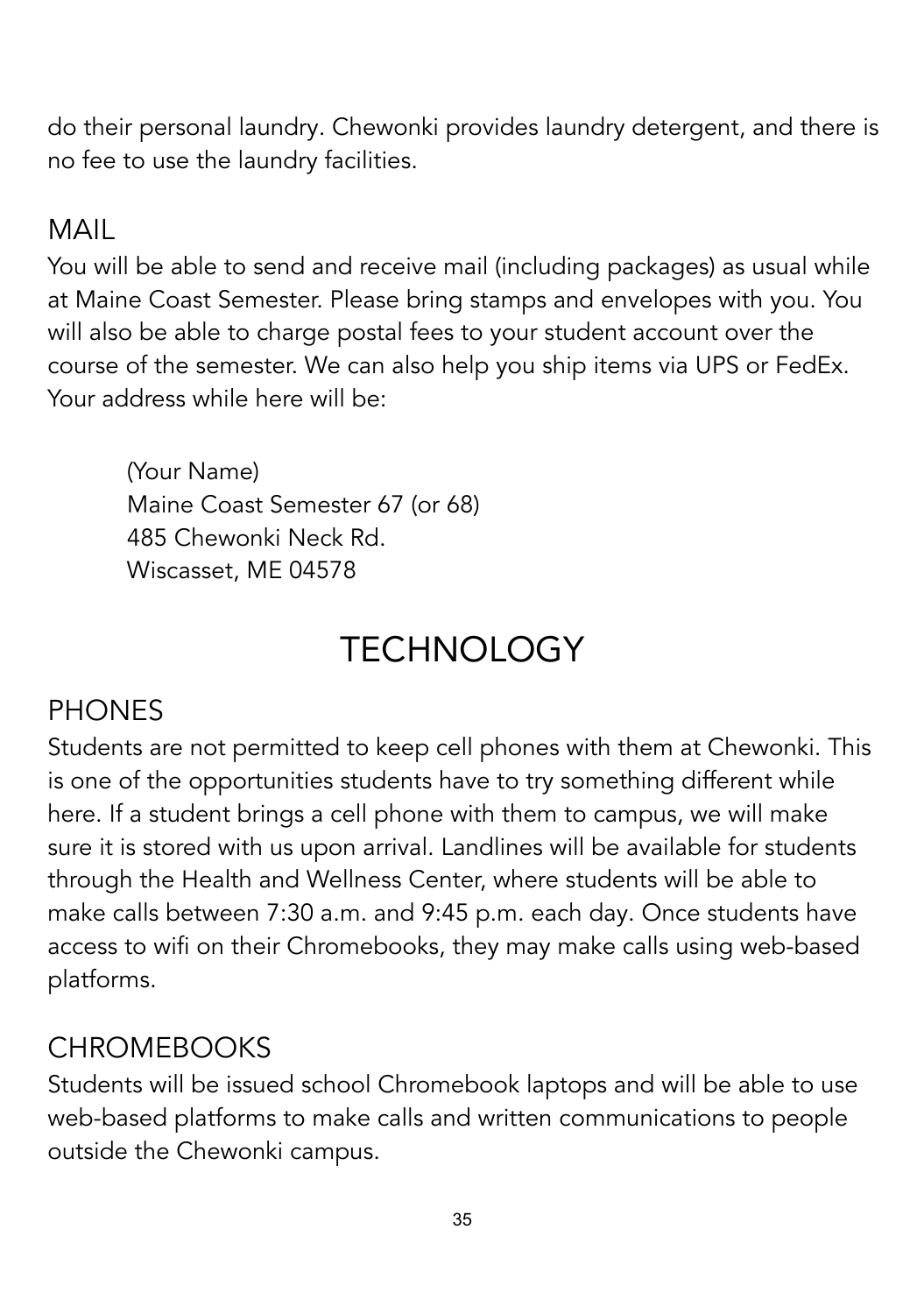#### EMAIL

A Chewonki email account will be created for each student to use for academic and community use. Our network administrator will give instructions on how to access this account after arrival on campus. We ask students to continue to use their home email account for personal use.

## TECHNOLOGY & DIGITAL RESOURCE USE

Chewonki-provided technology, including Chewonki computers, Chromebooks, printers, Google's G-Suite for Education software, school-provided web-based software, and software used in conjunction with a student's @chewonki.org account, is to be used first and foremost for academic purposes.

Each Maine Coast Semester student is expected to be responsible and accountable at all times when using digital tools and resources, including, but not limited to Chewonki-provided Chromebook computers, printers, Google's G-Suite for Education software, school-provided web-based software, as well as software used in conjunction with a student's student@chewonki.org account. The use of digital tools and resources should be ethical; reflect our Goals for Graduates; demonstrate respect for intellectual property; and guarantee each individual's right to privacy and freedom from intimidation, harassment, or annoyance.

Maine Coast Semester students are expected to abide by generally accepted standards of digital citizenship, including and not limited to:

- Share personal information with discretion and with the knowledge that behaviors and information shared online are tracked and viewable by third-parties
- Learn how to identify and avoid online scams, false representations on social media, and malicious persons
- Develop strong habits to protect private information and personal security, including protecting usernames and passwords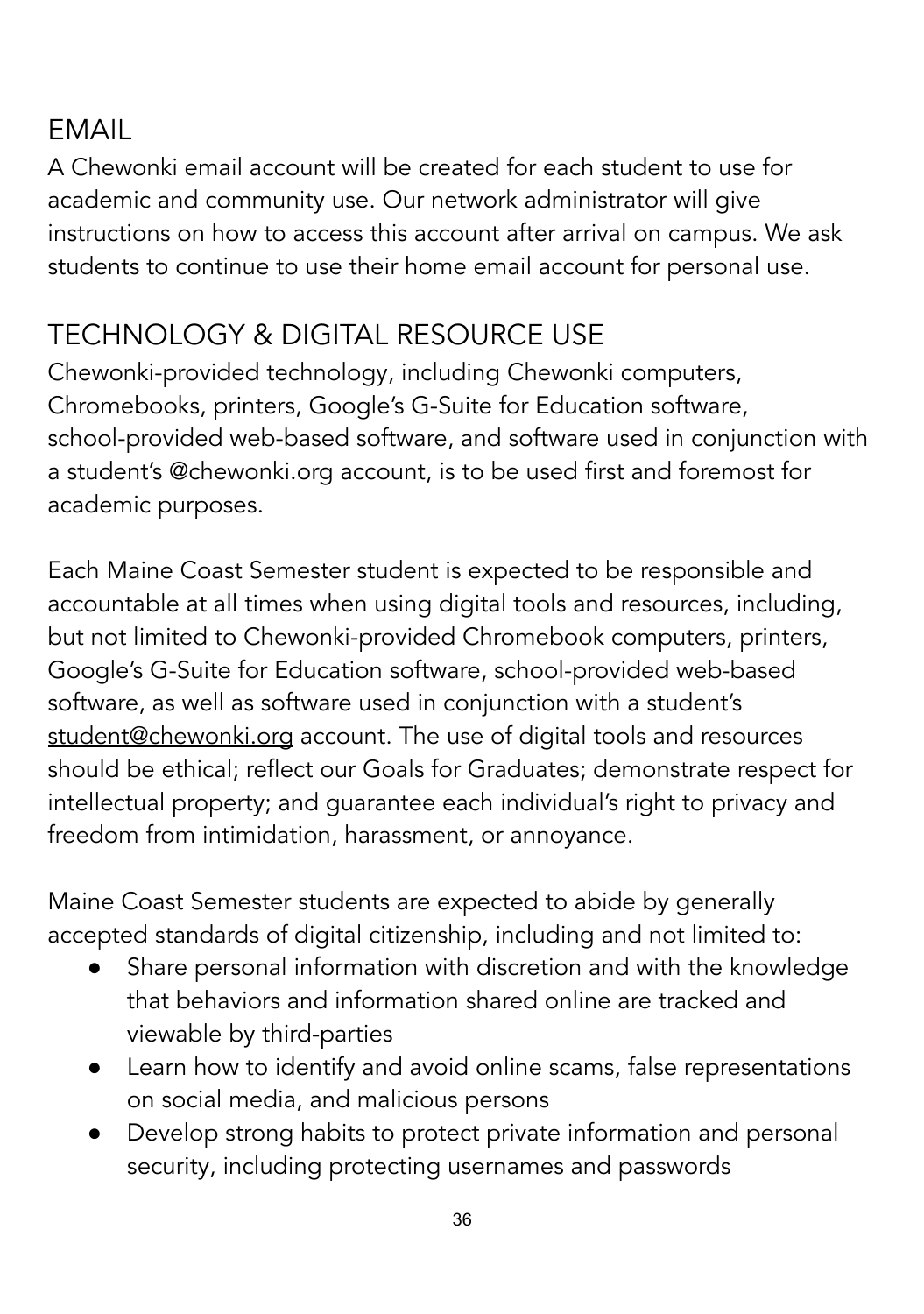- Resist cyberbullying by not participating in or reinforcing harmful behavior, supporting targets of bullying, and following Chewonki's community expectations at all times
- Seek adult assistance and advice when new or difficult situations involving digital technology arise

Our standards regarding student behavior, as well as all relevant state and federal laws, apply to the use of Chewonki-provided resources. Specifically, no student should:

- Use another's identity, user ID, or password or otherwise gain unauthorized access to digital resources
- Damage Chewonki computers, Chromebooks, printers, computer systems, or networks
- Use obscene language or harass, insult or attack others
- Violate copyright laws

In addition, Maine Coast Semester students are responsible for:

- Protecting their account log-in and passwords
- Communicating and connecting with only people they know when using digital tools
- Appropriately divulging any personally identifiable information, including name, current location, etc.
- Managing the appropriateness of content they share via digital tools, including text, photos, and videos

Students should remain aware that everything they do online using digital tools can be found, revealed, and shared, possibly creating a negative impact on their reputations, college admissions, and even their future careers.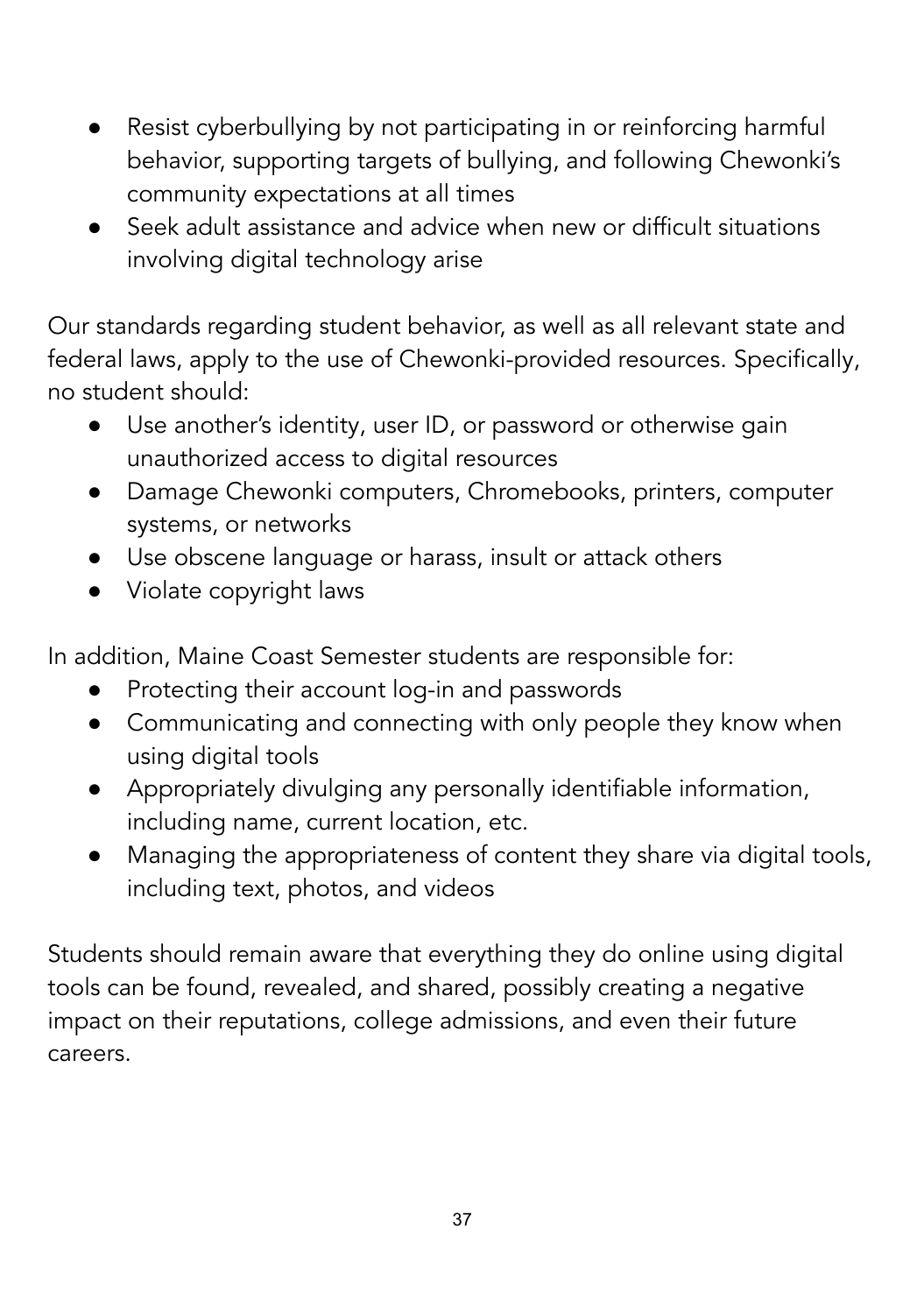#### VIDEO & MUSIC

Music and video are important parts of life for many students and we encourage students to consume both thoughtfully while at Maine Coast Semester. This is especially true in public spaces where we place a premium on direct interaction.

Broadcasting music over speakers is not permitted at any time during study hours in any of the buildings, although the use of headphones is permitted and encouraged. We look forward to thoughtful discussions about the role of technology and media in our lives.

## SOCIAL MEDIA & ONLINE SHOPPING

Although engaging in online entertainment, e.g. movies, television, games, etc., along with listening to music and shopping are important parts of life for many students, while attending Maine Coast Semester at Chewonki, you are expected to moderate your consumption of online entertainment and shopping. During your semester you will have restricted internet access, with priority given to sites that support your academic pursuits.

Your teachers look forward to having thoughtful conversations with you about the role of technology and media in our daily lives.

Maine Coast Semester students are expected to understand that as a member of the Chewonki community they represent the Maine Coast Semester School and the Chewonki Foundation at all times. Anything a student posts or publishes online is a representation of Maine Coast Semester at Chewonki and the Chewonki Foundation. Posting and/or publishing must be done responsibly and adhere to the Maine Coast Semester Great Expectations and Community Standards. Our students are expected to be accountable for their actions at all times.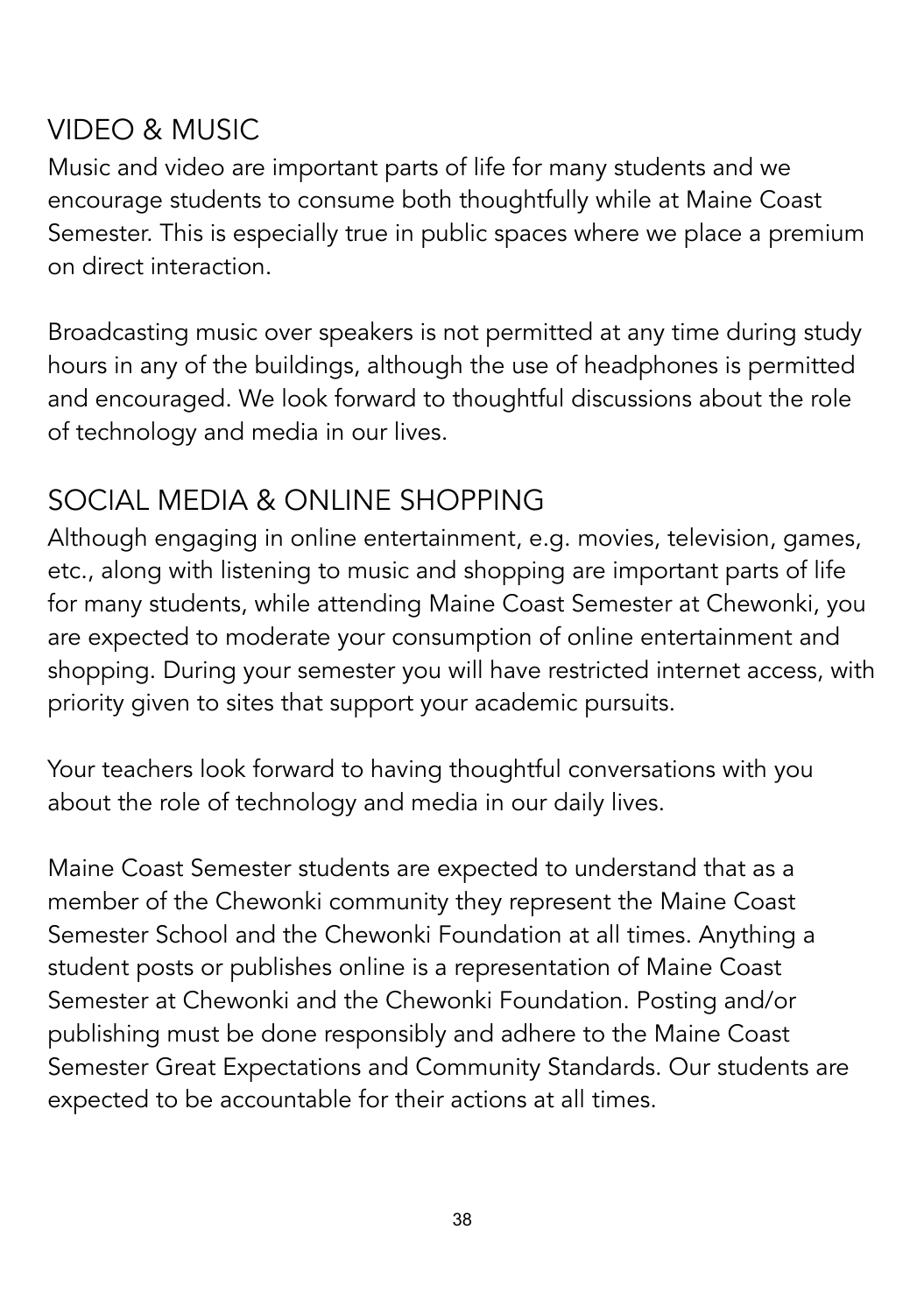#### PRIVACY

We will make every effort to respect students' privacy on a day-to-day basis when using Chewonki-provided resources. However, our network administrator may review files, communications, and log files to ensure that students are using resources in keeping with our Great Expectations and Community Standards. Students should not expect that content stored on our network, within Google Apps for Education domain, or on other Chewonki-provided digital resources to be private.

#### VIOLATIONS

Digital violations of our Great Expectations and Community Standards may result in loss of privileges and/or temporary or permanent separation from the Maine Coast Semester community.

#### COMPUTER-FREE ZONES & TIMES

For a few days at the beginning and end of each semester, students will live without their computers. This enables us to focus on spending time with one another during these important moments for our community. Once computers are distributed, we will discuss where and when computers can be used on campus. Additionally, throughout the semester, we reserve the entirety of each Saturday and explicit places on campus (such as cabins) as "Walden Zones," aka "technology-free zones," to underscore the importance we place on face-to-face interactions.

## NETWORK USE & PRINTING

Chewonki is wired with a wi-fi network in all of our main-campus buildings. Through this network students may print black and white papers (on Chewonki printers) and work or research online.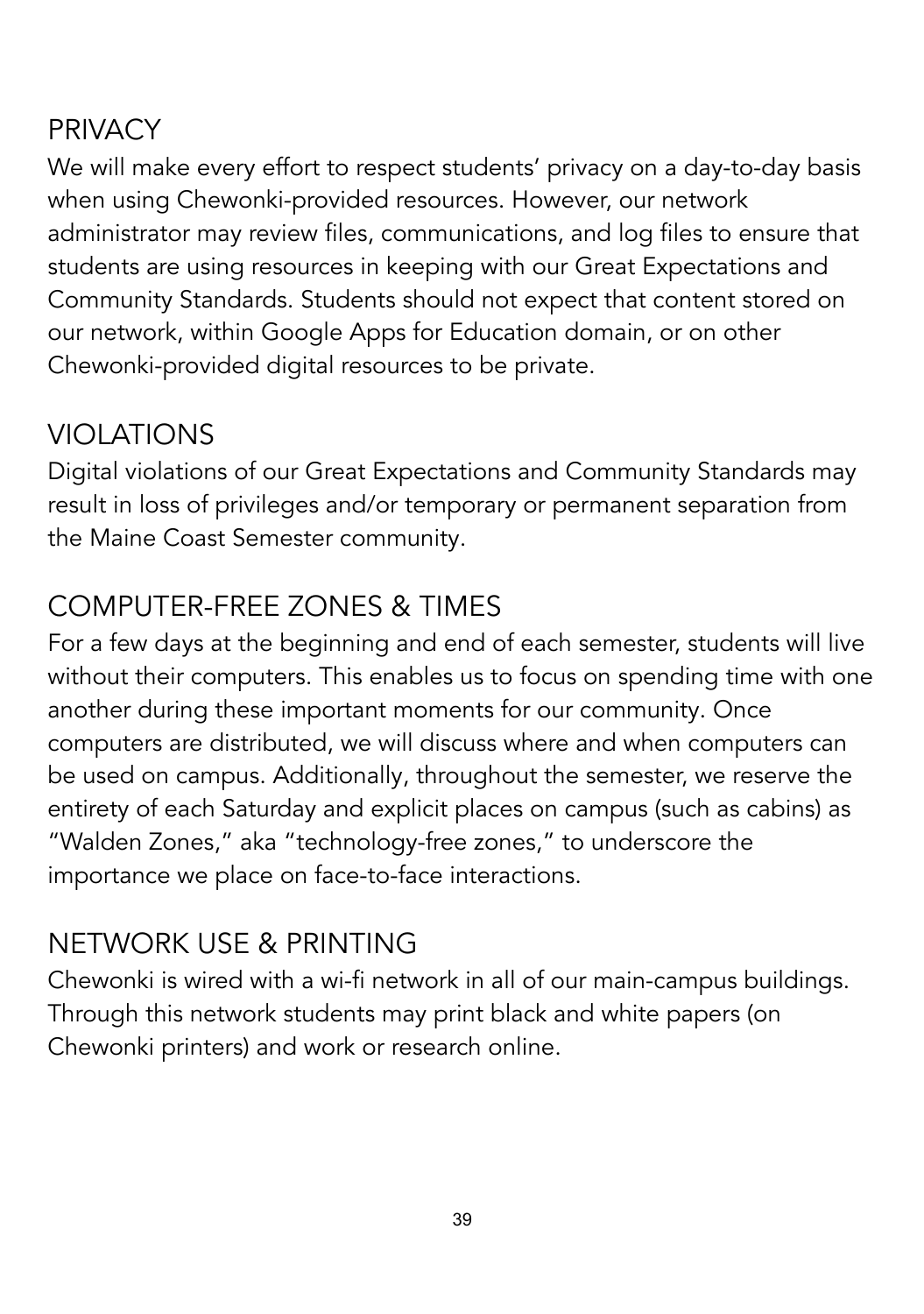# <span id="page-39-0"></span>OTHER RESIDENTIAL RULES & GUIDELINES

## MORNING GATHER & CHORES

We begin each morning at 6:55 a.m. with Morning Gather, a moment for reflection before morning chores. Chores rotate biweekly during the semester, and are essential to the running of this community. Upon arrival at Maine Coast Semester, students will receive more information about chores. Chore assignments are always posted on the bulletin board in the Ellis Room, which is referred to as "the brain."

#### RELIGIOUS SERVICES

An opportunity will exist on Friday evening and Sunday morning, as well as on major holidays, to observe and participate in religious services, supported by our Dean of Students.

#### PIERCINGS AND TATTOOS

Because it is not safe, and because unlicensed tattooing is illegal in the state of Maine, students are not allowed to give themselves piercings or tattoos of any kind, including but not limited to stick-and-poke tattoos while attending Maine Coast Semester. Should a student choose to engage in either of these activities, parents will be contacted by a Dean, in addition to other community-centered responses that may include restorative practices.

#### FOOTWEAR POLICY

Because of the busy nature of our campus, for your own safety and well-being you must always wear shoes when outside, unless you are walking on one of our few manicured lawns. Additionally, state health codes require that you must always wear closed-toe shoes when in the kitchen and dishroom.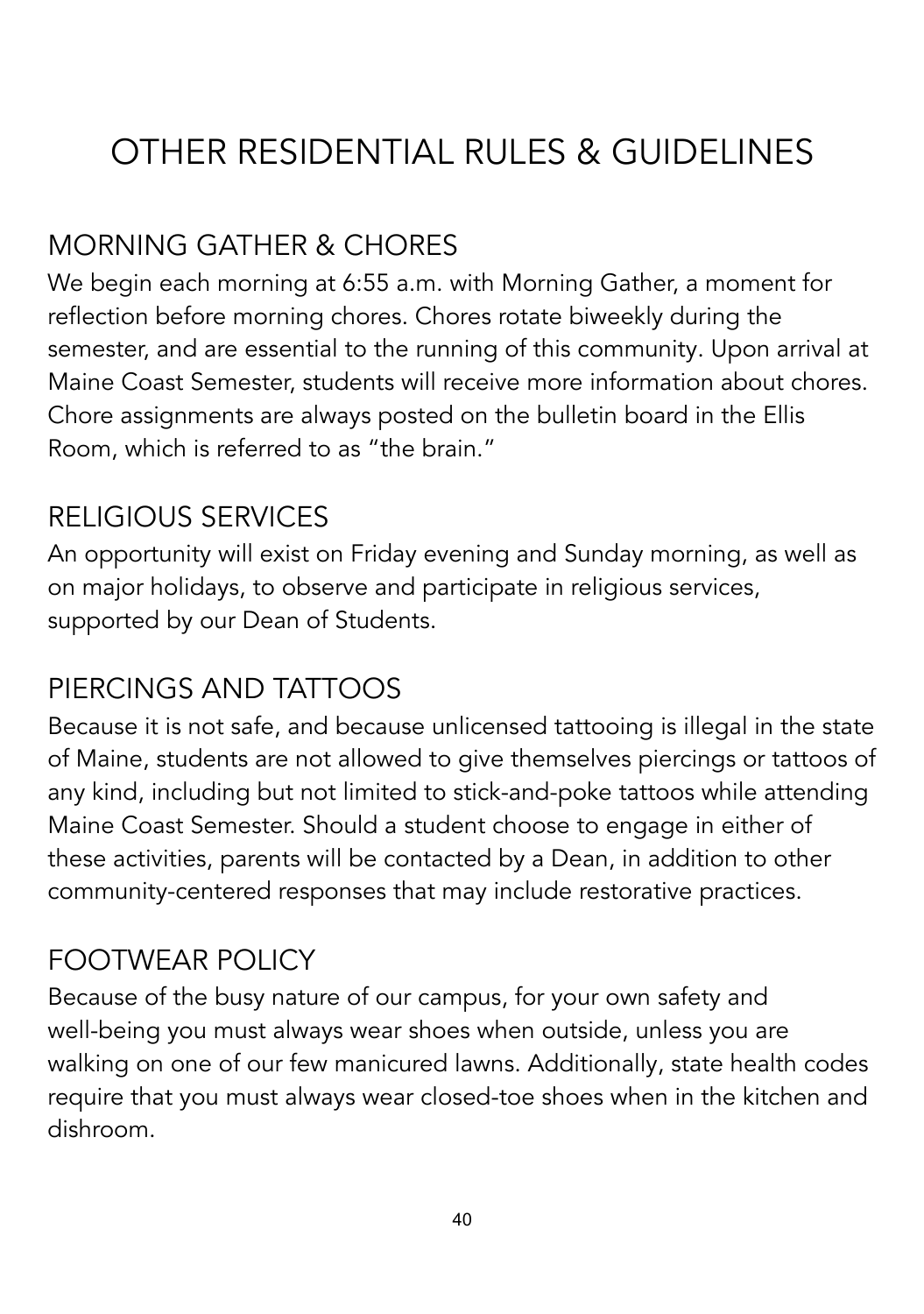## CAMPING ON CHEWONKI NECK

Overnight camping on Chewonki Neck must be approved, in advance, by the Dean of Students and the student's advisor. You will find the camping guidelines in the Appendix.

#### BOATING

Boating is not permitted alone or after dark. Students must have full faculty supervision when using boats. Students must be approved by an appropriate faculty or staff member to use canoes or kayaks. Once permission is given, students must sign out before leaving and sign in when they have returned. Fully-secured life jackets must be worn at all times. Before boating, a waterfront orientation by a designated Chewonki staff person will be held. Please wear closed-toed shoes while boating. See Appendix for full waterfront quidelines and boating [guidelines](#page-47-1).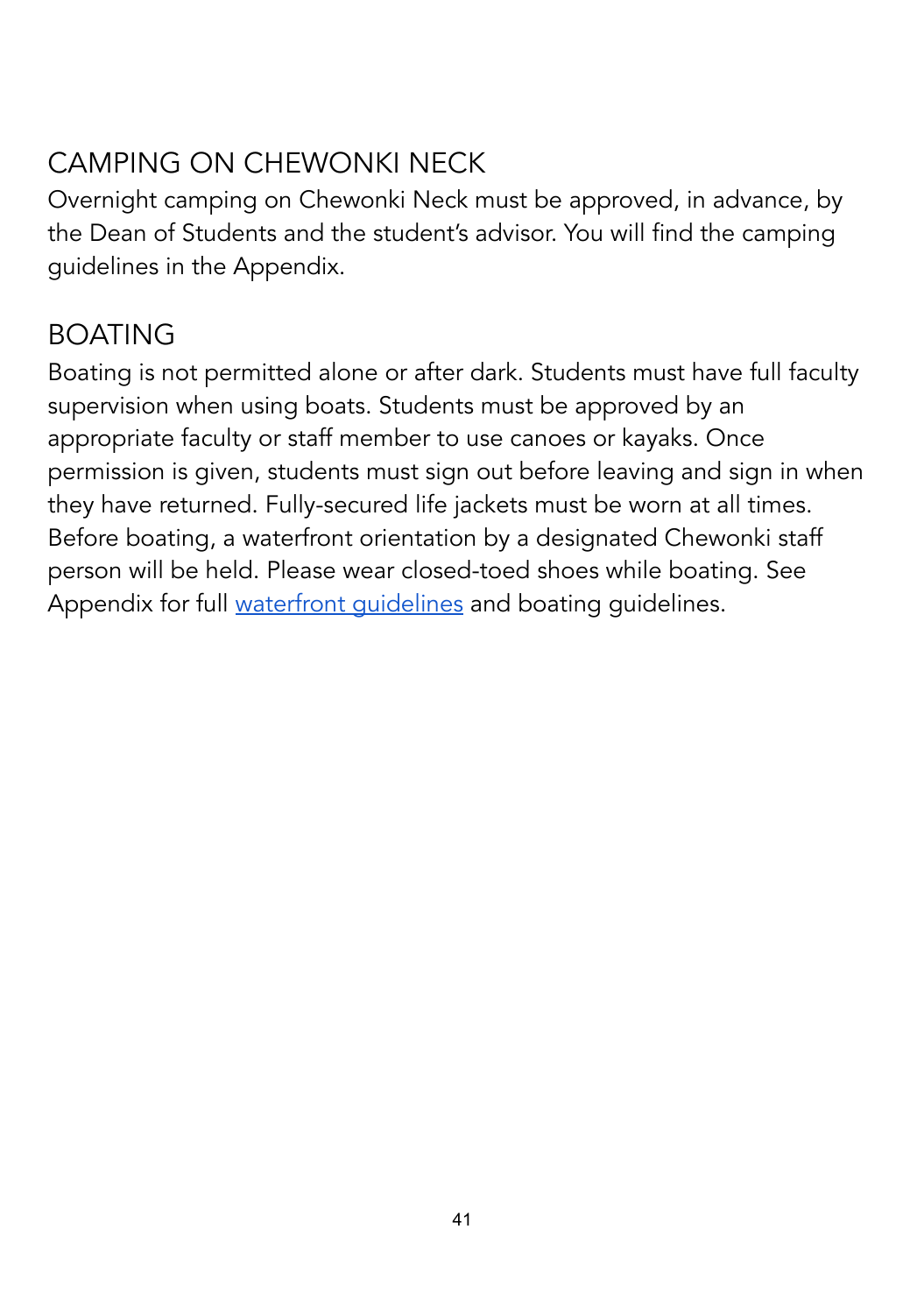# <span id="page-41-0"></span>WORK & OUTDOOR PROGRAMS

## WORK PROGRAM

<span id="page-41-1"></span>Work Program is a central and required part of the Maine Coast Semester curriculum. For about four hours per week, each student works on projects essential to our community. Work is typically on the farm or in the woodlot, with our facilities team, or with another Chewonki program. Each team of students is paired with a faculty or staff member to teach skills and oversee the safe operation of tools and machinery. Tasks and projects might include: harvesting produce, splitting wood, changing oil in the Chewonki vans, or trail maintenance. Students with specific skills or interests may become work program leaders as well.

#### SAFETY POLICIES FOR WORK PROGRAM

- 1. Eye and ear protection should be worn when using machinery, power tools, mowers, and at other appropriate times.
- 2. Work gloves, long pants, long-sleeved shirts, and work or hiking boots should be worn for work programs. Long hair should be tied back and in some cases all jewelry removed.
- 3. COVID-19 protocols specific to work program sites will be communicated by site managers and must be followed at all times.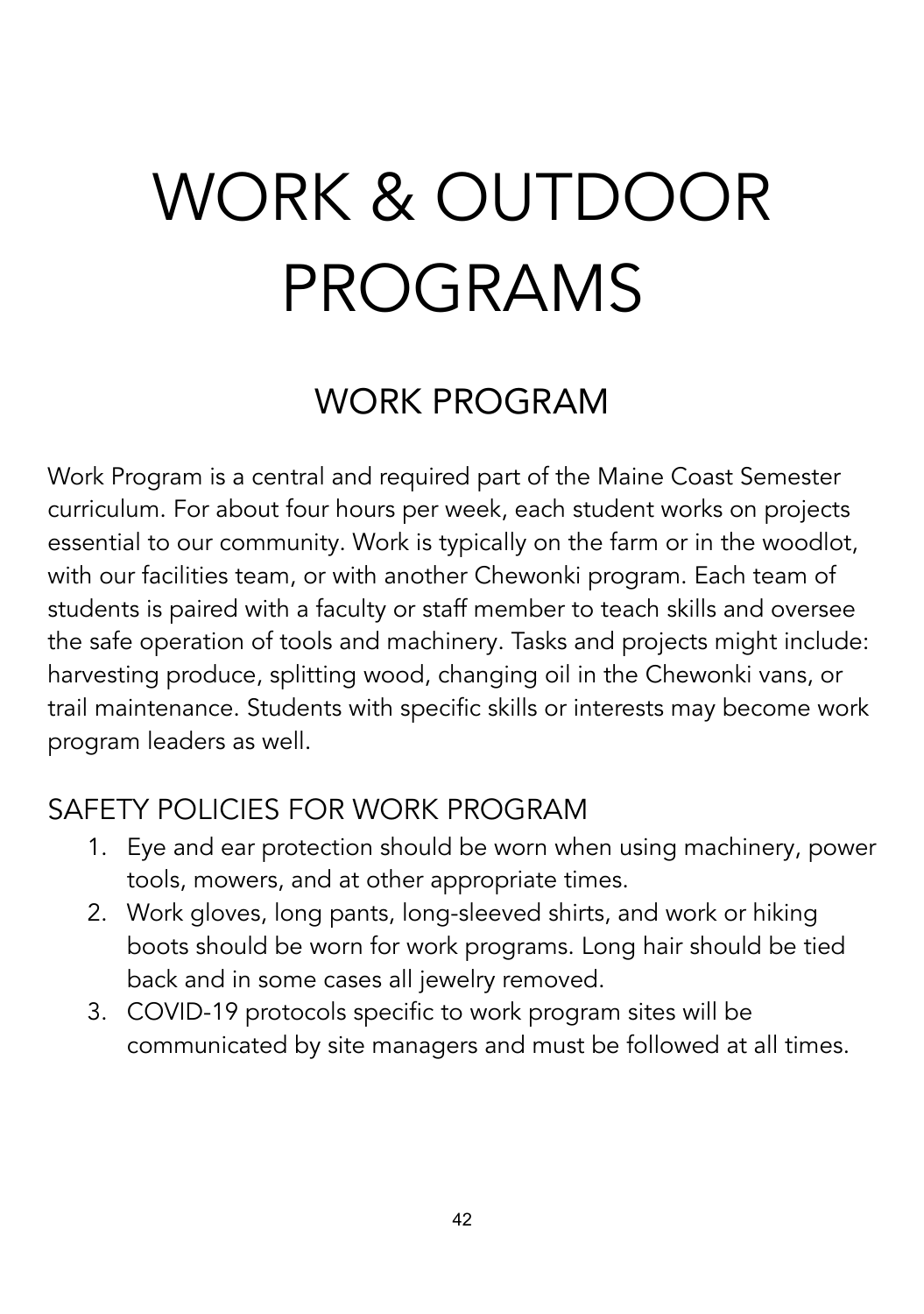# BACKCOUNTRY EXPEDITIONS

<span id="page-42-0"></span>All Semester students go on a four or five-day backcountry trip during the semester. You will be in a group of approximately 10 or fewer students with several leaders, including faculty and Chewonki Outdoor Program staff. In the fall, the trips offered usually include canoeing, sea kayaking, and backpacking. In the spring semester, the trips offered can include canoeing, backpacking and sea kayaking. Disciplines offered are always shaped by what weather and current conditions dictate.

Our Outdoor Program staff are a fabulous resource for our students. They are highly trained in backcountry skills and leadership, in many cases having attended NOLS, Outward Bound, or similar programs. At Chewonki, they go through our own extensive outdoor skills and leadership-training course. Additionally, they are trained as lifeguards, Wilderness First Responders, and Maine State trip leaders. Many are Maine Guides.

## OUTDOOR LEADERSHIP PROGRAM

<span id="page-42-1"></span>Building upon the skills and dispositions they have developed during their backcountry trip experience, all semester students participate in a four-day, on-campus outdoor leadership program. This next level of outdoor education includes a two-day Wilderness First Aid course, taught by Wilderness Medical Associates International, which certifies each student is trained in the basics of first aid best practices in a backcountry setting. An additional two days are spent in an encampment on our 400 acres, where students hone the skills needed to successfully complete a solo camping experience.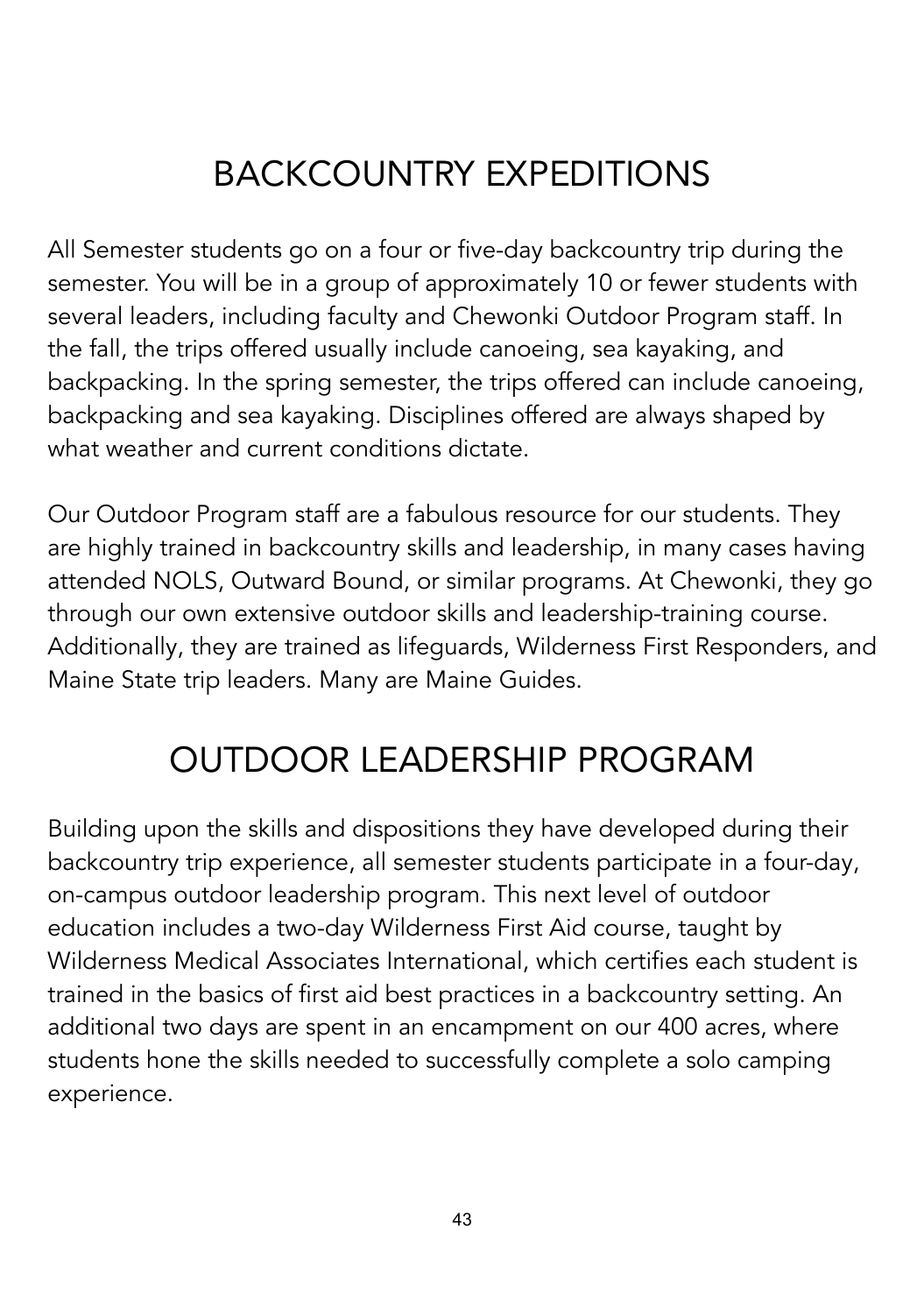# SOLOS

<span id="page-43-0"></span>Every student will spend two days on a solo on Chewonki Neck, weather permitting. This is a time for reflection and rest, not an exercise in outdoor survival. You will be fully prepared and trained prior to your solo with tools, perspectives, and knowledge to support you with the physical, environmental, and reflective parts of this experience. In addition to an ample and intentional preparatory curriculum, we have a series of non-verbal check-ins and risk management protocols to ensure that all students are safe during their solo experience.

# SUSTAINABILITY IN PRACTICE

<span id="page-43-1"></span>Chewonki has become a recognized model for sustainable management of natural resources. We put ideas about sustainable living and renewable technologies into practice, and many students have first-time, hands-on experiences that inform a lifetime of behavior. Here are just a few of the ways sustainable practices are part of every student's daily life:

#### SAIT MARSH FARM

Our farm is a small, diversified farm that is greatly prized by our community. Its primary mission is to educate students while producing food, wood products, and fiber for the community. The farm consists of approximately 25 acres of open land and 150 acres of woodlot. One acre is cultivated for vegetable production, and the remainder is comprised of pasture, hay fields, buildings, trees, and stone walls. The gardens are carefully planned and intensively managed by three full-time, year-round farm staff. Our gardens produce more than 15,000 pounds of vegetables annually for our dining hall. We also raise livestock for milk, meat, and fiber, and timber for firewood and some sawlogs.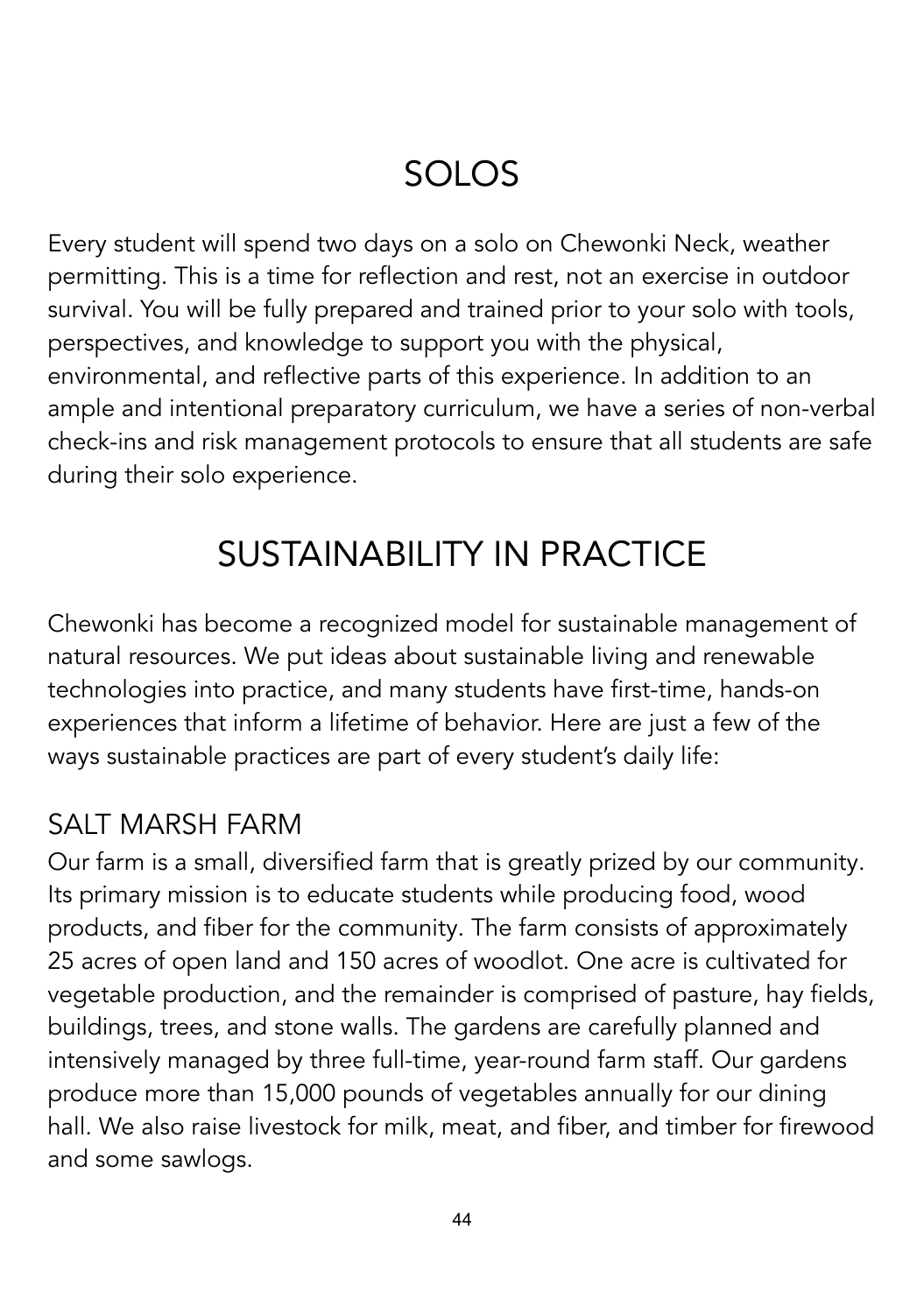## SUSTAINABILITY SEMINARS

Each week students gather to listen to members of the Chewonki community speak about Energy Solutions, Farm and Food Systems, or other sustainability topics. These talks will provide students with a context for understanding the wider importance and application of the ways we choose to live here (from why we compost to how photovoltaic panels work) and are also a wonderful opportunity for students to learn from "experts" - people who work every day in these fields and have a tremendous wealth of experience and knowledge to share with the community.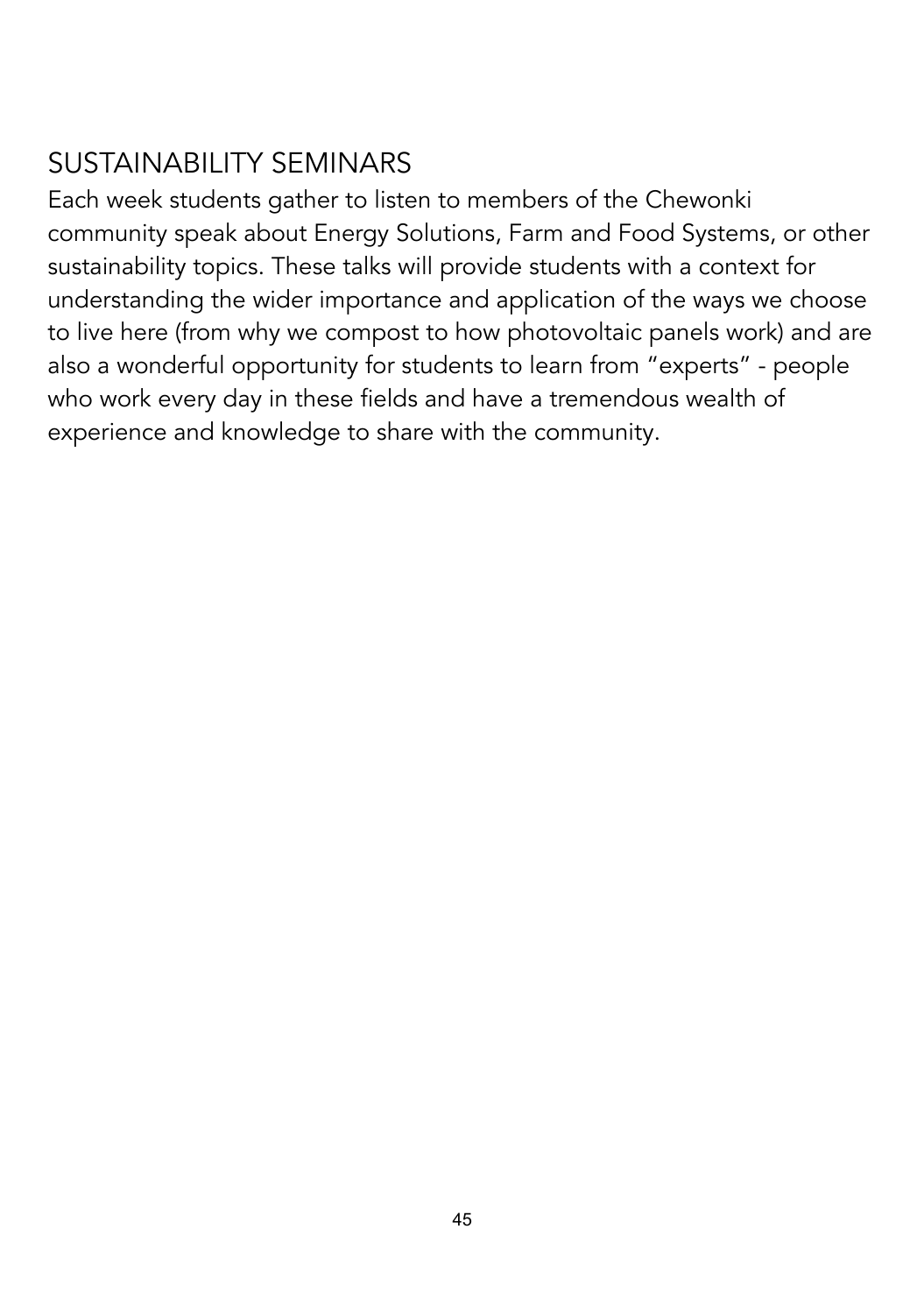# <span id="page-45-0"></span>FINANCIAL INFORMATION

# TUITION, ROOM, & BOARD

<span id="page-45-1"></span>Generally, families will be billed directly for the entire amount of the tuition (minus the deposit amount) with payment due approximately one month before the start of the semester. Some sending schools bill the family for the cost of the program, minus the deposit, which is paid ahead of time directly to Chewonki.

Should the student withdraw between the tuition due date and August 1, 2021 (fall semester) or January 1, 2022 (spring semester), we will retain 70% of the tuition. In the event that school cannot open due to COVID-19, the tuition payment (including the deposit) is refundable up to the first day of the semester. No refund of tuition is made after the start of the program for any reason. This no-refund policy includes, but is not limited to, the following: voluntary departure, departure as a result of non-compliance with the major expectations of the program as outlined in this handbook, departure due to a situation caused by non-disclosure of pre-existing medical or mental health conditions, or a force majeure event. At this time, we are not able to offer a tuition insurance option.

# STUDENT ACCOUNT

<span id="page-45-2"></span>The student account charge of \$400 is included in the tuition bill. We try to limit the amount of week-in, week-out expenses. Nevertheless, there will be some purchases which are unavoidable. This fee may be used for general supplies, personal expenses, laptop insurance, and PSAT ®/SAT ® testing.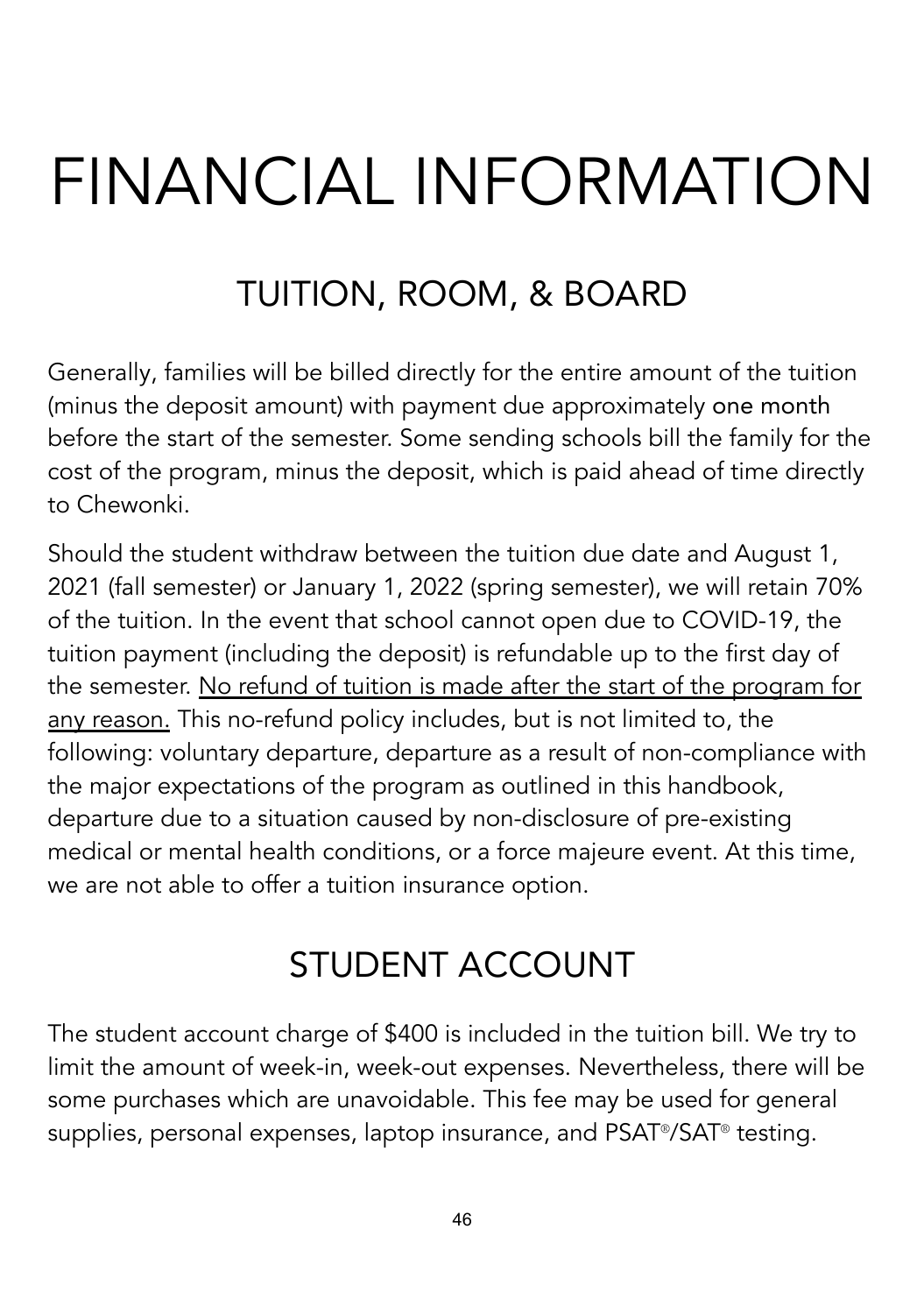Some miscellaneous items, such as Chewonki-branded clothing, may also be charged to the store account.

## FINAL ACCOUNTING

<span id="page-46-0"></span>Within eight weeks of the end of the semester you will receive a final accounting of the store account, along with a refund owed or balance due, from our business manager.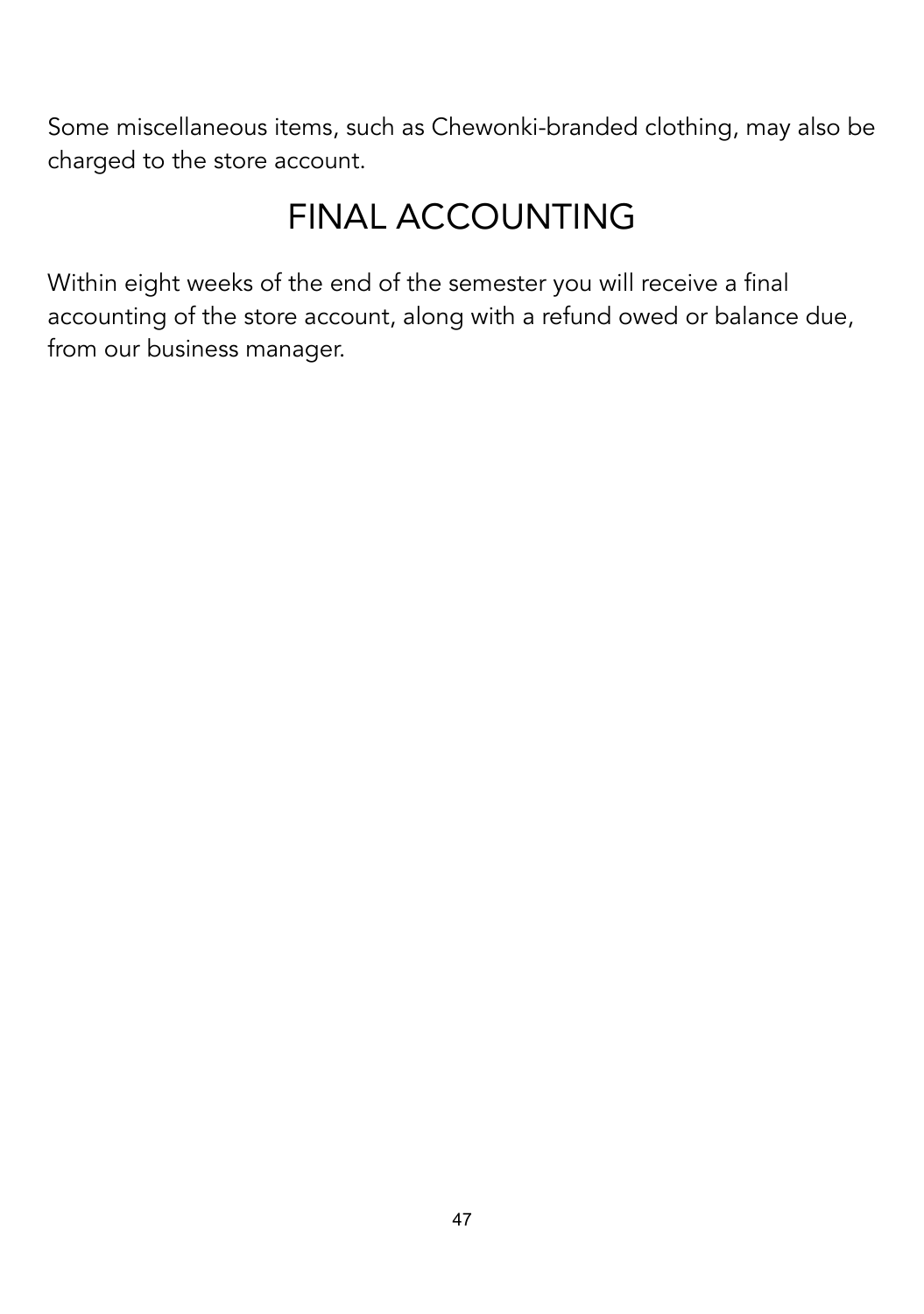# APPENDIX

# WATERFRONT GUIDELINES

<span id="page-47-1"></span><span id="page-47-0"></span>Our waterfront is a wonderful resource and we encourage students to take advantage of the swimming and boating opportunities that it provides. The waterfront also needs to be used with respect to ensure the safety of all participants. With that in mind, the following guidelines have been developed and must be followed by all who use the waterfront while Maine Coast Semester is in session.

#### **SWIMMING**

For the purposes of this handbook, swimming is defined as being in the water when feet are no longer in contact with the bottom. For extended coastal swimming, the water temperature must be a minimum of 60 degrees, whereas "dunk" style swimming may occur with temperatures less than 60 degrees.

#### POLAR BEAR DIP

Polar Bear dip is defined as going in the water from the shoreline to a standing water depth no greater than shoulder height.

#### SWIMMING AT THE WATERFRONT REQUIRES

- At least two lifeguards, lookouts, or waterfront trained individuals must be on duty before any swimming takes place.
- Adult to swimmer ratio of 1:8 must always be maintained.
- No member of the Maine Coast Semester community may swim, "Polar Bear Dip," or boat alone.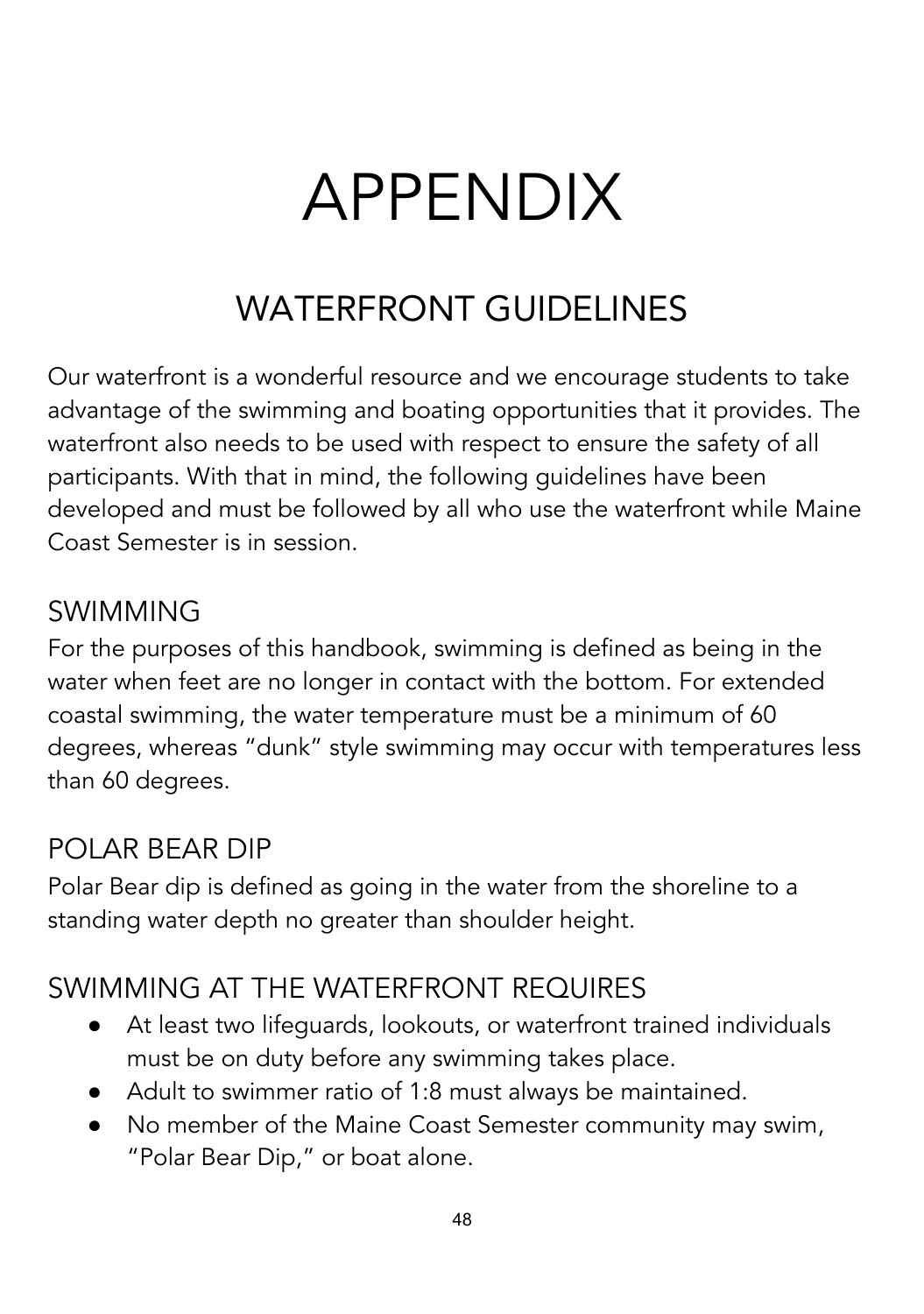- No swimming, Polar Bear dipping or boating after dark.
- No swimming during a gale, storm, or hurricane warnings are in effect or during a thunderstorm.
- If no lifeguards are present, swimmers must wear PFDs and have a designated adult lookout on the deck, out of the water.
- All students must take a swim test prior to any *swimming* for the first time.
- Swim Test: In the presence of two lifeguards (one on each dock), swimmers must successfully swim from the swim dock to the boat dock (or an equivalent 20-yard distance) and back to the front of the swim dock and complete 1 minute of treading water. A swimmer passes this swim test by completing the swim and treading without using the support of the docks or any flotation.
- Health forms must be reviewed prior to the swim test and participants must be given an opportunity to express their prior experience and comfort with water in a way that maintains the dignity of the participant (to avoid non-swimmers feeling compelled to do a swim test).
- Buddy System for Swimming: Each swimmer must be paired with a swimming buddy that they will know the whereabouts of at all times while swimming.
- Polar Bear dips must follow the above protocols as well as adhering to the definition of "Dunk" style dips. There may be conditions under which polar bear dips may not take place; including when the waterfront is too iced over or at other times when local conditions do not allow for safe supervision of the dip. Additionally, the two designated Lookouts must have the following equipment:
	- Reaching pole
	- Ring Buoy
	- Chewonki Med Kit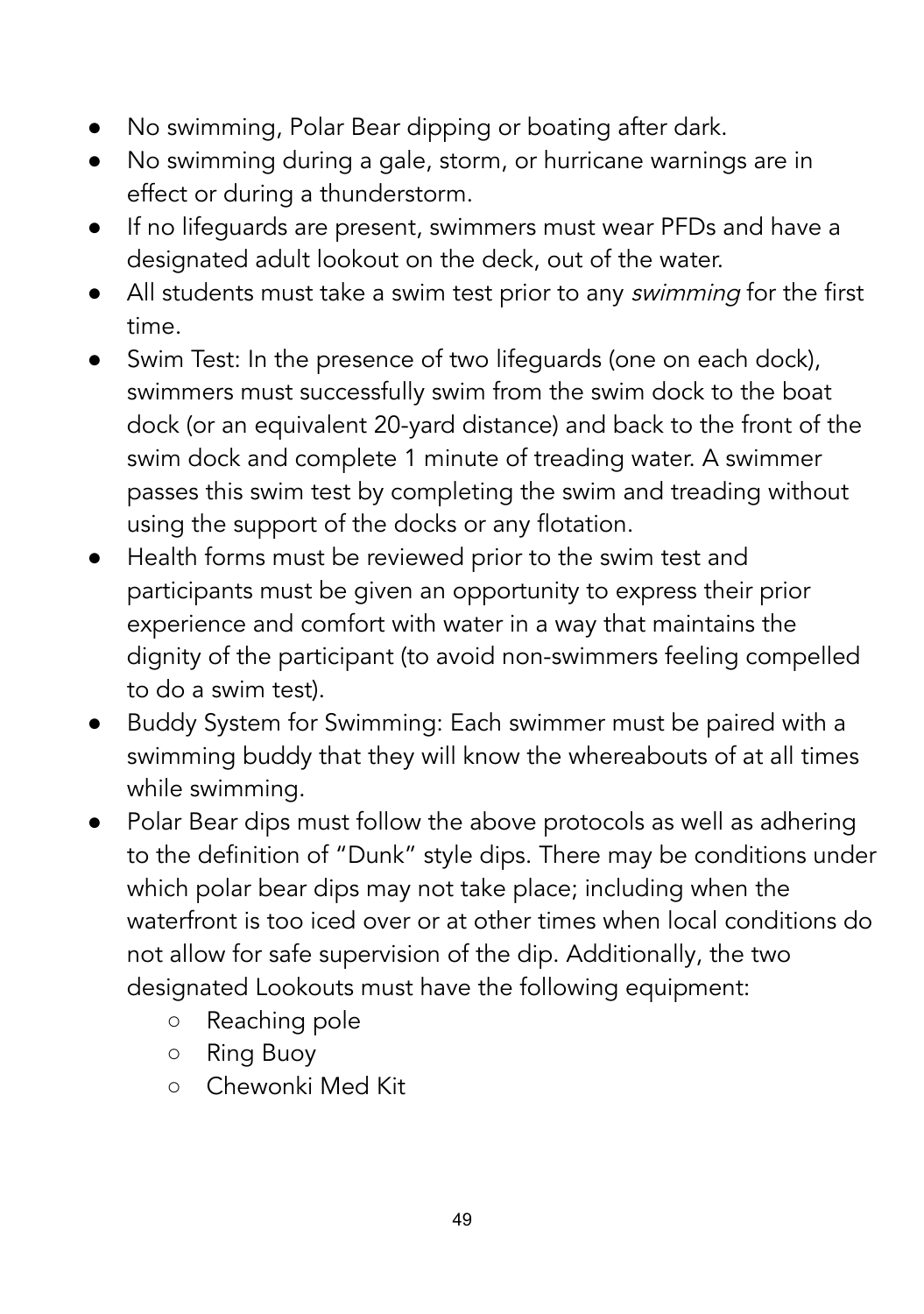## BOATING

For boating, the combined air and water temperature must be more than 100 degrees Fahrenheit. If this minimum temperature requirement is not met, permission is required from the Vice President of Risk Management. For any boating activity to take place and all boaters must wear appropriate clothing for the conditions.

- At least two boats in every group out on the water
- All boaters must be in PFDs while paddling
- All boaters must be wearing secure closed-toed shoes
- An adult to participant ratio of 1:8 must be maintained
- A written or verbal float plan must be submitted to an on-duty faculty member or the Dean of Students in advance of the paddling excursion.
- Kayakers may not wear a spray skirt unless they have been trained in wet exits.
- Students wishing to go out in canoes or kayaks without an adult in the group may do so if the waterfront is staffed and they meet the following:
	- Students have received training in boat-over-boat rescues.
	- A powerboat and a person trained in the use of the powerboat must be available when participants are out.
	- Boaters cannot go north of Hoyt's Point or south of Club Point and stay within sight of the swim dock for their entire trip.
	- Groups of boaters must stay together within three boat lengths of another boat.
	- Follow the waterfront, PFD, and boating rules and policy above
- Please consult the Director or Assistant Director of Outdoor Programs if any equipment is lost or is in need of repair.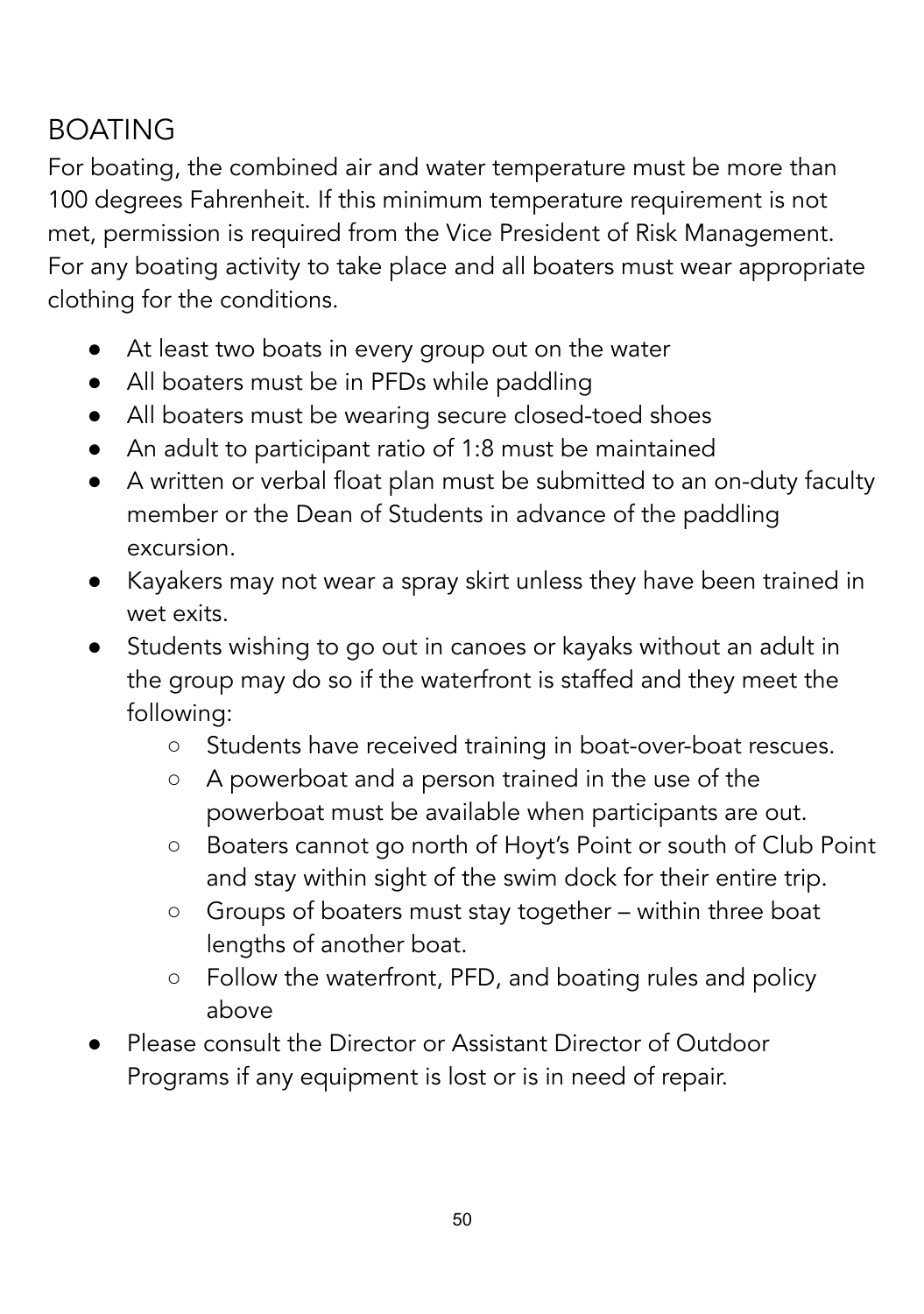# CAMPING ON CHEWONKI NECK

- <span id="page-50-0"></span>● Camping out can occur only on Friday or Saturday evening after scheduled programming is complete.
- Our risk management policy dictates no more than two self-contained student groups can camp out at any given time.
- Three students minimum and up to 10 students maximum of any gender can camp out independent of direct faculty supervision (a maximum of 20 students are permitted to camp out at any given time).
- Camping out on Chewonki Neck is restricted to the following locations: Waterfront, Hoyts Point, and Club Point.
- In order to camp out, students must complete the "Camping Out on Chewonki Neck Planning Form" and meet with a weekend on-duty faculty person, by Friday lunch (12:30 p.m.) to review plans and receive approval from the head of semester school.
- No fires unless a Semester School faculty member is with the group for the entirety of the time that the fire is happening.
- All school rules apply (including no climbing trees, no contact with the water, must wear shoes at all times, etc.).
- All students camping out must bring flashlights and know the way back to campus.
- If a student(s) needs to return to campus before sun-up, they must be accompanied by a minimum of one other student. The remaining group must have at least three people at the site. This means that if you have less than 5 people in your group, and one person comes in, the entire group must come in.
- Students must return and be on time for their first commitment (farm chores, breakfast, brunch, etc.) the following morning.
- Students must use their own or borrowed camping gear; Students can talk to pack-out if they need additional gear.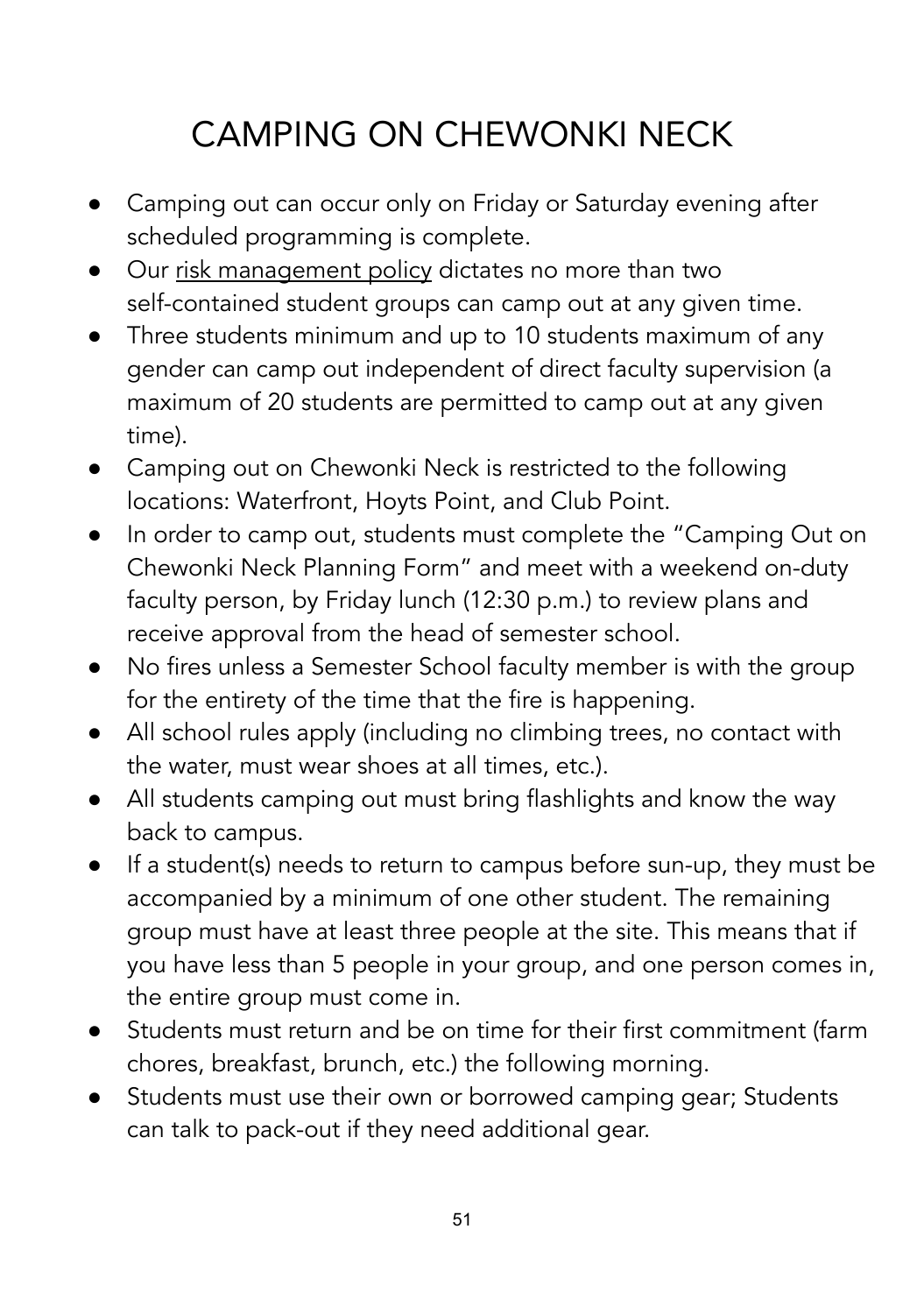- Leaving the campsite for any reason other than an emergency is a breach of check-in.
- If you leave the campsite during the night, you must come back to the main campus directly and check in with an on-duty faculty person.

## <span id="page-51-0"></span>SOME COMMENTS ABOUT ACADEMIC **INTEGRITY**

By Paul Arthur, former faculty member

The central point is twofold: Make sure that you do all the work that is expected of you in any given course, and make sure you give credit to everyone who influenced you in doing a particular piece of work. At the extremes things are pretty clear: It is appropriate and legitimate to hand in something that is entirely your own, and sign your name to it; it is entirely inappropriate and a clear case of plagiarism to hand in someone else's writing in an effort to defraud people into thinking it is yours. Between these extremes lies a continuum that includes accurate footnotes, parenthetical acknowledgment, careful paraphrasing, unrecognized borrowing of ideas, inadvertent omission of citations, inaccurate or incomplete citations, and excessive use of others' writing. It is often difficult to discern when we have crossed the line from what is acceptable to what is ethically questionable, and from the ethically questionable to that which is academically dishonest.

Some rules of thumb may help:

1. When in doubt, give explicit, complete credit. You can do this with footnotes or endnotes, or through citations within the text<sup>1</sup>. Which of these you do depends on the nature of the assignment, but you

<sup>&</sup>lt;sup>1</sup> 1 Arthur, Paul "Nine Letter Words Related to Academic Dishonesty" The Nobleboro Daily Dishrag, January 30, 2000, page 23.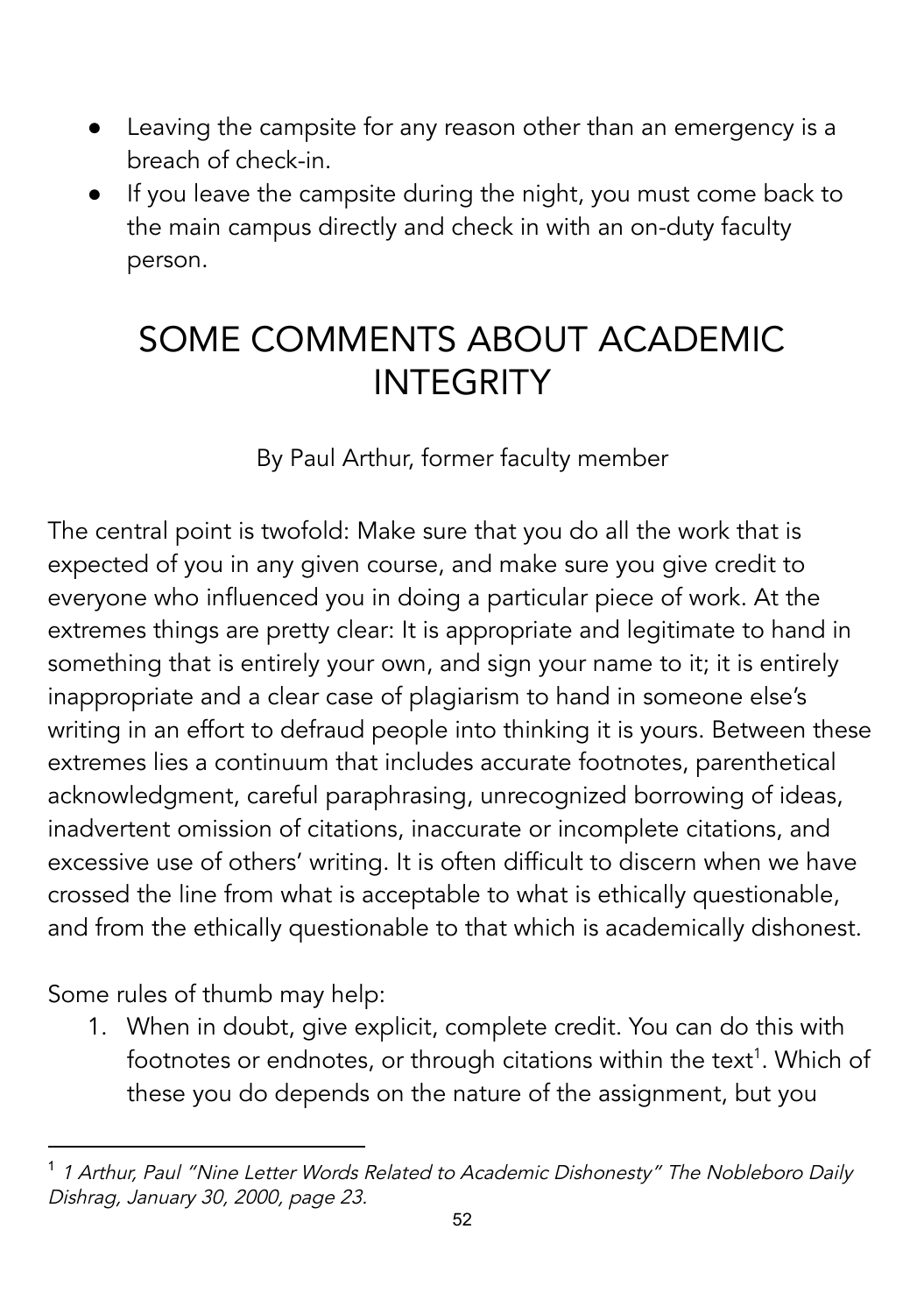should be consistent within any single piece of writing which convention you use.

- 2. If you use more than three of someone else's words in a row, put them in quotation marks and offer a citation.
- 3. If you use a specialized term in a way an author does, you should offer the author's definition and note that the author uses the term in this way. [E.g., Bill Clinton said "What I mean by 'is' is the following…"]
- 4. If you closely paraphrase what someone else has said, or you purposely mimic their writing style, give credit.
- 5. If you are heavily influenced by someone's idea or persuasive argument, give credit. You can do this formally with a footnote <sup>1</sup> or informally through an acknowledgment at an appropriate and stylistically acceptable place. [I am grateful to Amy Rogers for helping me to understand and articulate this point.]

There are other possible breaches of academic integrity that revolve around merely appearing to put in the appropriate effort. One obvious example of this is failing to do your share of a group project. Another example is relying too much on another student's help to finish your assignment or using another student's words, rather than your own, after working together. In a different vein, it is problematic when a student very often has an excuse, however understandable, for failing to turn something in, or for turning it in late. Excuses don't always excuse – often they merely explain.

There remain some difficult gray areas. For example, it verges on a breach of academic integrity (albeit not dishonesty, per se) to write a paper by stringing together a series of quotations of other people's work, even if you give appropriate credit. The helpful reminder here is that quotations and paraphrases of others' work should be used to illustrate and support your ideas; they should not constitute the bulk of the paper's content. Liberal quoting is sometimes called for, but be sure you do the important work of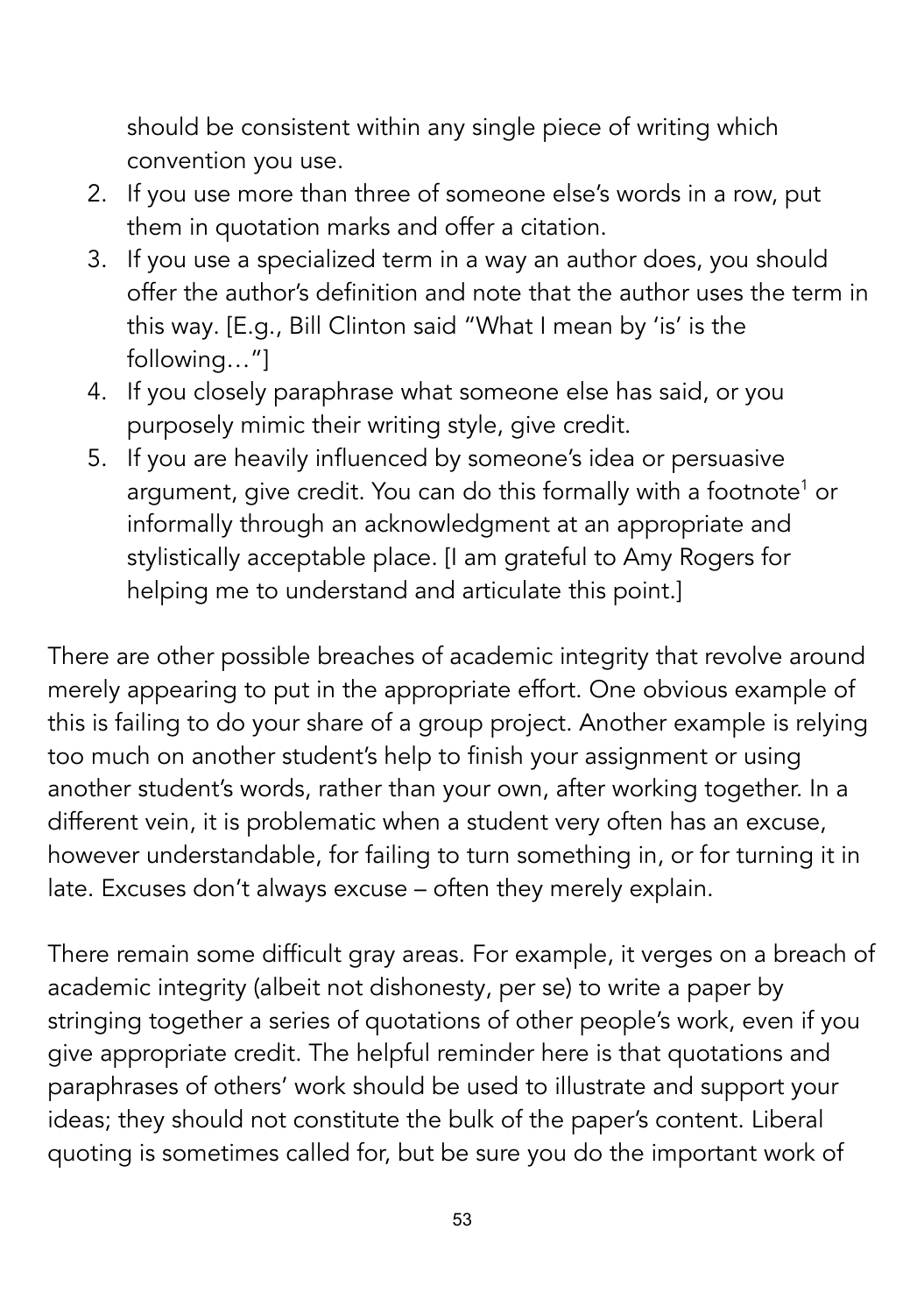explaining the relevance of quoted passages rather than expecting the quoted material to do the work for you.

Further, it's worth thinking a bit about how and when you use secondary sources – where others have written about something you are studying. The most obvious examples are SparkNotes, Cliff Notes, and their web equivalents. In general, we would discourage you from consulting secondary sources in your classes. You will work closely with secondary sources during college, but it is important at this point in your educational career to develop your own ability to glean meaning, identify images, notice allusions to historical events or other writing (e.g. Biblical references), and recognize particular writing techniques. If you rely on secondary sources to tip you off about what you'll find in your readings you will deny yourself the opportunity to develop your own sensitivities and analytical abilities.

If you do consult secondary sources, you must give credit to them in your writing, even if you don't directly quote them. You can do this through an informal footnote or endnote.

What about online encyclopedias such as Wikipedia or Encyclopedia Britannica? Both are useful tools for a quick introduction to a topic, and both have suffered recent criticisms for inaccuracy. For our purposes, you should use these resources sparingly, if at all, mostly because we want you to apply your thought and your analysis during your Semester. The information in resources such as these is meant already to be distillations from a variety of sources. We would rather have you consult the original resources, draw the information together, glean what is most noteworthy for your project, discern patterns, highlight interesting interpretations, and weigh all of this for yourself. This is the work we hope you will do in conducting research. And if you must consult secondary sources, of course, cite them.

Finally, each of your teachers may have specific additional expectations. For example, foreign language instructors will have things to say about